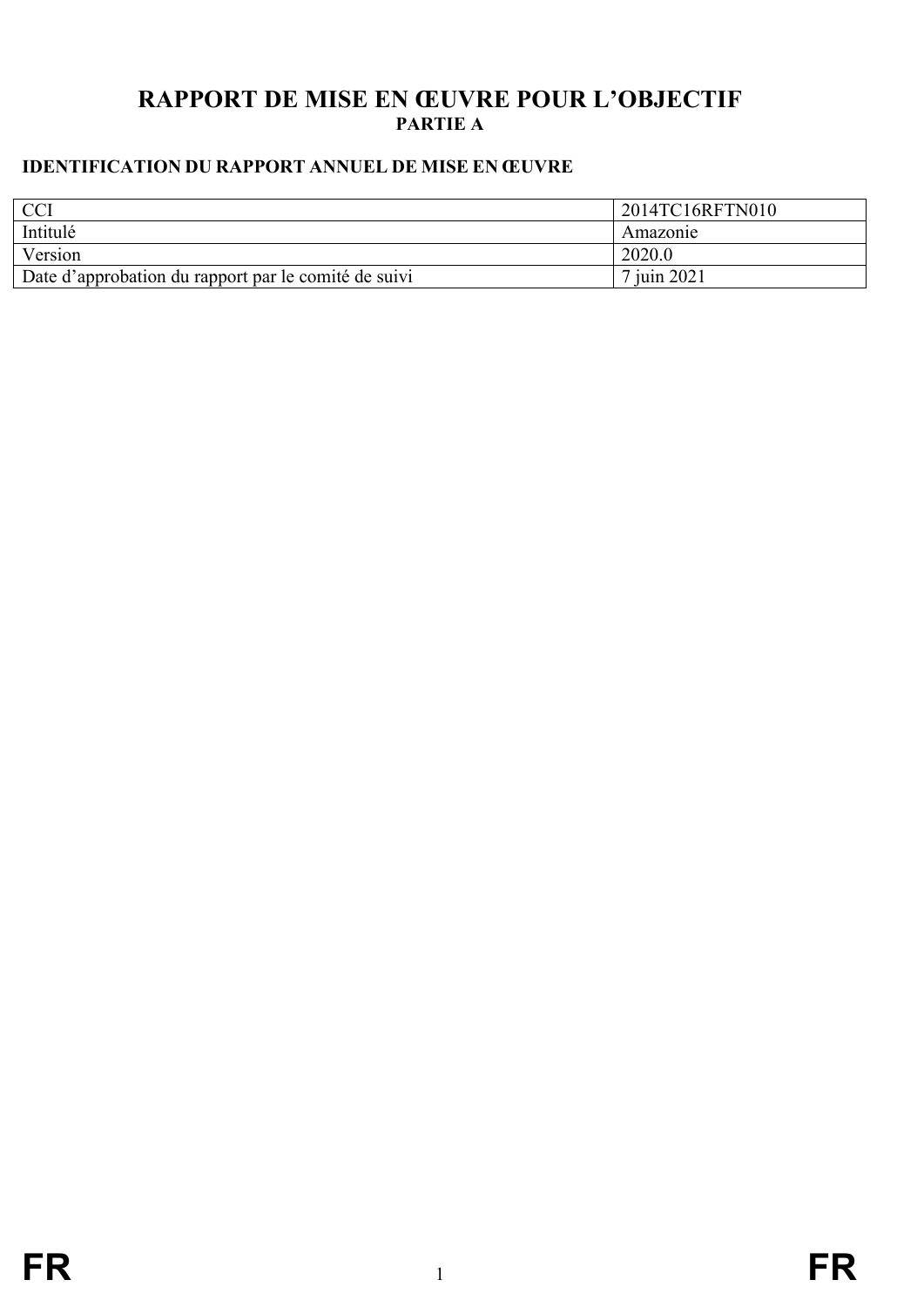|    | INFORMATIONS CLÉS SUR LA RÉALISATION DU PROGRAMME DE COOPÉRATION POUR L'ANNÉE CONCERNÉE, NOTAMMENT SUR LES<br>INSTRUMENTS FINANCIERS, EN RELATION AVEC LES DONNÉES FINANCIÈRES ET LES DONNÉES RELATIVES AUX INDICATEURS4 |    |
|----|--------------------------------------------------------------------------------------------------------------------------------------------------------------------------------------------------------------------------|----|
|    |                                                                                                                                                                                                                          |    |
|    |                                                                                                                                                                                                                          |    |
|    | 3.2 INDICATEURS COMMUNS ET SPÉCIFIQUES AU PROGRAMME [ARTICLE 50, PARAGRAPHE 2, DU RÈGLEMENT (UE) Nº 1303/2013] 12                                                                                                        |    |
|    |                                                                                                                                                                                                                          |    |
|    |                                                                                                                                                                                                                          |    |
|    |                                                                                                                                                                                                                          |    |
|    |                                                                                                                                                                                                                          |    |
|    |                                                                                                                                                                                                                          |    |
|    |                                                                                                                                                                                                                          |    |
|    |                                                                                                                                                                                                                          |    |
|    |                                                                                                                                                                                                                          |    |
|    |                                                                                                                                                                                                                          |    |
|    |                                                                                                                                                                                                                          |    |
|    |                                                                                                                                                                                                                          |    |
|    |                                                                                                                                                                                                                          |    |
|    |                                                                                                                                                                                                                          |    |
|    |                                                                                                                                                                                                                          |    |
|    |                                                                                                                                                                                                                          |    |
|    |                                                                                                                                                                                                                          |    |
|    | TABLEAU 2: INDICATEURS DE RÉALISATION COMMUNS ET SPÉCIFIQUES AU PROGRAMME - 10. AXE PRIORITAIRE RELATIF À                                                                                                                |    |
|    |                                                                                                                                                                                                                          |    |
|    | TABLEAU 2: INDICATEURS DE RÉALISATION COMMUNS ET SPÉCIFIQUES AU PROGRAMME - 9. AXE PRIORITAIRE RELATIF À                                                                                                                 |    |
|    |                                                                                                                                                                                                                          |    |
|    | 3.3 TABLEAU 3: INFORMATIONS SUR LES VALEURS INTERMÉDIAIRES ET CIBLES DÉFINIES DANS LE CADRE DE PERFORMANCE 34                                                                                                            |    |
|    |                                                                                                                                                                                                                          |    |
|    | LE CAS ÉCHÉANT, LE RECOURS À UNE ÉVENTUELLE CONTRIBUTION DES PAYS TIERS QUI PARTICIPENT AU PROGRAMME DE                                                                                                                  |    |
|    |                                                                                                                                                                                                                          |    |
|    |                                                                                                                                                                                                                          |    |
|    | TABLEAU 6: COÛT CUMULÉ DE TOUT OU PARTIE D'UNE OPÉRATION MISE EN ŒUVRE EN DEHORS DE LA PARTIE DE LA ZONE COUVERTE                                                                                                        |    |
|    |                                                                                                                                                                                                                          |    |
|    | (1) LE SOUTIEN DU FEDER EST FIXÉ DANS LA DÉCISION DE LA COMMISSION RELATIVE AU PROGRAMME DE COOPÉRATION                                                                                                                  |    |
|    |                                                                                                                                                                                                                          |    |
|    |                                                                                                                                                                                                                          |    |
|    |                                                                                                                                                                                                                          |    |
|    | B) FACULTATIF POUR LES RAPPORTS ALLÉGÉS, AUTREMENT, CELA FIGURERA AU POINT 9.1. UNE ÉVALUATION AFIN DE                                                                                                                   |    |
|    | DÉTERMINER SI LES PROGRÈS ACCOMPLIS POUR ATTEINDRE LES VALEURS CIBLES SONT SUFFISANTS POUR GARANTIR LEUR                                                                                                                 |    |
|    | RÉALISATION, QUI INDIQUE LES ÉVENTUELLES MESURES CORRECTIVES PRISES OU PRÉVUES, LE CAS ÉCHÉANT. 45                                                                                                                       |    |
|    | 6. RÉSUMÉ A L'INTENTION DES CITOYENS [ARTICLE 50, PARAGRAPHE 9, DU RÈGLEMENT (UE) Nº 1303/2013] 46                                                                                                                       |    |
|    | 7. RAPPORT SUR LA MISE EN ŒUVRE DES INSTRUMENTS FINANCIERS [ARTICLE 46 DU RÈGLEMENT (UE)                                                                                                                                 |    |
|    | 8. PROGRÈS DANS LA PRÉPARATION ET LA RÉALISATION DES GRANDS PROJETS ET DES PLANS D'ACTION<br>COMMUNS [ARTICLE 101, POINT H), ET ARTICLE 111, PARAGRAPHE 3, DU RÈGLEMENT (UE) № 1303/2013 ET                              |    |
|    |                                                                                                                                                                                                                          |    |
|    |                                                                                                                                                                                                                          |    |
| FR | $\overline{2}$                                                                                                                                                                                                           | FR |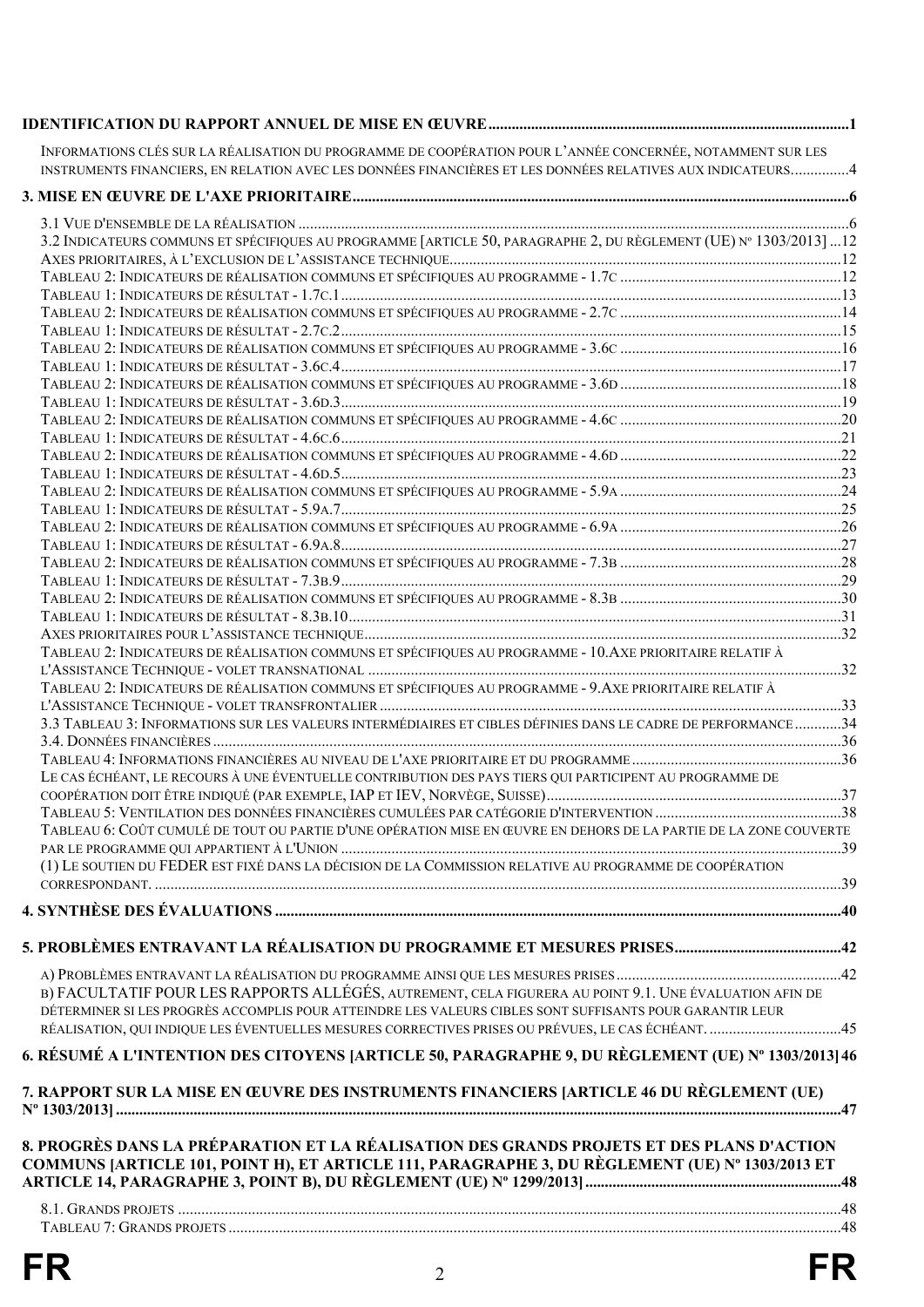| 14. PROBLÈMES ENTRAVANT LA RÉALISATION DU PROGRAMME ET MESURES PRISES — CADRE DE                                                                                                                                                                                                                                                                      |
|-------------------------------------------------------------------------------------------------------------------------------------------------------------------------------------------------------------------------------------------------------------------------------------------------------------------------------------------------------|
|                                                                                                                                                                                                                                                                                                                                                       |
| 11.3 CONTRIBUTION AUX STRATÉGIES MACRORÉGIONALES ET AUX STRATÉGIES RELATIVES AUX BASSINS MARITIMES (LE CAS                                                                                                                                                                                                                                            |
| 11.2 PROGRÈS ACCOMPLIS DANS LA RÉALISATION D'ACTIONS VISANT À RENFORCER LA CAPACITÉ DES AUTORITÉS ET DES                                                                                                                                                                                                                                              |
| 11.1. PROGRÈS DANS LA MISE EN ŒUVRE DE L'APPROCHE INTÉGRÉE DE DÉVELOPPEMENT TERRITORIAL, Y COMPRIS LES<br>INVESTISSEMENTS TERRITORIAUX INTÉGRÉS, LE DÉVELOPPEMENT URBAIN DURABLE ET LE DÉVELOPPEMENT LOCAL MENÉ PAR LES                                                                                                                               |
| 11. INFORMATIONS COMPLÉMENTAIRES SUSCEPTIBLES D'ÊTRE AJOUTÉES EN FONCTION DU CONTENU ET<br>DES OBJECTIFS DU PROGRAMME DE COOPÉRATION [ARTICLE 14, PARAGRAPHE 4, DEUXIÈME ALINÉA,                                                                                                                                                                      |
| 10.2 RÉSULTATS DES MESURES D'INFORMATION ET DE PUBLICITÉ RELATIVES AUX FONDS, PRISES EN APPLICATION DE LA STRATÉGIE                                                                                                                                                                                                                                   |
| 10. INFORMATIONS ET ÉVALUATION OBLIGATOIRES CONFORMÉMENT À L'ARTICLE 14, PARAGRAPHE 4,<br>10.1 PROGRÈS ACCOMPLIS DANS LA MISE EN ŒUVRE DU PLAN D'ÉVALUATION ET LE SUIVI DONNÉ AUX RÉSULTATS DES ÉVALUATIONS:                                                                                                                                          |
| (UE) Nº 1303/2013 ET ARTICLE 14, PARAGRAPHE 4, PREMIER ALINÉA, POINT C), DU RÈGLEMENT (UE) Nº 1299/2013]57                                                                                                                                                                                                                                            |
| 9.4. COMMUNICATION DES DONNÉES RELATIVES AU SOUTIEN AFFECTÉ AUX OBJECTIFS LIÉS AU CHANGEMENT CLIMATIQUE<br>9.5 RÔLE DES PARTENAIRES DANS LA RÉALISATION DU PROGRAMME DE COOPÉRATION [ARTICLE 50, PARAGRAPHE 4, DU RÈGLEMENT                                                                                                                           |
| 9.3 DÉVELOPPEMENT DURABLE [ARTICLE 50, PARAGRAPHE 4, DU RÈGLEMENT (UE) Nº 1303/2013 ET ARTICLE 14, PARAGRAPHE 4,                                                                                                                                                                                                                                      |
| DISCRIMINATION, EN PARTICULIER CELLES CONCERNANT L'ACCESSIBILITÉ POUR LES PERSONNES HANDICAPÉES, ET LES MODALITÉS<br>MISES EN ŒUVRE POUR GARANTIR L'INTÉGRATION DE LA DIMENSION «HOMMES-FEMMES» DANS LE PROGRAMME DE COOPÉRATION ET<br>LES OPÉRATIONS [ARTICLE 50, PARAGRAPHE 4, DU RÈGLEMENT (UE) Nº 1303/2013 ET ARTICLE 14, PARAGRAPHE 4, DEUXIÈME |
| 9.1 INFORMATIONS DE LA PARTIE A ET RÉALISATION DES OBJECTIFS DU PROGRAMME [ARTICLE 50, PARAGRAPHE 4, DU RÈGLEMENT<br>9.2. MESURES SPÉCIFIQUES PRISES POUR PROMOUVOIR L'ÉGALITÉ ENTRE LES HOMMES ET LES FEMMES ET PROMOUVOIR LA NON-                                                                                                                   |
| 9. ÉVALUATION DE LA RÉALISATION DU PROGRAMME DE COOPÉRATION [ARTICLES 50, PARAGRAPHE 4, DU<br>RÈGLEMENT (UE) Nº 1303/2013 ET ARTICLE 14, PARAGRAPHE 4, DU RÈGLEMENT (UE) Nº 1299/2013                                                                                                                                                                 |
|                                                                                                                                                                                                                                                                                                                                                       |
| TOUTE MODIFICATION PRÉVUE DE LA LISTE DES GRANDS PROJETS FIGURANT DANS LE PROGRAMME DE COOPÉRATION48                                                                                                                                                                                                                                                  |
| PROBLÈMES IMPORTANTS RENCONTRÉS DANS LA MISE EN ŒUVRE DES GRANDS PROJETS ET MESURES PRISES POUR Y FAIRE FACE. 48                                                                                                                                                                                                                                      |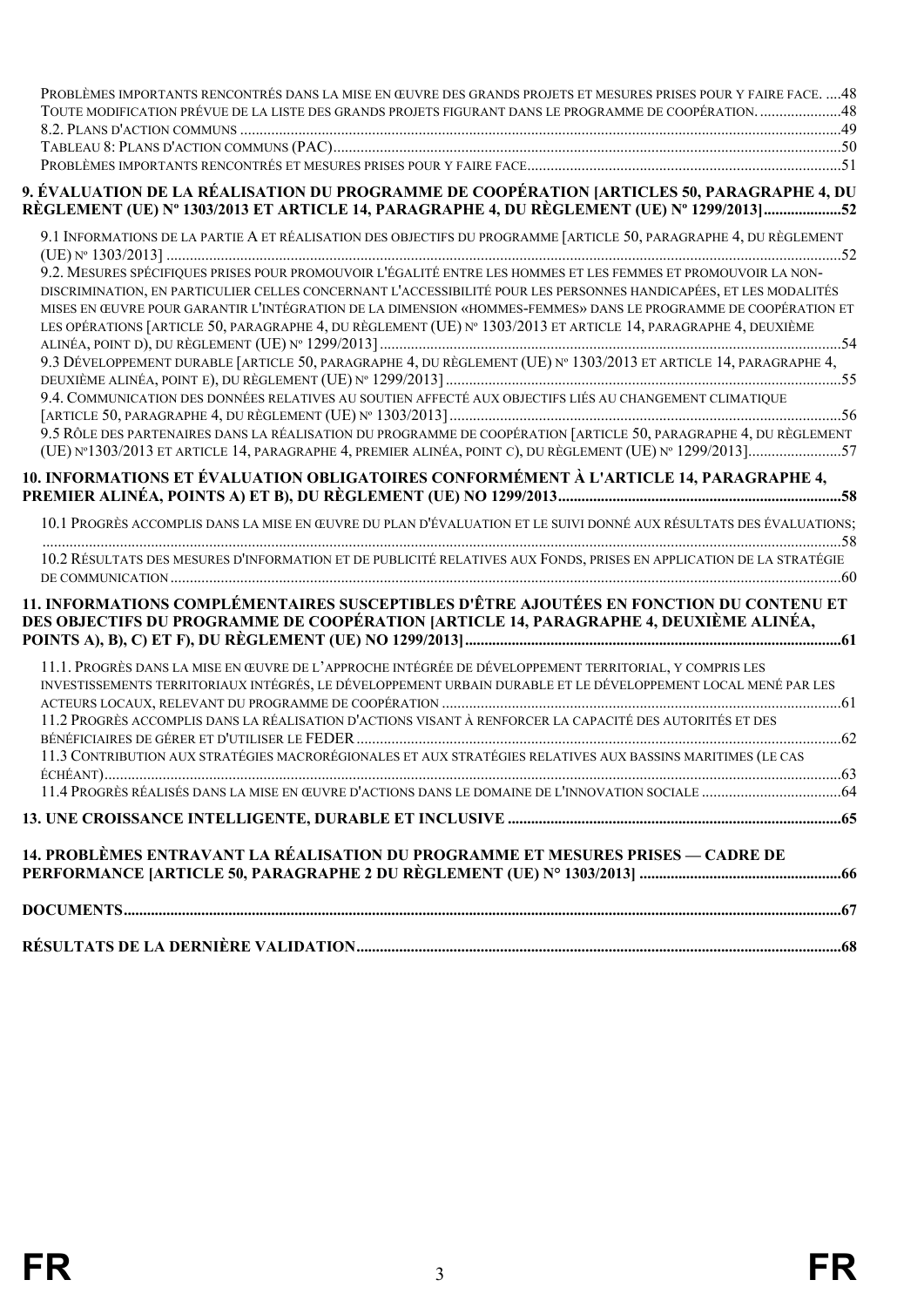2. VUE D'ENSEMBLE DE LA RÉALISATION DU PROGRAMME DE COOPÉRATION [article 50, paragraphe 2, du règlement (UE) nº 1303/2013 et article 14, paragraphe 3, point a), du règlement nº 1299/2013]

#### <span id="page-3-0"></span>**Informations clés sur la réalisation du programme de coopération pour l'année concernée, notamment sur les instruments financiers, en relation avec les données financières et les données relatives aux indicateurs.**

Rappel de la stratégie du PCIA

Le Programme de Coopération Interreg Amazonie 2014-2020 a été adopté le 30 novembre 2015. Il bénéficie d'une enveloppe FEDER-CTE de 18,9 M€ répartie à 75 % sur un volet transfrontalier (TF : Guyane, Suriname et Amapá) et à 25 % sur un volet transnational (TN : Guyane, Suriname, Amapá, Pará, Amazonas et Guyana). Sa stratégie s'articule autour de 8 axes thématiques et 2 axes dédiés à l'assistance technique.

Etat d'avancement du PCIA

Au 31/12/2020, 20 dossiers ont été programmés pour un montant FEDER-CTE de 14 701 006 €, soit 77,8 % de la maquette. 14 projets ont été conventionnés à hauteur de 11 917 740 €, soit 81 % de la programmation et 65 % de la maquette.

12 dossiers ont été payés en partie, à hauteur de 2 325 788 € soit environ 16 % de la programmation et 12 % de la maquette.

2 appels de fonds ont été réalisés en juillet et décembre 2020 pour un montant de 2 455 225,91 € FEDER-CTE  $(3\,379\,214,31 \notin \text{en coût total}).$ 

Le volet transfrontalier, qui représente près de 75 % du montant FEDER-CTE de la maquette du PCIA, est globalement plus avancé que le volet transnational au 31/12/2020. 13 dossiers ont été programmés sur les axes TF pour un montant FEDER-CTE de 11 968 249 €, soit 85 % de la maquette transfrontalière. 83,4 % des montants TF programmés ont été conventionnés (9 984 983 € FEDER-CTE) et 11,54 % payés (1 381 199 € FEDER-CTE).

Pour le volet TN, 7 projets ont été programmés à hauteur de 2 732 757 € de FEDER-CTE soit environ 57 % de la maquette transnationale. 71 % (5) des projets transnationaux ont été conventionnés pour 1 932 757 € de FEDER-CTE, au 31 décembre 2020.

Et, parmi eux, 5 ont déjà été partiellement payés, à hauteur de 944 589 € de FEDER-CTE.

A l'exception de l'axe 8 Compétitivité TN, tous les axes thématiques présentent des projets programmés au 31/12/2020. Les niveaux de programmation sont compris entre 50 % pour les axes dédiés à l'assistance technique et plus de 100% pour l'axe 2 dédiés aux transports en zone transnationale. Pour ce cas particulier de sur-programmation, l'AG prévoit une modification de la maquette du programme, afin d'abonder les axes les plus sollicités, sur la base du reste à programmer des axes les moins sollicités (tels que l'axe 8).

Volets transfrontalier et transnational confondus, le conventionnement des montants subventionnés est globalement bien avancé : 70% des projets programmés depuis 2014 sont conventionnés (pour un montant FEDER-CTE de 11 917 740 €).

La majorité des projets étant encore en cours de réalisation, les montants payés restent réduits : en dehors des axes d'assistance technique – dont le taux de paiement dépasse 70 %, les montants payés n'excèdent pas 40% de la programmation.

En 2020, 4 dossiers ont été programmés à hauteur de 2 617 469 € (dont 1 578 349 € de FEDER-CTE), à la suite des consultations écrites de mars et septembre.

Le montant FEDER-CTE des paiements effectués en 2020 s'élève à 1 059 203,55 € (environ 7 % de la programmation et 6% de la maquette).

Concernant le cadre de performance, les taux de programmation par axe annoncent une atteinte des cibles financières de 2023 à 84 %, au 31 décembre 2020. Le taux de paiement effectif permet d'atteindre les cibles à un peu moins de 8 %.

Ce retard s'explique par la programmation tardive des projets les plus importants budgétairement du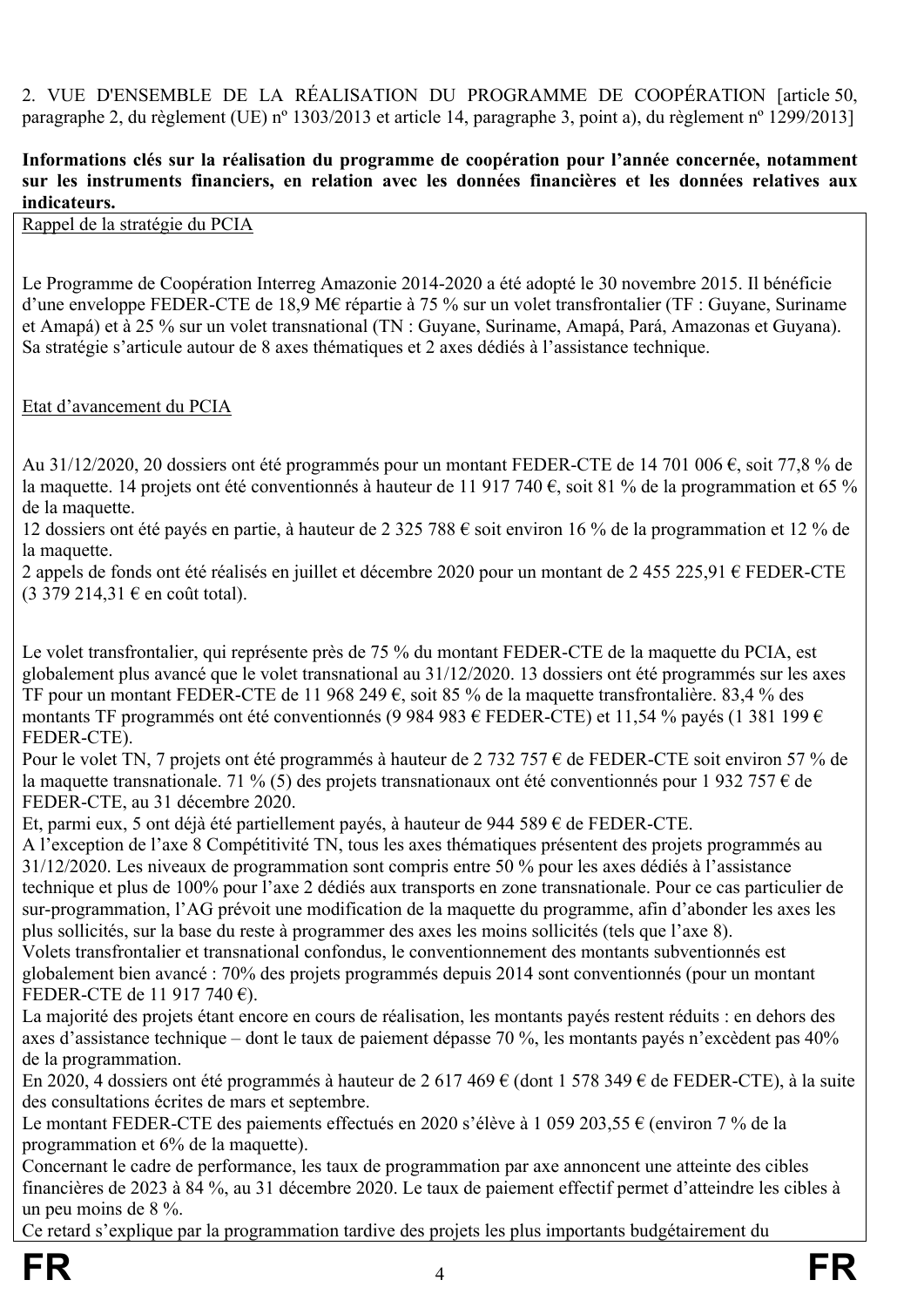programme ; la mise en service du nouveau bac sur le Maroni et les aménagements liés, notamment.

Programmés en 2018, leurs premières opérations ont été réalisées entre fin 2019 et début 2020.

Par ailleurs, le cycle de vie des projets implique une accélération naturelle de leur mise en œuvre administrative et comptable durant leurs dernières phases de réalisation, qui correspond généralement à la fin de la période de programmation du PCIA.

Enfin, la crise sanitaire liées à l'épidémie de COVID-19 a eu un impact non-négligeable sur l'implémentation des projets – ce qui aggrave ce retard, encore aujourd'hui.

Il n'en reste pas moins que, au 31 décembre 2020, les taux de programmation des axes 3 (65%), 6 (50%), 7 (42%) et 8 (0%) ne permettent pas de garantir l'atteinte de leurs cibles financières de 2023.

Pour pallier ce risque de sous performance, l'AG prévoit une modification de la maquette du programme ainsi que de son cadre de performance.

#### Évènements clés 2020

Le partenariat a été mobilisé à plusieurs reprises à travers :

- de deux comités techniques de pilotage (avec les partenaires locaux),

 - deux consultations écrites mobilisant l'ensemble du partenariat sur les sujets nécessitant l'approbation des membres à voix délibérative du comité de suivi – notamment la programmation de projets,

 - un comité de suivi dématérialisé, composé de trois réunions bilatérales entre les partenaires brésiliens, surinamais ou guyaniens et les partenaires francophones.

Par ailleurs, toujours pour optimiser la mise en œuvre stratégique et opérationnelle du programme, deux réunions « portefeuilles » ont été organisées afin que l'ensemble des services du Pôle Affaires Européennes (Secrétariat Conjoint) échangent les informations clés sur l'implémentation du PCIA et de ses projets.

Et, pour préparer au mieux la rédaction et le lancement du PCIA 2021-2027, plusieurs ateliers thématiques ont eu lieu, en présence des partenaires locaux du programme ainsi que de porteurs de projets potentiels. Il s'agissait d'orienter et de consolider au mieux la stratégie à déployer dans le cadre de la future programmation.

## Mobilisation d'instruments financiers

Aucun instrument d'ingénierie financière n'a été programmé au 31/12/2020 sur le PCIA. Il n'est d'ailleurs pas prévu que des instruments financiers soient soutenus par ce programme sur la période 2014-2020.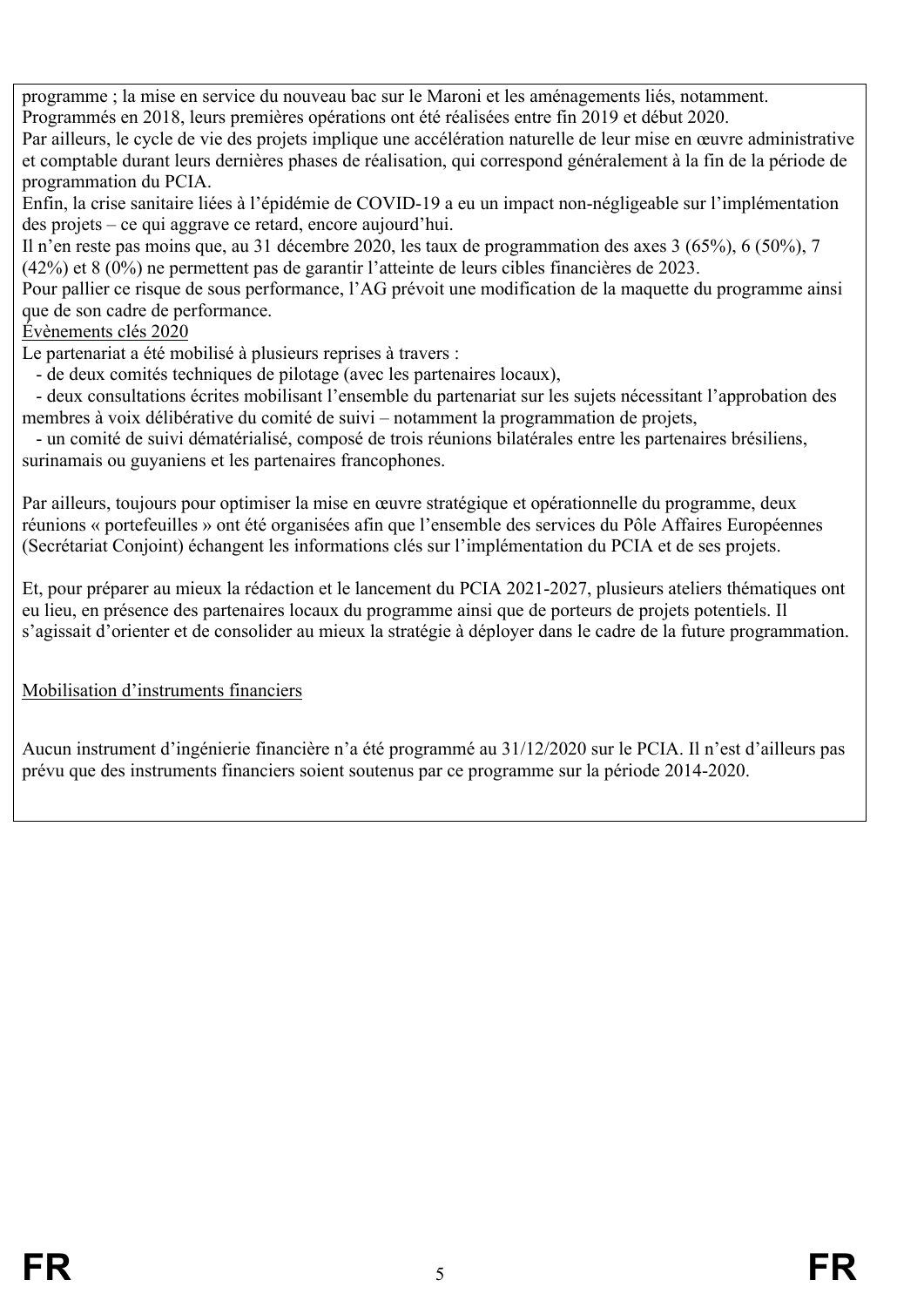# **3. MISE EN ŒUVRE DE L'AXE PRIORITAIRE**

## **3.1 Vue d'ensemble de la réalisation**

<span id="page-5-1"></span><span id="page-5-0"></span>

| Identificateur | Axe prioritaire                                                                            | Informations clés sur la réalisation de l'axe prioritaire eu égard aux principaux<br>développements, aux problèmes significatifs et aux mesures prises pour                                                                                                                                                                                                                                                                                                                                                                                                                                                                                                                                                                                                                                                                                                                                                                                                                                                                                                                                                                                                                                                                                                                                                                                                                                                                                                                                                                                                                                                                                |
|----------------|--------------------------------------------------------------------------------------------|--------------------------------------------------------------------------------------------------------------------------------------------------------------------------------------------------------------------------------------------------------------------------------------------------------------------------------------------------------------------------------------------------------------------------------------------------------------------------------------------------------------------------------------------------------------------------------------------------------------------------------------------------------------------------------------------------------------------------------------------------------------------------------------------------------------------------------------------------------------------------------------------------------------------------------------------------------------------------------------------------------------------------------------------------------------------------------------------------------------------------------------------------------------------------------------------------------------------------------------------------------------------------------------------------------------------------------------------------------------------------------------------------------------------------------------------------------------------------------------------------------------------------------------------------------------------------------------------------------------------------------------------|
|                |                                                                                            | remédier à ces problèmes.                                                                                                                                                                                                                                                                                                                                                                                                                                                                                                                                                                                                                                                                                                                                                                                                                                                                                                                                                                                                                                                                                                                                                                                                                                                                                                                                                                                                                                                                                                                                                                                                                  |
|                | Renforcement de l'offre de transport au sein de<br>l'espace de coopération transfrontalier | Les deux projets ont été programmés en 2018 pour un montant de 8 230 000,00 € en<br>coût total, dont 5 980 000,00 € de FEDER-CTE. 99,7 % de la maquette FEDER-CTE<br>a donc été programmée. Il s'agit de l'axe avec l'état d'avancement de la<br>programmation le plus élevé.<br>Au 31/12/2020, seuls 225 000 € ont été versés aux bénéficiaires. Le taux de<br>réalisation reste donc relativement faible, à moins de 4%.<br>Affectés par la fermeture des frontières - liés au COVID-19 ainsi que par la crise<br>économique qui sévit au Suriname, les chefs de files de ces projets (CTG et CCOG)<br>sont toutefois parvenus à maintenir un niveau d'activité suffisant pour que le taux de<br>réalisation opérationnelle des projets augmente significativement.<br>Ainsi, pour le nouveau bac sur le Maroni, le marché de fabrication de l'ouvrage a été<br>attribué et les travaux ont commencé depuis début 2020.<br>Par ailleurs, le cofinancement surinamais (subventionné à hauteur de 625 000 € au<br>titre du 10ème FED) est désormais délégué à la CTG grâce à la signature d'une<br>convention de contribution entre le PAE et la Délégation de l'UE au Guyana – qui<br>gère les subvention FED pour le Guyana et le Suriname. La gestion administrative et<br>financière du projet en est donc grandement fluidifiée.<br>Pour la phase 2 des travaux du franchissement du Maroni, la CCOG a demandé une<br>augmentation de la cofinancement FEDER-CTE, qui a été acceptée par le comité de<br>suivi, afin d'absorber la diminution de la capacité de financement de son partenairre<br>surinamais (le Port de Paramaribo). |
| 10             | Axe prioritaire relatif à l'Assistance Technique - volet<br>transnational                  | Le montant alloué à cet axe s'élève à 510 488,00 euros en coût total, dont 382<br>866,00 euros de FEDER-CTE.<br>Depuis 2014, un projet a été programmé pour un coût total de 471 986,00 euros, dont<br>353 990,00 euros de FEDER-CTE. 92,45% de la maquette FEDER-CTE a donc été<br>programmée. La période financée par ce projet débute en janvier 2015 et prend fin en<br>décembre 2022.<br>Les dépenses présentées sous cet axe sont les mêmes que celles de l'axe Assistance<br>technique transfrontalier. La clé de répartition pour ce dossier AT volet transnational<br>est de 25,52 %.<br>Au 31/12/2020, 134 775 $\epsilon$ ont été payés sur un total de 190 662 $\epsilon$ de FEDER-CTE                                                                                                                                                                                                                                                                                                                                                                                                                                                                                                                                                                                                                                                                                                                                                                                                                                                                                                                                          |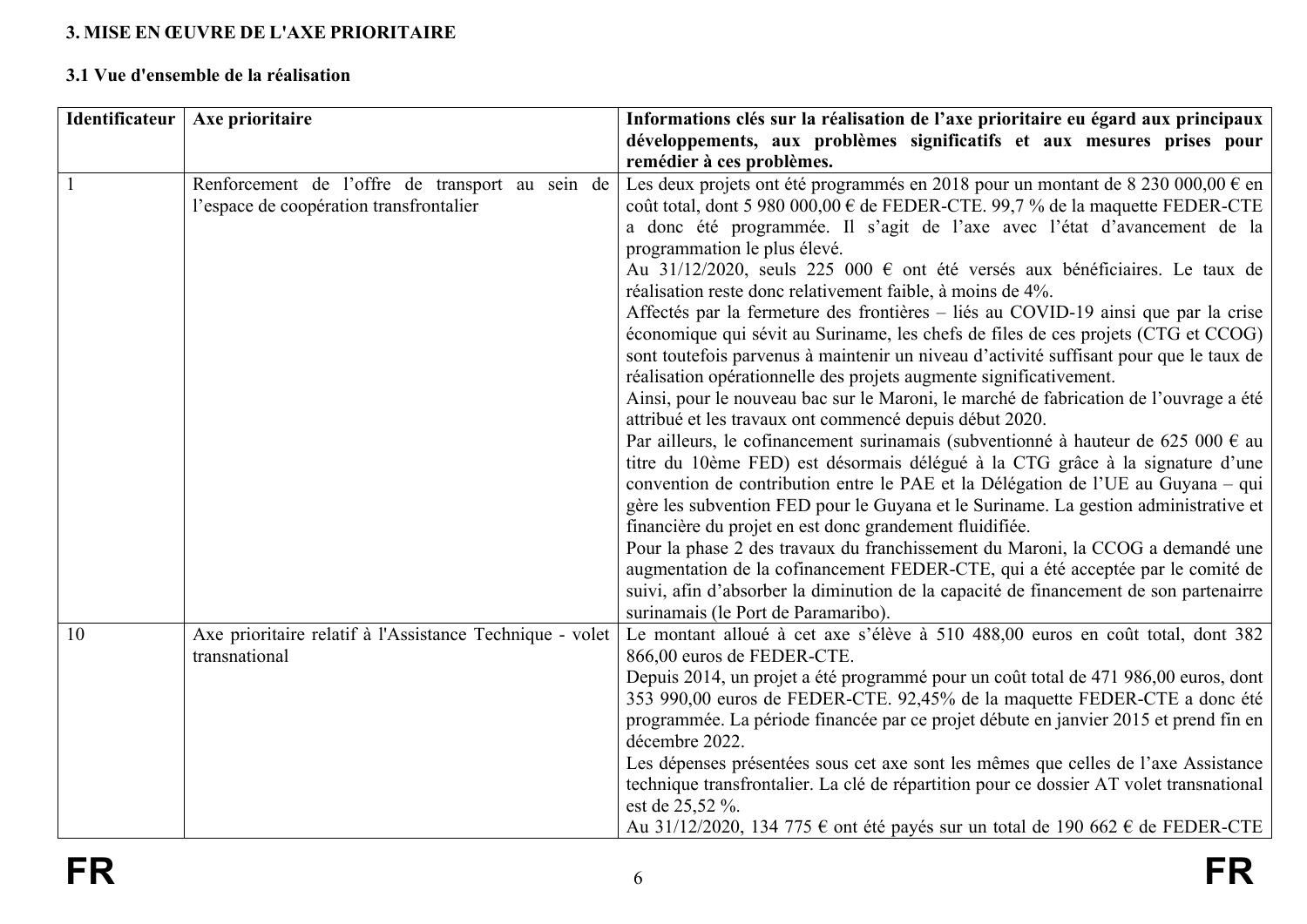|                | Identificateur   Axe prioritaire                             | Informations clés sur la réalisation de l'axe prioritaire eu égard aux principaux                                                                                  |
|----------------|--------------------------------------------------------------|--------------------------------------------------------------------------------------------------------------------------------------------------------------------|
|                |                                                              | développements, aux problèmes significatifs et aux mesures prises pour                                                                                             |
|                |                                                              | remédier à ces problèmes.                                                                                                                                          |
|                |                                                              | programmé. Le taux de réalisation est donc de 70,7%, pour un taux de                                                                                               |
|                |                                                              | consommation de l'enveloppe attribuée de 40,5%.                                                                                                                    |
|                |                                                              | Le projet d'assistance technique implique la Guyane, le Suriname, l'Amapa, le Para                                                                                 |
|                |                                                              | et l'Amazonas. L'opération consiste à financer les besoins en fonctionnement du<br>Pôle des Affaires européennes concernant le FEDER-CTE. Les frais de             |
|                |                                                              | fonctionnement englobent la masse salariale de 2,17 ETP sur le FEDER-CTE. Les                                                                                      |
|                |                                                              | livrables et résultats attendus de ce projet sont les suivants :                                                                                                   |
|                |                                                              | ■ la création de 0.55 ETP (part dédiée à l'AT transnational)                                                                                                       |
|                |                                                              | • la programmation et le suivi des dossiers PCIA (saisie sur Synergie-CTE et                                                                                       |
|                |                                                              | dossier unique)                                                                                                                                                    |
|                |                                                              | l'organisation de séminaires avec les pays voisins (logistique, accueil, traduction,                                                                               |
|                |                                                              | rédaction de documents de travail, etc.)                                                                                                                           |
|                |                                                              | • la création de produits de communication et de diffusion média (publicité sur                                                                                    |
|                |                                                              | l'Europe, brochures PCIA                                                                                                                                           |
| $\overline{2}$ | Renforcement de l'offre de transport au sein de l'espace     | Un projet supplémentaire a été programmé sur cet axe (portant le total 2), courant                                                                                 |
|                | transnational                                                | 2020. Le montant FEDER-CTE programmé est donc de 518 000 € (pour un coût                                                                                           |
|                |                                                              | total de 740 000 €).<br>Le taux de programmation atteint désormais près de 180 %. Le PAE prévoit donc de,                                                          |
|                |                                                              | avec l'approbation des membres du Comité de suivi, de reprogrammer le projet le                                                                                    |
|                |                                                              | plus récent sur l'axe prioritaire 1, dédié à la même thématique et mieux doté                                                                                      |
|                |                                                              | budgétairement.                                                                                                                                                    |
|                |                                                              | Le projet du Grand Port Maritime, « étude de cabotage interrégional » a reçu la                                                                                    |
|                |                                                              | totalité de la subvention qui lui avait été accordé – soit 168 000 € (UE). Son solde est                                                                           |
|                |                                                              | donc prévu pour 2021. Il prévoyait d'examiner puis de concrétiser les possibilités de                                                                              |
|                |                                                              | mise en œuvre d'un dispositif de cabotage maritime permettant de desservir les                                                                                     |
|                |                                                              | différentes zones d'activités portuaires situées sur le littoral du Plateau des Guyanes                                                                            |
|                |                                                              | Le projet répond à l'objectif d'accroître la mobilité des biens et des personnes dans le                                                                           |
|                |                                                              | but de répondre aux besoins de la zone de coopération.                                                                                                             |
|                |                                                              | Egalement porté par le GPM, le projet de port sec de l'Oyapock – subventionné à                                                                                    |
|                |                                                              | hauteur de 350 000 € (UE), fin 2020 – prévoit d'explorer la mise en place d'un<br>terminal terrestre pour la liaison commerciale et logistique entre l'Amapa et la |
|                |                                                              | Guvane Française, en zone transfrontalière.                                                                                                                        |
| 3              | biodiveristé<br>valorisation<br>Protection<br>de<br>la<br>et | Le premier projet, « Açai'Action » a été programmé en 2018 pour un coût total de 1                                                                                 |
|                | exceptionnelle et du patrimoine naturel et culturel de       | 007 219,00 € et un montant FEDER-CTE de 754 918,00 €. Le second projet, « Bio-                                                                                     |
|                | l'espace de coopération transfrontalier                      | Plateaux », date de 2019, pour un coût total de 850 302 $\epsilon$ et un montant FEDER-                                                                            |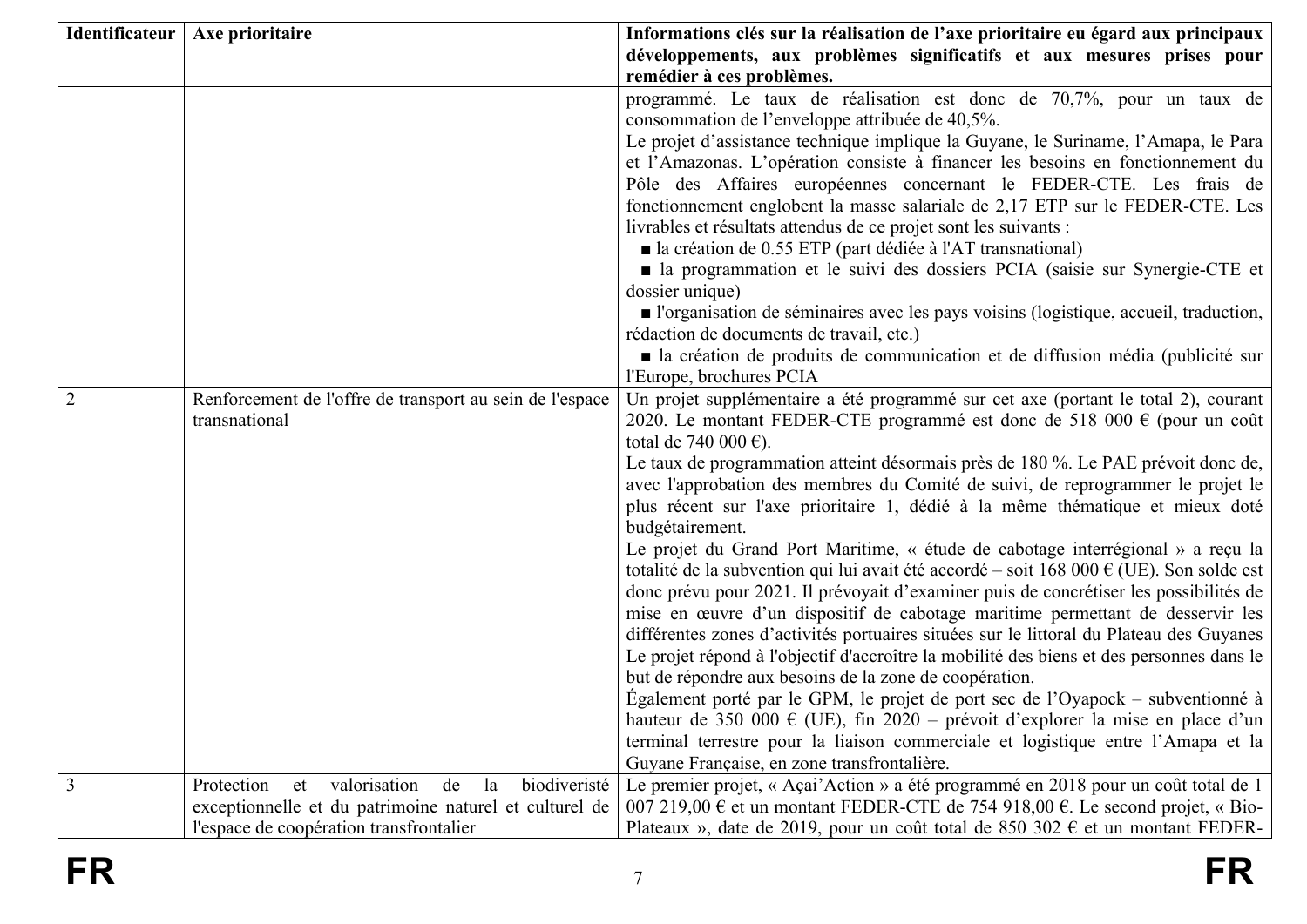|   | Identificateur   Axe prioritaire                             | Informations clés sur la réalisation de l'axe prioritaire eu égard aux principaux                                                                                            |
|---|--------------------------------------------------------------|------------------------------------------------------------------------------------------------------------------------------------------------------------------------------|
|   |                                                              | développements, aux problèmes significatifs et aux mesures prises pour                                                                                                       |
|   |                                                              | remédier à ces problèmes.                                                                                                                                                    |
|   |                                                              | CTE de 555 272 €. En 2020, « PROGYSAT », porté par l'IRD, a été programmé                                                                                                    |
|   |                                                              | pour un coût total de 1 381 834 $\epsilon$ (dont 682 513 $\epsilon$ de FEDER-CTE).                                                                                           |
|   |                                                              | Ces projets ont vu la mise en œuvre de leurs actions ralentir en raison la crise<br>sanitaire liée au COVID-19 et la fermeture des frontières.                               |
|   |                                                              | Avec 2 050 138 € de FEDER-CTE programmé, le taux de programmation dépasse                                                                                                    |
|   |                                                              | désormais 80 %. Seulement, seul l'un des deux objectifs spécifiques (OS3, dédiés                                                                                             |
|   |                                                              | aux patrimoines naturels transfrontaliers) de cet axe est mobilisé. L'AG prévoit donc                                                                                        |
|   |                                                              | de transférer l'enveloppe qui reste intacte vers des axes prioritaires et objectifs                                                                                          |
|   |                                                              | davantage sollicités.                                                                                                                                                        |
|   |                                                              | Au 31/12/2020, « Bio-Plateaux » a reçu une avance de 10% pour la mise en œuvre                                                                                               |
|   |                                                              | de ses opérations et a généré des factures (certifiées uniquement) pour un montant de                                                                                        |
|   |                                                              | 414 651,58 €. Elles feront l'objet d'un paiement courant 2021.                                                                                                               |
|   |                                                              | Les autres projets de cet axe n'ont pas encore reçu de paiement.                                                                                                             |
|   |                                                              | La programmation d'un projet supplémentaire, déposé fin 2020 (pour 394 562 € de                                                                                              |
|   |                                                              | FEDER-CTE), est à prévoir sur cet axe (OS3).                                                                                                                                 |
| 4 | valorisation<br>biodiversité<br>Protection<br>de<br>la<br>et | Depuis 2014, seuls 2 projets ont été programmés pour un coût total de 1 908 700,88                                                                                           |
|   | exceptionnelle et du patrimoine naturel et culturel de       | € et un montant FEDER-CTE de 1 158 234,91 € 67,14 % de la maquette a donc été                                                                                                |
|   | l'espace de coopération transnational                        | programmée. Les deux projets ont reçu des paiements supplémentaires en 2020, à<br>hauteur de 200 000 € environ. Le montant total payé sur cet axe est désormais de 315       |
|   |                                                              | 892 $\epsilon$ , soit 27 % du montant FEDER-CTE programmé et 18,3% de la maquette                                                                                            |
|   |                                                              | totale.                                                                                                                                                                      |
|   |                                                              | Seul l'un des deux objectifs spécifiques (OS5, dédiés aux patrimoines naturels                                                                                               |
|   |                                                              | transnationaux) de cet axe est mobilisé. L'AG prévoit donc de transférer l'enveloppe                                                                                         |
|   |                                                              | qui reste intacte vers des axes prioritaires et objectifs davantage sollicités.                                                                                              |
|   |                                                              |                                                                                                                                                                              |
|   |                                                              | Les 2 projets, programmés suite à un appel à projet lancé au second semestre 2017,                                                                                           |
|   |                                                              | sont les suivants :                                                                                                                                                          |
|   |                                                              | - ECOSEO, pour un coût total de 1 246 700,88 $\epsilon$ (666 634,91 $\epsilon$ coût FEDER-CTE)                                                                               |
|   |                                                              | - RenfoRésAP pour un coût total de $662\,000,000$ (491 $600,000$ ) coût FEDER-CTE)<br>Certaines des opérations à déployer dans le cadre de ces projets ont dû être reportées |
|   |                                                              | ou annulées en raison de la crise sanitaire. Aussi, le PAE prévoit de se rapprocher                                                                                          |
|   |                                                              | des bénéficiaires afin d'évaluer leurs éventuels besoins en accompagnement et/ou                                                                                             |
|   |                                                              | prorogation de délai d'exécution, afin de limiter les impacts du COVID-19 sur la                                                                                             |
|   |                                                              | performance du programme.                                                                                                                                                    |
| 5 | Développer des solutions communes et adaptées aux            | En 2020, deux projets supplémentaires ont été programmés sur cet axe pour un coût                                                                                            |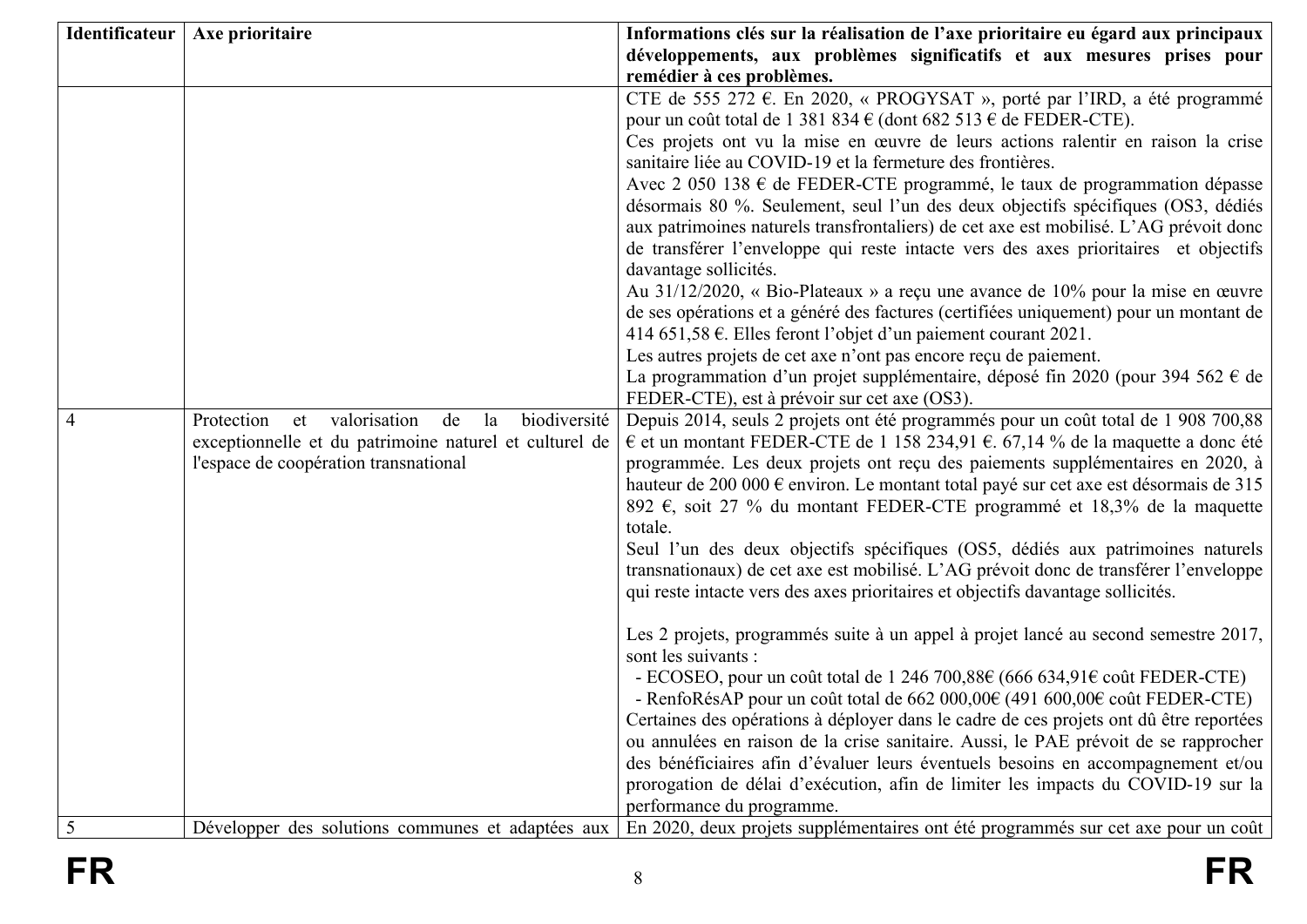|                | Identificateur   Axe prioritaire                                                                                                                                                                                                  | Informations clés sur la réalisation de l'axe prioritaire eu égard aux principaux<br>développements, aux problèmes significatifs et aux mesures prises pour<br>remédier à ces problèmes.                                                                                                                                                                                                                                                                                                                                                                                                                                                                                                                                                                                                                                                                                                                                                                                                                                                                                                                                                |
|----------------|-----------------------------------------------------------------------------------------------------------------------------------------------------------------------------------------------------------------------------------|-----------------------------------------------------------------------------------------------------------------------------------------------------------------------------------------------------------------------------------------------------------------------------------------------------------------------------------------------------------------------------------------------------------------------------------------------------------------------------------------------------------------------------------------------------------------------------------------------------------------------------------------------------------------------------------------------------------------------------------------------------------------------------------------------------------------------------------------------------------------------------------------------------------------------------------------------------------------------------------------------------------------------------------------------------------------------------------------------------------------------------------------|
|                | problématiques sociales et sanitaires rencontrées par les<br>population de l'espace transfrontalier de coopération,<br>notamment les populations les plus vulnérable                                                              | total de 735 635 € (dont 545 836 € de FEDER-CTE).<br>Ils s'ajoutent aux trois projets, programmés entre 2017 et 2018. Désormais, le taux<br>de programmation de l'axe 5 est de 99%<br>Les projets ont été payés à hauteur de 513 005 € - soit près de 18 % du montant<br>FEDER-CTE programmé et de la maquette totale.                                                                                                                                                                                                                                                                                                                                                                                                                                                                                                                                                                                                                                                                                                                                                                                                                  |
|                |                                                                                                                                                                                                                                   | La réalisation opérationnelle de cet axe pâtit également de la crise sanitaire<br>(fermeture des frontières, limitation des déplacements intra-territoriaux, recrutements<br>difficiles, faible capacité financière des partenaires, etc.). Mais, du fait même de la<br>thématique soutenue (problématiques sanitaires et sociales), il reste très dynamique.<br>Au 31/12/2020, c'est l'un des axes les plus performants du programme.<br>Les bénéficiaires de cet axe bénéficieront d'un accompagnement resserré de la part<br>du PAE, afin que ce dynamisme soit reflété sur les taux de paiement et de réalisation<br>effective du programme. Ainsi, des réunions de travail sont prévues pour faciliter le<br>suivi des projets et pour consolider la capacité financière des porteurs.<br>De même, les projets font l'objet d'une stratégie de communication adaptée, afin de<br>capitaliser l'intervention du FEDER-CTE sur le territoire et dans la thématique.                                                                                                                                                                  |
| 6              | Développer des solutions communes et adaptées aux<br>problématiques sanitaires rencontrées au sein de<br>l'espace de coopération transnational<br>Développer des solutions communes et adaptées aux<br>problématiques sociales et | Depuis 2014, deux projets ont été programmés pour un coût total de 1 345 860 $\epsilon$<br>dont un montant FEDER-CTE de 865 860 $\epsilon$ . 42,8 % de la maquette FEDER-CTE a<br>donc été programmé. Le projets ont été partiellement payés à hauteur de 325 922 $\epsilon$<br>(dont 87 727 $\epsilon$ versés en 2020), soit 24 % du montant programmé et 16 % de la<br>maquette totale.<br>Il n'y pas eu de programmation en 2020 sous cet axe.<br>La réalisation opérationnelle de cet axe pâtit également de la crise sanitaire<br>(fermeture des frontières, limitation des déplacements intra-territoriaux, recrutements<br>difficiles, faible capacité financière des partenaires, etc.).<br>Par ailleurs, la mise en œuvre de projet de coopération sanitaire avec un partenaire<br>transnational (Para, Amazonas et/ ou Guyana) s'avère d'autant plus complexe en ces<br>temps de crise. Les deux projets en cours de réalisation sont portés par la Croix-<br>Rouge Française, dont le partenaire guyanien est également une ONG internationale,<br>ce qui limitent, sans éliminer complètement, les difficultés rencontrées. |
| $\overline{7}$ | Améliorer la compétitiivité des entreprises de la zone<br>de coopération transfrontalière                                                                                                                                         | La croissance des échanges économiques en zone transfrontalière est fortement<br>ralentie par le développement difficile des entreprises locales ainsi que par l'absence<br>de véritable ouverture à l'internationalisation. Ceci s'explique par un tissu<br>économique peu compétitif, des barrières immatérielles aux échanges et des modes                                                                                                                                                                                                                                                                                                                                                                                                                                                                                                                                                                                                                                                                                                                                                                                           |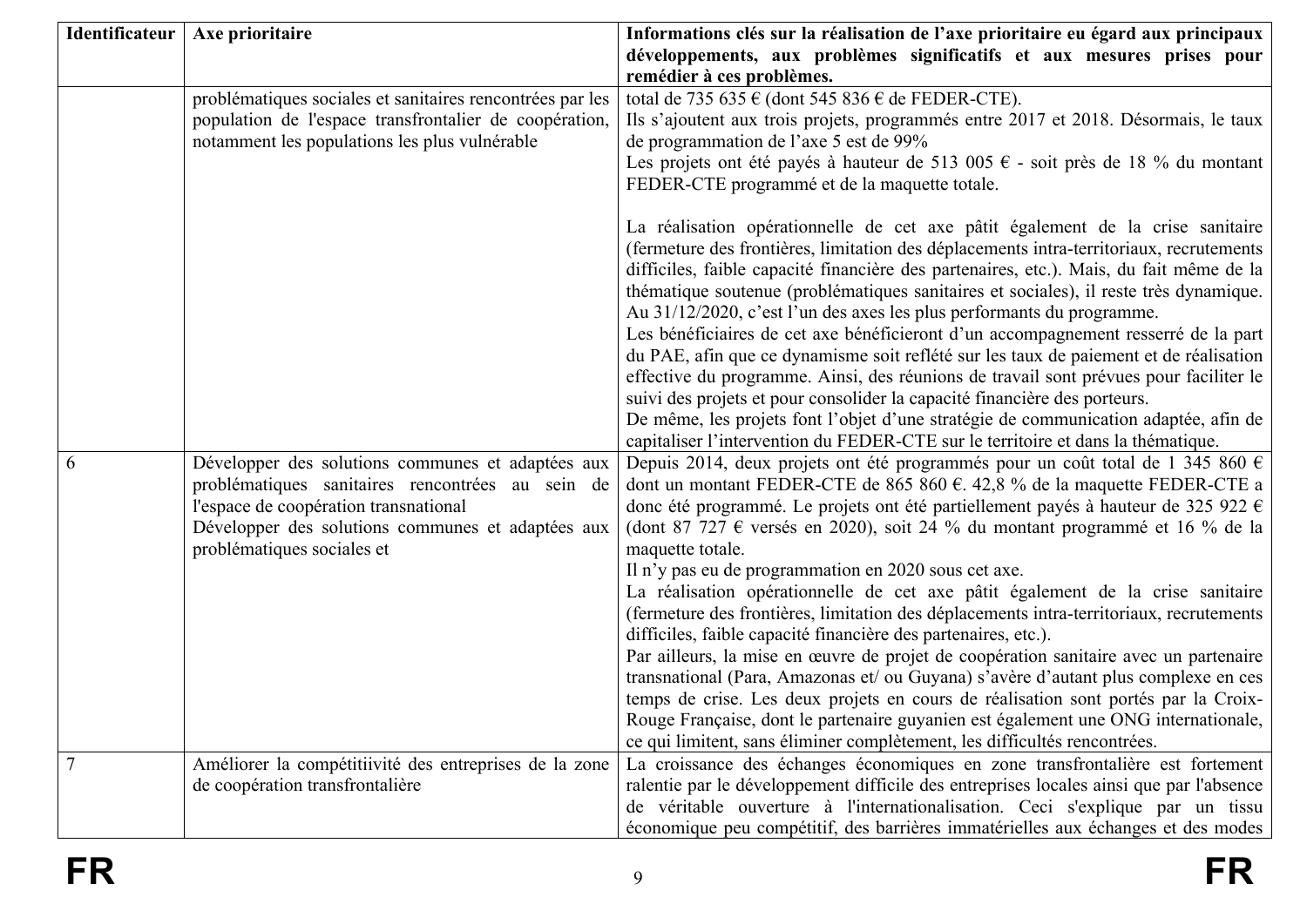|   | Identificateur   Axe prioritaire                                                       | Informations clés sur la réalisation de l'axe prioritaire eu égard aux principaux<br>développements, aux problèmes significatifs et aux mesures prises pour<br>remédier à ces problèmes.                                                                                                                                                                                                                                                                                                                                                                                                                                                                                                                                                                                                                                                                                                                                                                                                                                                                                                                                                                                                                   |
|---|----------------------------------------------------------------------------------------|------------------------------------------------------------------------------------------------------------------------------------------------------------------------------------------------------------------------------------------------------------------------------------------------------------------------------------------------------------------------------------------------------------------------------------------------------------------------------------------------------------------------------------------------------------------------------------------------------------------------------------------------------------------------------------------------------------------------------------------------------------------------------------------------------------------------------------------------------------------------------------------------------------------------------------------------------------------------------------------------------------------------------------------------------------------------------------------------------------------------------------------------------------------------------------------------------------|
|   |                                                                                        | de transports limités entre les territoires.<br>A cela s'ajoute la crise sanitaire, qui a généré ou consolidé des crises économiques<br>sur le Plateau des Guyane. La recherche et la concrétisation de partenariats de<br>coopération en sont de plus en plus difficiles.<br>Sur cette thématique, le programme s'avère donc peu performant.<br>Depuis 2014, 1 seul projet est en cours de réalisation pour un coût total de 700<br>346,00 €, dont un montant FEDER-CTE de 525 259, 82 €. 63,43 % de la maquette<br>FEDER-CTE a donc été programmée. Le projet a été partiellement payé, à hauteur<br>de 188 673,32 €, soit 35,92 % du montant programmé et 22,79 % de la maquette<br>totale.<br>Il n'y a pas eu de programmation en 2020 sous cet axe, son taux de réalisation reste<br>à 23%. Le PAE prévoit de mobiliser un partenariat élargi (consulats, chambres<br>consulaires,<br>socio-professionnels,<br>d'entreprises,<br>groupements<br>référents<br>extracommunautaires du programme, etc.) afin de générer des initiatives sur la                                                                                                                                                           |
| 8 | Améliorer la compétitivité des entreprises de la zone de<br>coopération transnationale | thématiques.<br>Bien que croissants avec les crises sanitaires et économiques, les échanges<br>commerciaux dans le Plateau des Guyanes sont désormais fortement réduits et se<br>tournent davantage vers l'Amérique du Nord et l'Union Européenne. Ceci s'explique<br>aussi bien par la fragilité du tissu entrepreneurial que par les limites matérielles et<br>immatérielles aux échanges commerciaux (transports, assurances, normes, etc.).<br>Cet axe devait permettre de renforcer la vitalité économique de l'ensemble de la zone<br>de coopération, notamment grâce à une meilleure connaissance des marchés – aussi<br>bien de la zone de coopération que de l'Union Européenne.<br>Le montant alloué à cet axe s'élève à 800 000,00 € en coût total, dont 400 000,00 €<br>de FEDER-CTE. Au 31/12/2020, il n'y a pas encore eu de projet programmé sur cet<br>axe (taux de réalisation = $0\%$ ).<br>Toutefois, un projet prometteur, qui prévoit la mise en place d'une chaine de<br>distribution à l'échelle du Plateau des Guyanes, est actuellement en cours<br>d'instruction. Et, le reste à programmer sera transféré vers un axe prioritaire plus<br>performant, afin d'éviter les pertes. |
| 9 | Axe prioritaire relatif à l'Assistance Technique - volet<br>transfrontalier            | Depuis 2014, un projet a été programmé pour un montant de 1 117 134,00 euros en<br>coût total, dont 1 032 880,00 $\epsilon$ de FEDER-CTE. 92,45 % de la maquette FEDER-<br>CTE a donc été programmée. La période financée par ce projet débute en janvier<br>2015 et prend fin en décembre 2022.<br>Les dépenses présentées sous cet axe sont les mêmes que celles de l'axe Assistance                                                                                                                                                                                                                                                                                                                                                                                                                                                                                                                                                                                                                                                                                                                                                                                                                     |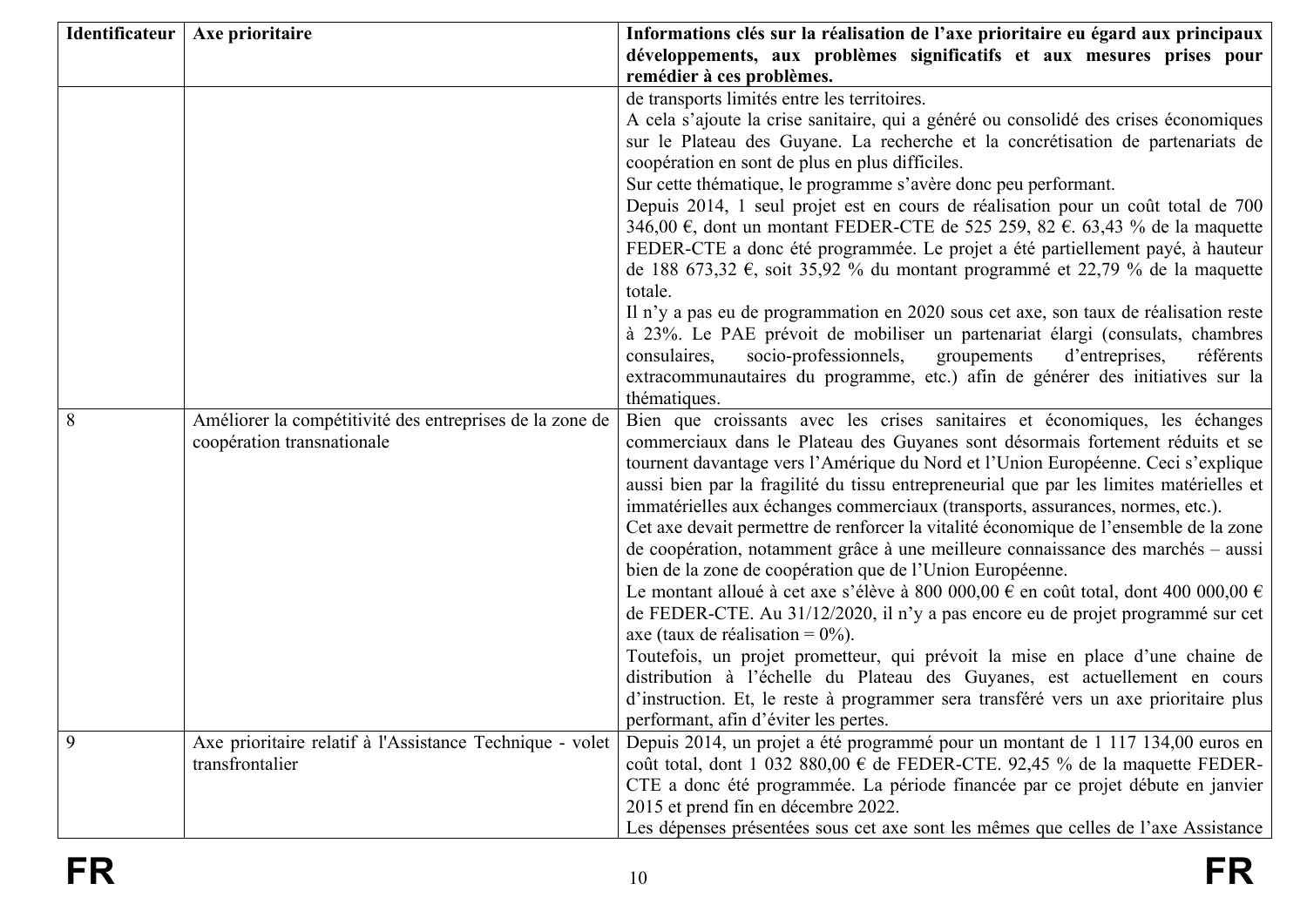| Identificateur   Axe prioritaire | Informations clés sur la réalisation de l'axe prioritaire eu égard aux principaux             |  |  |  |  |
|----------------------------------|-----------------------------------------------------------------------------------------------|--|--|--|--|
|                                  | développements, aux problèmes significatifs et aux mesures prises pour                        |  |  |  |  |
|                                  | remédier à ces problèmes.                                                                     |  |  |  |  |
|                                  | technique transnational. La clé de répartition pour ce dossier AT volet transfrontalier       |  |  |  |  |
|                                  | est de 74,48 %.                                                                               |  |  |  |  |
|                                  | Le projet a été partiellement payé, à hauteur de 393 250 €, soit 70,6 % du montant            |  |  |  |  |
|                                  | programmé et 35 % de la maquette totale.                                                      |  |  |  |  |
|                                  | Le projet d'assistance technique implique la Guyane, le Suriname, l'Amapá, le Para            |  |  |  |  |
|                                  | et l'Amazonas. L'opération en coût FEDER-CTE est de 1 032 880,00€ et en coût                  |  |  |  |  |
|                                  | total est de1 117 134,00€ consiste à financer les besoins en fonctionnement du Pôle           |  |  |  |  |
|                                  | des Affaires européennes concernant le FEDER-CTE. Les frais de fonctionnement                 |  |  |  |  |
|                                  | englobent la masse salariale de 2,17 ETP sur le FEDER-CTE, l'achat de fournitures             |  |  |  |  |
|                                  | de bureau, les frais de communication, les dépenses d'interprétariat, les frais de            |  |  |  |  |
|                                  | déplacement et les études réalisées dans le cadre du FEDER-CTE.                               |  |  |  |  |
|                                  | Les livrables et résultats attendus de ce projet sont les suivants :                          |  |  |  |  |
|                                  | ■ La création de 1,62 ETP (part dédiée à l'AT transfrontalier sur les 2,17 ETP sur            |  |  |  |  |
|                                  | l'AT PCIA dont 1 ETP de pilotage et 1 ETP d'instruction);                                     |  |  |  |  |
|                                  | • La programmation et le suivi des dossiers PCIA (saisie sur synergie CTE,                    |  |  |  |  |
|                                  | entretien d'un dossier unique (papier et numérique)                                           |  |  |  |  |
|                                  | • L'organisation de séminaires avec les pays voisins (logistique, accueil,                    |  |  |  |  |
|                                  | traduction, établissement de documents de travail, etc.)                                      |  |  |  |  |
|                                  | $\blacksquare$ L'établissement de produits de communication et de diffusions média (publicité |  |  |  |  |
|                                  | sur l'Europe, brochures PCIA, traductions).                                                   |  |  |  |  |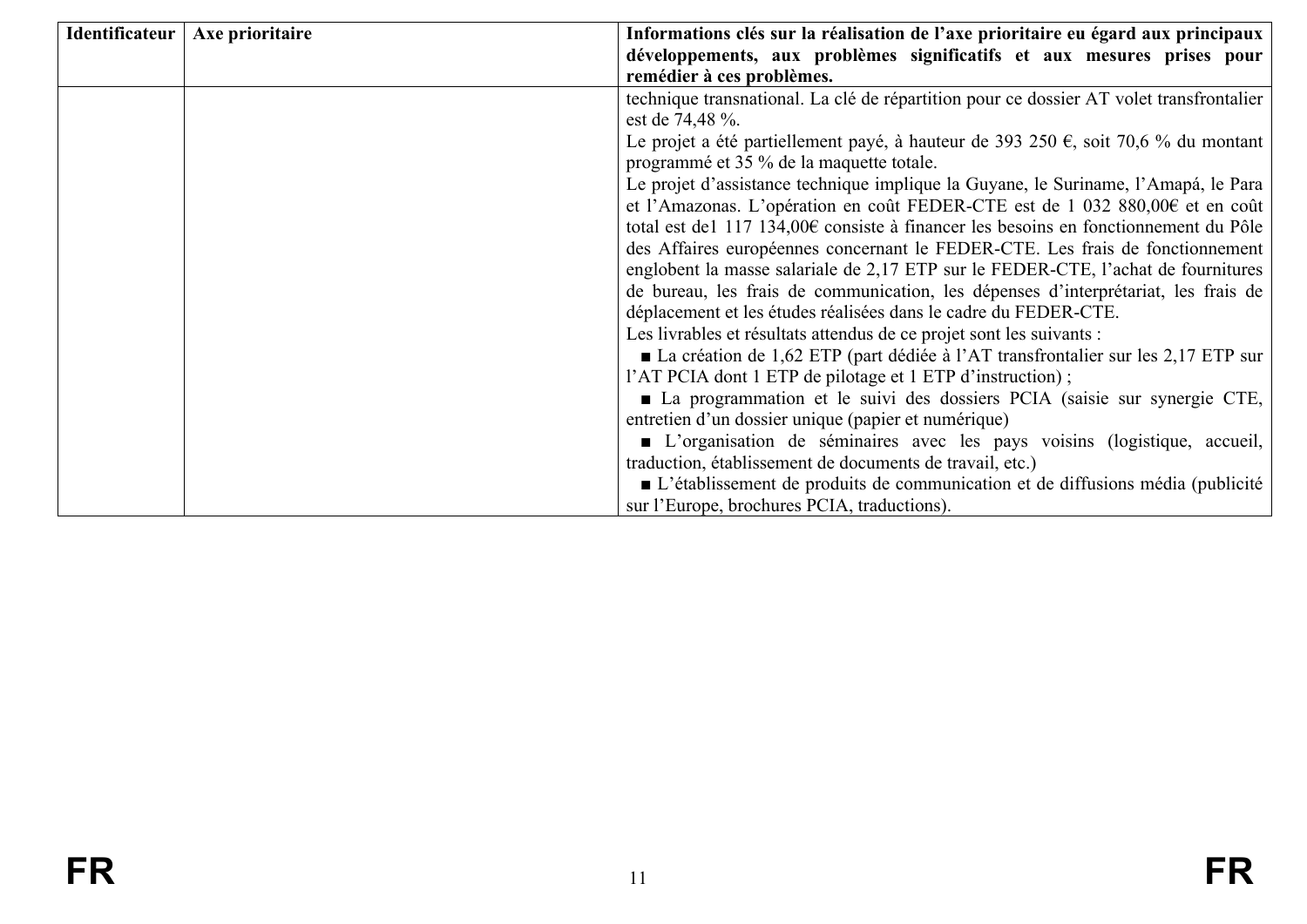## **3.2 Indicateurs communs et spécifiques au programme [article 50, paragraphe 2, du règlement (UE) nº 1303/2013]**

#### **Axes prioritaires, à l'exclusion de l'assistance technique**

| Axe prioritaire  | 1 - Renforcement de l'offre de transport au sein de l'espace de coopération transfrontalier                                                                             |
|------------------|-------------------------------------------------------------------------------------------------------------------------------------------------------------------------|
| Priorité         | 7c - Élaborer et améliorer des systèmes de transport respectueux de l'environnement, y compris les systèmes peu bruyants, et à faible émission de carbone, y compris le |
| d'investissement | transport maritime et sur les voies navigables, les ports, les liens multimodaux et les infrastructures aéroportuaires, de façon à promouvoir une mobilité locale et    |
|                  | régionale durable                                                                                                                                                       |

#### **Tableau 2: Indicateurs de réalisation communs et spécifiques au programme - 1.7c**

| Identificateur                 | Indicateur                                                                          | Unité de mesure | Valeur cible | 2020 | <b>Observations</b>                                          |
|--------------------------------|-------------------------------------------------------------------------------------|-----------------|--------------|------|--------------------------------------------------------------|
| $OS1-3$                        | Nombre d'études dans le domaine des transports et des aménagements qui en découlent | Nombre          | 2.00         |      | 2,00   1 AMO sur la construction du nouveau bac              |
|                                |                                                                                     |                 |              |      | 1 AMO sur l'exploitation du nouveau bac                      |
| $OS1-$                         | Nombre d'études dans le domaine des transports et des aménagements qui en découlent | Nombre          | 2.00         |      | 2,00   2 études liées au projet de nouveau bac sur le Maroni |
| OS <sub>1</sub> A <sub>4</sub> | l Nombre de bac sur le Maroni                                                       | Nombre          | .00.         | 0.00 |                                                              |
| OS <sub>1</sub> A <sub>4</sub> | Nombre de bac sur le Maroni                                                         | Nombre          |              |      | 1,00 projet de nouveau bac sur le maroni programmé en 2018   |

| (1) | <b>Identificateur</b> | Indicateur                                                                                 | 2010<br>49 L Z | 2019 | 2017 | 2016              | 2015 | 2014 |
|-----|-----------------------|--------------------------------------------------------------------------------------------|----------------|------|------|-------------------|------|------|
|     | OS <sub>1</sub> -     | Nombre d'études dans les<br>le domaine des transports et des aménagements qui en découlent | 2.00           |      |      | $^{\prime\prime}$ | 0.00 | 0.00 |
|     | $OS1-$                | Nombre d'études dans le domaine des transports et des aménagements qui en découlent        | 2.00           | .00  |      |                   | 0.00 | 0.00 |
|     | OS1A                  | Nombre de bac sur le Maroni                                                                | 0.00           |      |      | 00 <sup>0</sup>   | 0.00 | 0.00 |
|     | OS1A4                 | Nombre de bac sur le Maroni                                                                | 00،            | 00   |      |                   | 0.00 | 0.00 |

<span id="page-11-2"></span><span id="page-11-1"></span><span id="page-11-0"></span>(1) S = Valeur cumulée — réalisations devant résulter des opérations sélectionnées [prévisions fournies par les bénéficiaires], F = Valeur cumulée réalisations résultant des opérations [réalisation effective]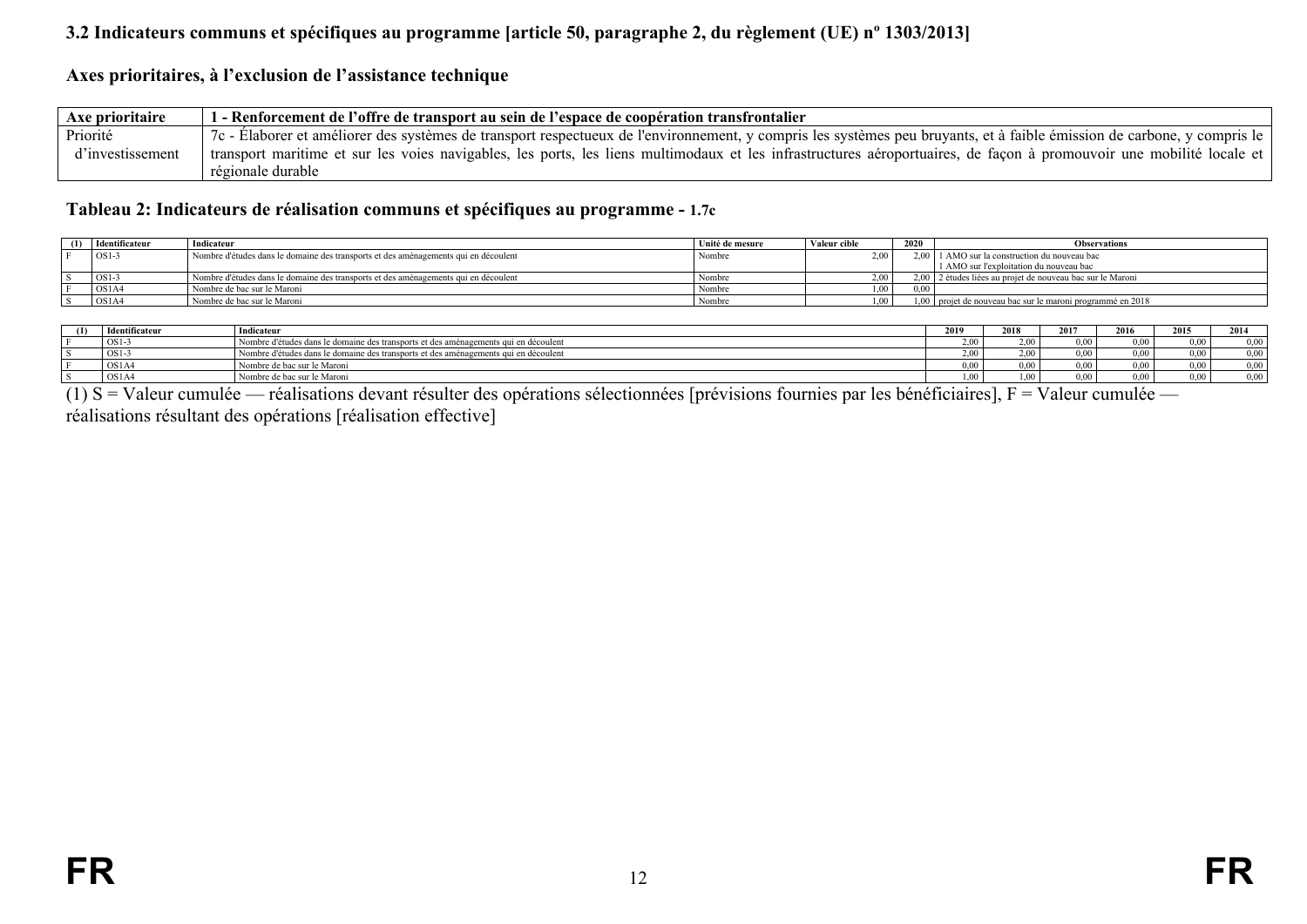| Axe prioritaire     | 1 - Renforcement de l'offre de transport au sein de l'espace de coopération transfrontalier                                                                             |
|---------------------|-------------------------------------------------------------------------------------------------------------------------------------------------------------------------|
| Priorité            | 7c - Élaborer et améliorer des systèmes de transport respectueux de l'environnement, y compris les systèmes peu bruyants, et à faible émission de carbone, y compris le |
| d'investissement    | transport maritime et sur les voies navigables, les ports, les liens multimodaux et les infrastructures aéroportuaires, de façon à promouvoir une mobilité locale et    |
|                     | régionale durable                                                                                                                                                       |
| Objectif spécifique | 1 - Accroître la mobilité des personnes et des biens au sein de l'espace transfrontalier de coopération                                                                 |

# **Tableau 1: Indicateurs de résultat - 1.7c.1**

| Identificateur | Indicateur               | Unité de mesure     | Valeur de | Année de  | Valeur cible   | 2020        | 2020       | Observations                                                                               |
|----------------|--------------------------|---------------------|-----------|-----------|----------------|-------------|------------|--------------------------------------------------------------------------------------------|
|                |                          |                     | référence | référence | $(2023)$ Total | Total       | Oualitatif |                                                                                            |
| $OS1-1$        | Nombre de passagers      | Nombre              | 11 700.00 | 2012      | 25 000,00      | 7 0 5 9 0 0 |            | Le nombre de passagers correspond au nombre de piétons et de passagers des véhicules.      |
|                | transitant chaque année  |                     |           |           |                |             |            | La valeur de référence ainsi que les données des années précédentes apparaissent erronées  |
|                | sur le Maroni par le bac |                     |           |           |                |             |            | au regard du rapport produit en 2019 par le responsable du Bac La Gabrielle (DEAL          |
|                |                          |                     |           |           |                |             |            | Guyane) sur l'évolution des flux entre 2015 et 2018                                        |
|                |                          |                     |           |           |                |             |            | $(2015: 7282, 2016: 6941: 2017: 5569)$ . Mises à jour des données prévues pour 2021.       |
| $OS1-2$        | Nombre de véhicules      | Equivalent UVP      | 7 800,00  | 2012      | 24 000,00      | 11 465.00   |            | La valeur de référence ainsi que les données des années précédentes apparaissent erronées  |
|                | transitant par le bac    | (unité de véhicules |           |           |                |             |            | au regard du rapport produit en 2019 par le responsable du Bac La Gabrielle (DEAL          |
|                |                          | particuliers)       |           |           |                |             |            | Guyane) sur l'évolution des flux entre 2015 et 2018 (2015 : 8 714, 2016 : 11 324, 2017 : 9 |
|                |                          |                     |           |           |                |             |            | 341). Mise à jour des données prévues pour 2021.                                           |

| Identificateur | $\cdots$<br>Indicateur                                                        | $2019T_0$<br> | $\mathbf{A}$ $\mathbf{A}$<br>'Jualitatif<br>ZU. | $2010 \text{ m}$<br>-2018<br>-1 otal | $2010 \Omega$<br>ıtatıf<br>2018<br>vuar. | 2017T<br>Total<br>ZU I | 2017O <sub>0</sub><br>Jualitatif | 2016T<br>2016 Total | 2016 Qualitati |
|----------------|-------------------------------------------------------------------------------|---------------|-------------------------------------------------|--------------------------------------|------------------------------------------|------------------------|----------------------------------|---------------------|----------------|
| $OS1$ -.       | Nombre de passagers transitant chaque année sur le l'<br>le bac<br>Maroni par | 7 059,00      |                                                 | 7 0 5 9 .00                          |                                          | 1910,00                |                                  | 18 265,00           |                |
| $OS1-$         | véhicules transitant par le bac<br>Nombre de                                  | 11 465.00     |                                                 | 465.00                               |                                          | 11 752,00              |                                  | 3 667,00            |                |

<span id="page-12-0"></span>

| Identificateur | Indicateur                                                                | $2015$ To<br>-Tota | 2015 Qualitatif | 2014 Total | 2014 Qualitatif |
|----------------|---------------------------------------------------------------------------|--------------------|-----------------|------------|-----------------|
| $OS1-$         | e de passagers transitant chaque année sur le Maroni par le bac<br>Nombre | 1,700,00           |                 | 11 700.00  |                 |
| $OS1-$         | e de véhicules transitant par le bac<br>Nombre                            | 800,00             |                 | 7 800,00   |                 |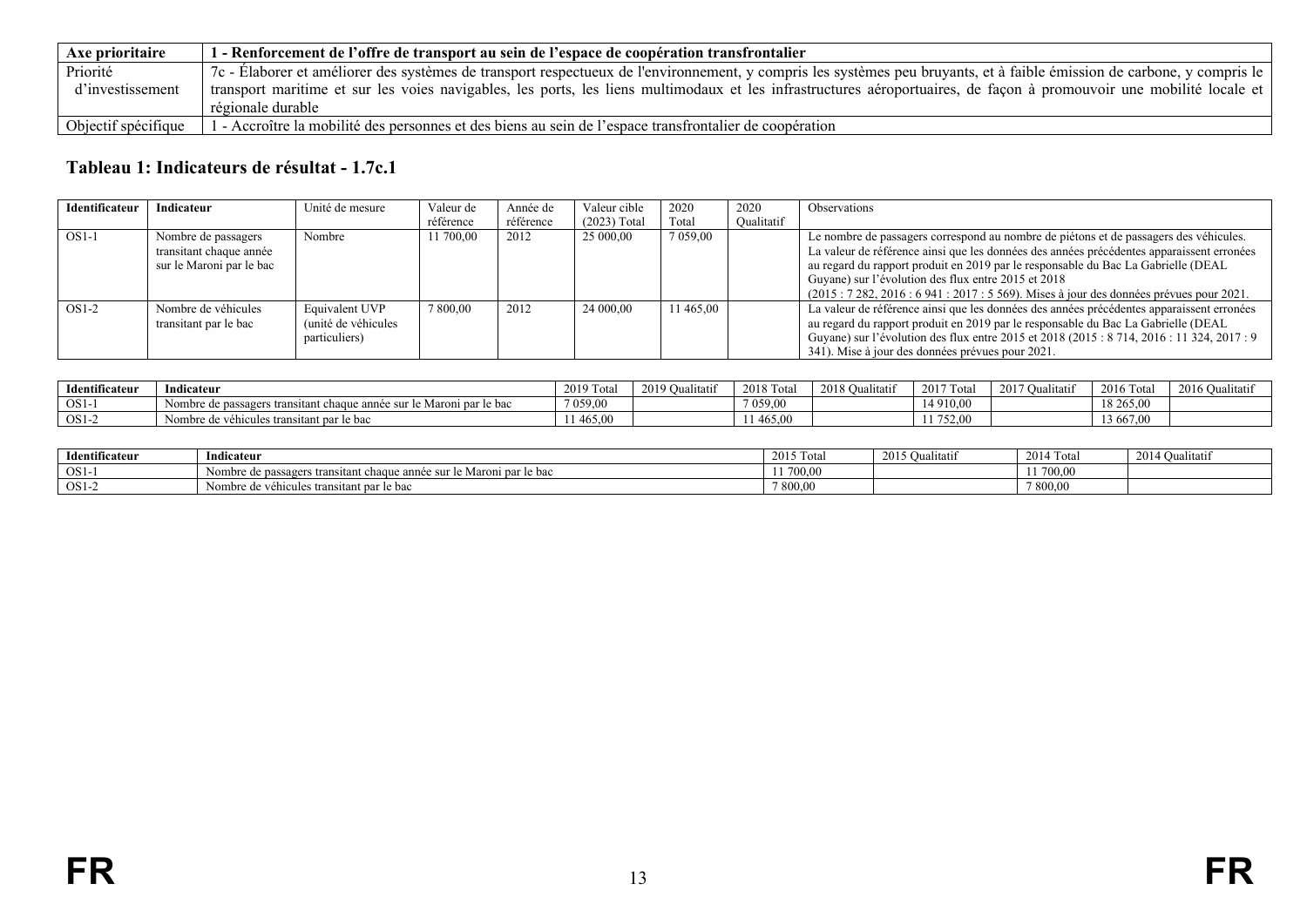| Axe prioritaire  | 2 - Renforcement de l'offre de transport au sein de l'espace transnational                                                                                              |
|------------------|-------------------------------------------------------------------------------------------------------------------------------------------------------------------------|
| Priorité         | 7c - Elaborer et améliorer des systèmes de transport respectueux de l'environnement, y compris les systèmes peu bruyants, et à faible émission de carbone, y compris le |
| d'investissement | transport maritime et sur les voies navigables, les ports, les liens multimodaux et les infrastructures aéroportuaires, de façon à promouvoir une mobilité locale et    |
|                  | régionale durable                                                                                                                                                       |

#### **Tableau 2: Indicateurs de réalisation communs et spécifiques au programme - 2.7c**

| - (1)<br>$\rightarrow$ | Identificateur | Indicateur                                                                                            | Unité de mesure | Valeur o     | 2020 | <b>Observations</b>                                                                                     |
|------------------------|----------------|-------------------------------------------------------------------------------------------------------|-----------------|--------------|------|---------------------------------------------------------------------------------------------------------|
|                        | $OS1-3$        | $\mathbf{A}$<br>les dans le domaine des transports et des aménagements qui en découlent<br>. d'études | Nombre          | 2.00         |      | €38033.95، ق<br>une partie<br>de cabotage :<br>مامحمد<br>al est en cours :<br>r haufeur de<br>ere.<br>. |
|                        | $OS1-3$        | e d'études dans le domaine des transports et des aménagements qui en découlent                        | Nombre          | 2.00.<br>. v |      | t sec en zone transfrontalière (Guyane/Brésil)<br>an port sec =                                         |

| (1) | Identificateur  | Indicateur                                                                          | 2019 | 2018 | 2017            | 2016  | 2014<br>- - - - | 2014     |
|-----|-----------------|-------------------------------------------------------------------------------------|------|------|-----------------|-------|-----------------|----------|
|     | OS <sub>1</sub> | Nombre d'études dans le domaine des transports et des aménagements qui en découlent | $ -$ |      | 0.00            | 0 O G | 0.00            | $0.00 -$ |
|     | OS1             | bre d'études dans le domaine des transports et des aménagements qui en découlent    | --   |      | 00 <sup>1</sup> | -00   | 0.00            | 0.00     |

 $(1)$  S = Valeur cumulée — réalisations devant résulter des opérations sélectionnées [prévisions fournies par les bénéficiaires], F = Valeur cumulée —

<span id="page-13-0"></span>réalisations résultant des opérations [réalisation effective]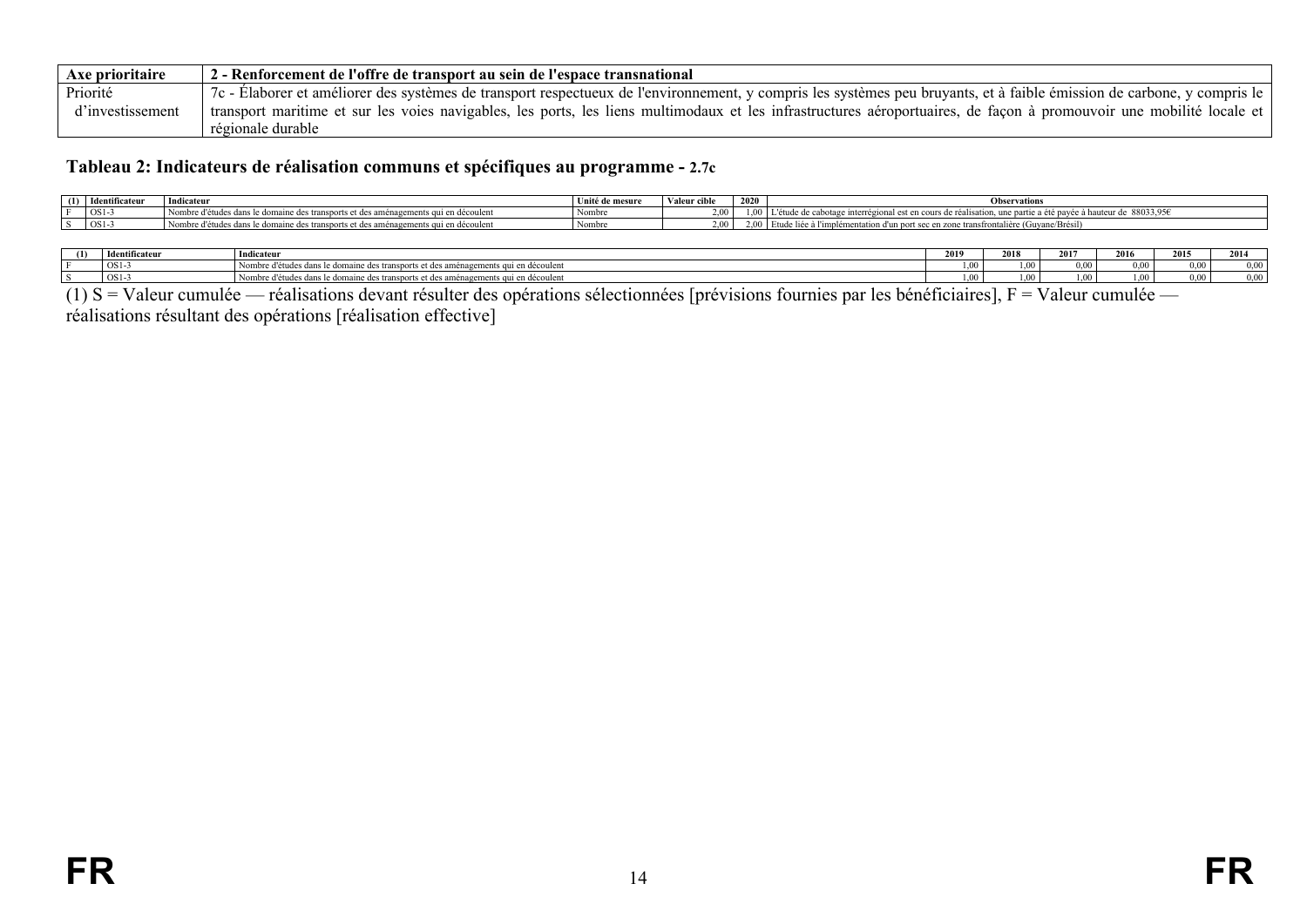| Axe prioritaire            | 2 - Renforcement de l'offre de transport au sein de l'espace transnational                                                                                              |
|----------------------------|-------------------------------------------------------------------------------------------------------------------------------------------------------------------------|
| Priorité                   | 7c - Élaborer et améliorer des systèmes de transport respectueux de l'environnement, y compris les systèmes peu bruyants, et à faible émission de carbone, y compris le |
| d'investissement           | transport maritime et sur les voies navigables, les ports, les liens multimodaux et les infrastructures aéroportuaires, de façon à promouvoir une mobilité locale et    |
|                            | régionale durable                                                                                                                                                       |
| $\log$ Objectif spécifique | 2 - Accroître la mobilité des biens et des personnes au sein de l'espace transnational de coopération                                                                   |

# **Tableau 1: Indicateurs de résultat - 2.7c.2**

| Identificateur | Indicateur                                       | Unité de | Valeur de | Année de           | Valeur cible (2023) | 2020      | 2020       | Observations                          |
|----------------|--------------------------------------------------|----------|-----------|--------------------|---------------------|-----------|------------|---------------------------------------|
|                |                                                  | mesure   | référence | référence          | Total               | Tota      | Oualitatif |                                       |
| OS1B1          | Nombre de passagers transitant par l'aéroport F. | Nombre   | 27 072.00 | 201<br><b>2013</b> | 30 000,00           | 27 072,00 |            | Mises à jour des données prévues pour |
|                | ∠boué                                            |          |           |                    |                     |           |            | 202                                   |

| .<br><b>Identificateur</b> | Indicateur                                                            | 2019 T<br>' 10ta | $2019 \Omega$<br>Jualitatif | 2018 To<br>Tota | $\sim$ $\sim$ $\sim$<br>Qualitatif<br>2010 | 2017 To<br>Total | 2017<br>∪ualıtatı! | l otal<br>201         | 2016<br>Jualitati: |
|----------------------------|-----------------------------------------------------------------------|------------------|-----------------------------|-----------------|--------------------------------------------|------------------|--------------------|-----------------------|--------------------|
| OS1B1                      | Eboue<br>eroport<br>Nombre de passagers<br>et par i.<br>∽s transitan. | 27 072 00<br>۰.  |                             | 27 072.00       |                                            | 27 072,00        |                    | <sup>2</sup> 7 072.00 |                    |

<span id="page-14-0"></span>

| .<br>Identificateur | Indicateur                                                | $2015$ To<br>Total | 2015 O<br>. Chr<br><b>Qualitati</b> | 2014 To<br>4 Tota | 2014 C<br>ualıtatıf |
|---------------------|-----------------------------------------------------------|--------------------|-------------------------------------|-------------------|---------------------|
| OS1B                | . Eboué<br>re de passagers transitant par l'aèro.<br>Nom. | 27 072.00          |                                     | 27.272<br>$1 - 0$ |                     |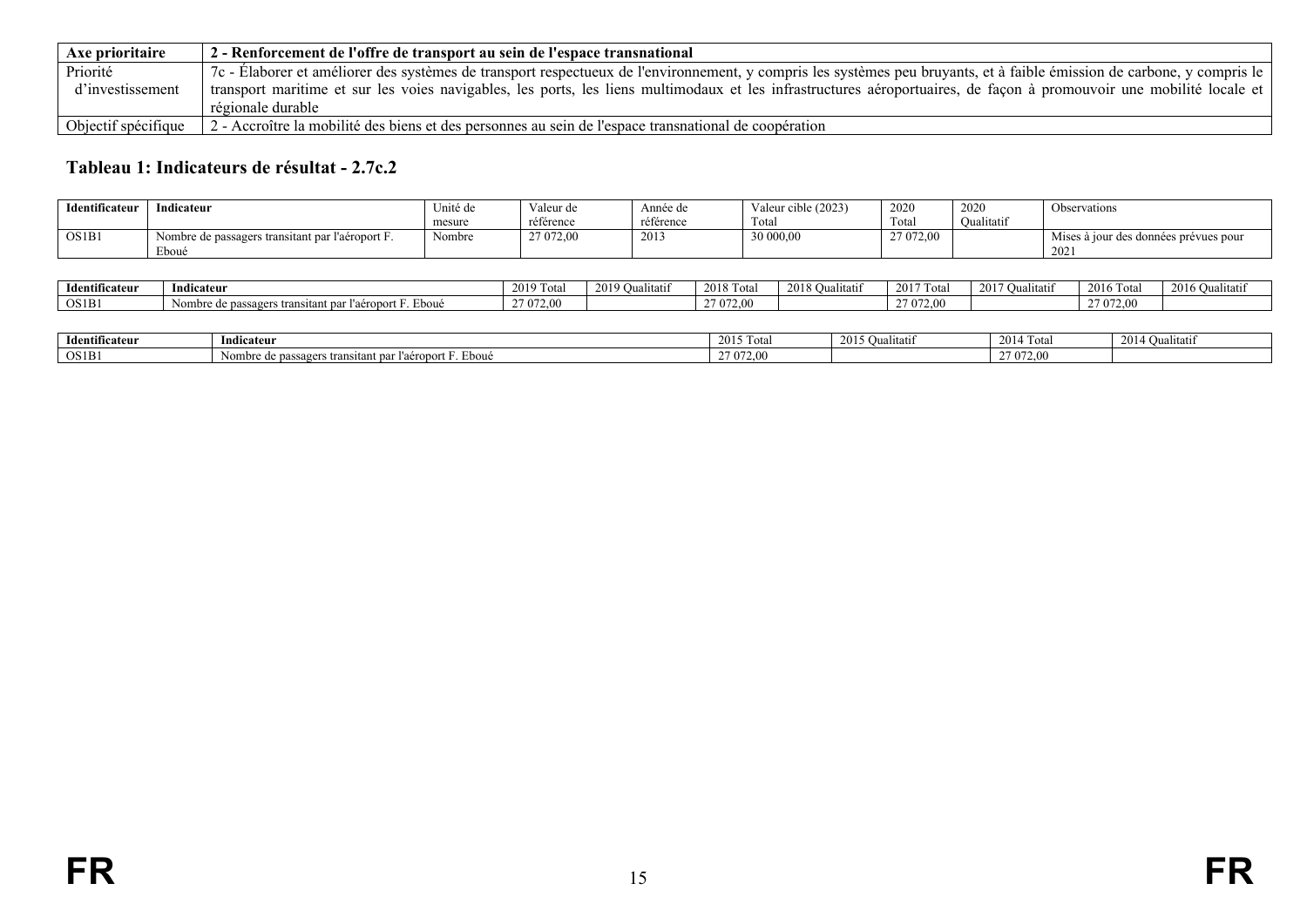| prior<br>нан                   | <br>transfrontalier<br>coon<br>≅ction ⊾<br>.، culture '<br>`rısatıon<br>$\sim$<br>entionn<br>natrimoine<br>7 de<br>ΛŤ<br>ation<br>de l<br>- ae<br>naturel<br>'esna<br>valor<br>oe<br>ISH |
|--------------------------------|------------------------------------------------------------------------------------------------------------------------------------------------------------------------------------------|
| <b>Priorite</b><br>estissement | culturel<br>ımoıne<br>nature<br>.ons<br>. favr<br>- 6c<br>natr<br>rote<br>15 F                                                                                                           |

#### **Tableau 2: Indicateurs de réalisation communs et spécifiques au programme - 3.6c**

| (1) Identificateur | Indicateur                                                                                                                                      | Unité de mesure   Valeur cible |        | $\begin{array}{c} 2020 \end{array}$ | <b>Observations</b>                                                                                           |
|--------------------|-------------------------------------------------------------------------------------------------------------------------------------------------|--------------------------------|--------|-------------------------------------|---------------------------------------------------------------------------------------------------------------|
| OS3A2              | Nombre d'actions ou manifestations portées par des structures associatives de promotion du patrimoine culturel commun à l'espace de coopération | l Nombre                       |        |                                     | 0,00 Sous-performance de l'OS : modification de la maquette et des indicateurs prévue pour 2021.              |
| OS3A2              | Nombre d'actions ou manifestations portées par des structures associatives de promotion du patrimoine culturel commun à l'espace de coopération | Nombre                         |        |                                     | 5,00   0,00   Sous-performance de l'OS : modification de la maquette et des indicateurs prévue pour 2021.     |
| OS3A3              | Nombre de personnes formées ou sensibiliées aux problématiques patrimoniales et culturelles dans l'espace de coopération                        | Nombre                         | 100.00 |                                     | 0.00 Sous-performance de l'OS : modification de la maquette et des indicateurs prévue pour 2021.              |
| OS3A3              | Nombre de personnes formées ou sensibiliées aux problématiques patrimoniales et culturelles dans l'espace de coopération                        | ' Nombre                       |        |                                     | $100,00$   0,00   Sous-performance de l'OS : modification de la maquette et des indicateurs prévue pour 2021. |

| (1) | Identificateur | Indicateur                                                                                                                                        | 2019  | 2018 | 2017            | 2016 | 2015 | 2014 |
|-----|----------------|---------------------------------------------------------------------------------------------------------------------------------------------------|-------|------|-----------------|------|------|------|
|     | OS3A2          | Nombre d'actions ou manifestations portées par des structures associatives de promotion du patrimoine culturel commun à l'espace de coopération   | 00 (  | 0.00 | 00 <sub>0</sub> |      | 0.00 | 0.00 |
|     | OS3A2          | I Nombre d'actions ou manifestations portées par des structures associatives de promotion du patrimoine culturel commun à l'espace de coopération | 00(   | 0.00 | 0.00            | ი იი | 0.00 | 0.00 |
|     | OS3A3          | Nombre de personnes formées ou sensibiliées aux problématiques patrimoniales et culturelles dans l'espace de coopération                          | 00(   | 0.00 | 0.00            | 0.00 | 0.00 | 0.00 |
|     | $\cos 343$     | Nombre de personnes formées ou sensibiliées aux problématiques patrimoniales et culturelles dans l'espace de coopération                          | 0.001 | 0.00 | 0.00            | 0.00 | 0.00 | 0.00 |

(1) S = Valeur cumulée — réalisations devant résulter des opérations sélectionnées [prévisions fournies par les bénéficiaires], F = Valeur cumulée —

<span id="page-15-0"></span>réalisations résultant des opérations [réalisation effective]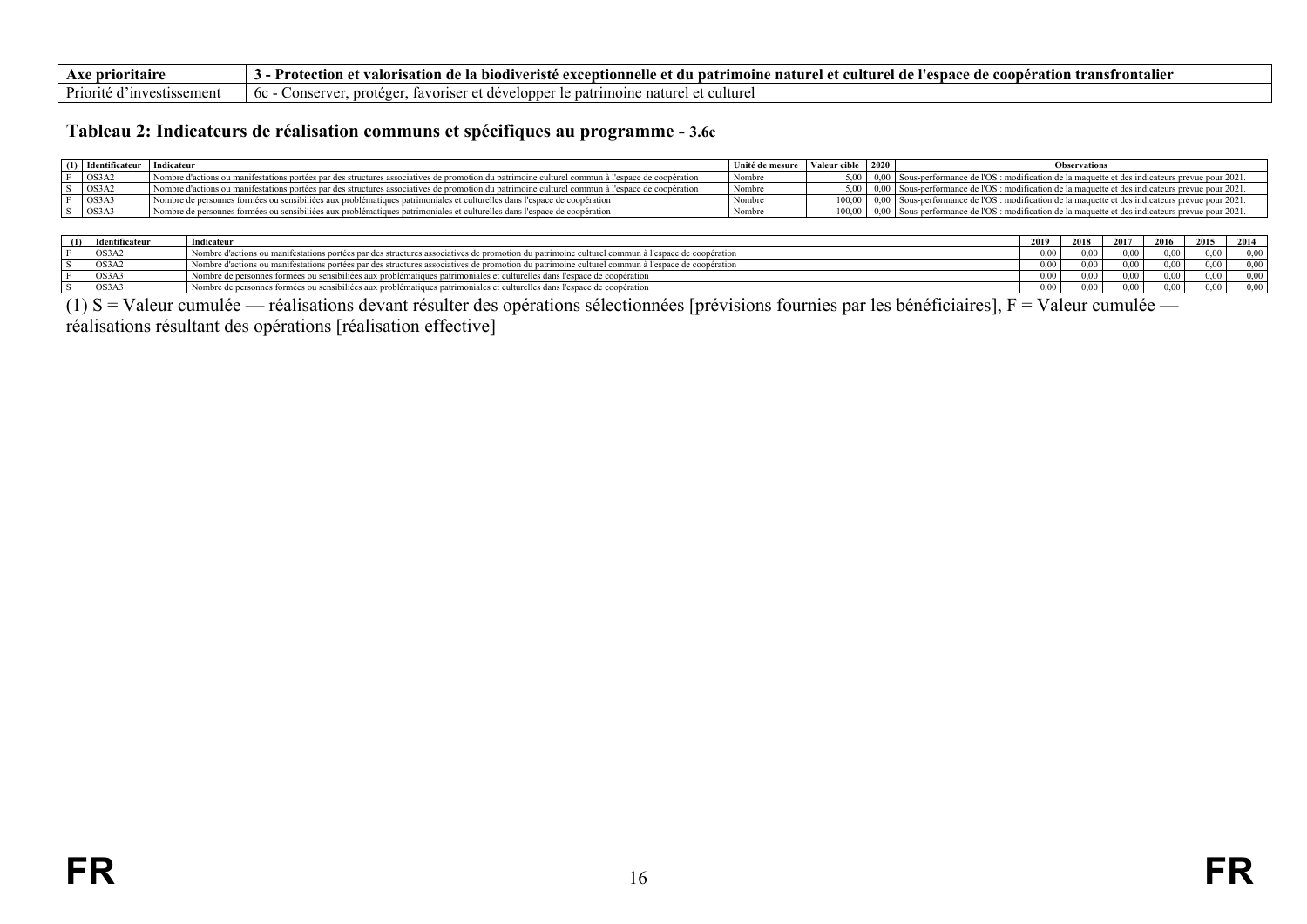| Axe prioritaire     | 3 - Protection et valorisation de la biodiveristé exceptionnelle et du patrimoine naturel et culturel de l'espace de coopération transfrontalier                    |
|---------------------|---------------------------------------------------------------------------------------------------------------------------------------------------------------------|
| Priorité            | 6c - Conserver, protéger, favoriser et développer le patrimoine naturel et culturel                                                                                 |
| d'investissement    |                                                                                                                                                                     |
| Objectif spécifique | 4 - Renforcer la protection et la valorisation du patrimoine culturel de l'espace de coopération (notamment des cultures et savoirs traditionels des population des |
|                     | fleuves et de l'intérieur)                                                                                                                                          |

# **Tableau 1: Indicateurs de résultat - 3.6c.4**

| Identificateur | Indicateur                                                                                                                                                                                                                 | Unité de | Valeur de | Année de  | Valeur cible   | 2020  | 2020       | <b>Observations</b>                                                                                                    |
|----------------|----------------------------------------------------------------------------------------------------------------------------------------------------------------------------------------------------------------------------|----------|-----------|-----------|----------------|-------|------------|------------------------------------------------------------------------------------------------------------------------|
|                |                                                                                                                                                                                                                            | mesure   | référence | référence | $(2023)$ Total | Total | Oualitatif |                                                                                                                        |
| OS3A1          | Nombre d'éléments de patrimoine faisant l'objet de protection ou d'initiatives de<br>recherche-action permettant une amélioration des connaissances et savoir-faire communs<br>et spécifiques dans l'espace de coopération | Nombre   | 2.00      | 2012      | 5,00           | 2.00  |            | Valorisation de la filière acaí<br>(Acaí'Action)<br>Protection/promotion des bassins<br>hydrographiques (Bio-Plateaux) |

| Identificateur | 2019<br>Indicateur                                                                                                              |       | 2019              | 2018 | 2018       | 201 <sup>-</sup>           | 2017       | 2016  | 2016       |
|----------------|---------------------------------------------------------------------------------------------------------------------------------|-------|-------------------|------|------------|----------------------------|------------|-------|------------|
|                |                                                                                                                                 | Total | <b>Oualitatif</b> | Tota | Oualitatif | <b>CONTRACTOR</b><br>Tota. | Oualitatii | Total | Oualitatif |
| OS3A1          | : d'éléments d<br>ts de patrimoine faisant l'objet de protection ou d'initiatives de recherche-action permettant une<br>Nombre, | 2,00  |                   | 2,00 |            | 2.00                       |            | 2,00  |            |
|                | amélioration des connaissances et savoir-faire communs et spécifiques dans l'espace de coopération                              |       |                   |      |            |                            |            |       |            |

<span id="page-16-0"></span>

| Identificateur | $-$<br>dicateur                                                                                                                                                        | 2015  | 2015<br>.         | 2014  | 2014       |
|----------------|------------------------------------------------------------------------------------------------------------------------------------------------------------------------|-------|-------------------|-------|------------|
|                |                                                                                                                                                                        | Total | <b>Qualitatif</b> | Total | Oualitatif |
| OS3A1          | is de natrimoine faisant l'obiet de protection ou d'initiatives de recherche-action permettant une amélioration des connaissances et savoir-faire<br>Nombre d'éléments | 2,00  |                   | 2,00  |            |
|                | communs et spécifiques dans l'espace de coopération                                                                                                                    |       |                   |       |            |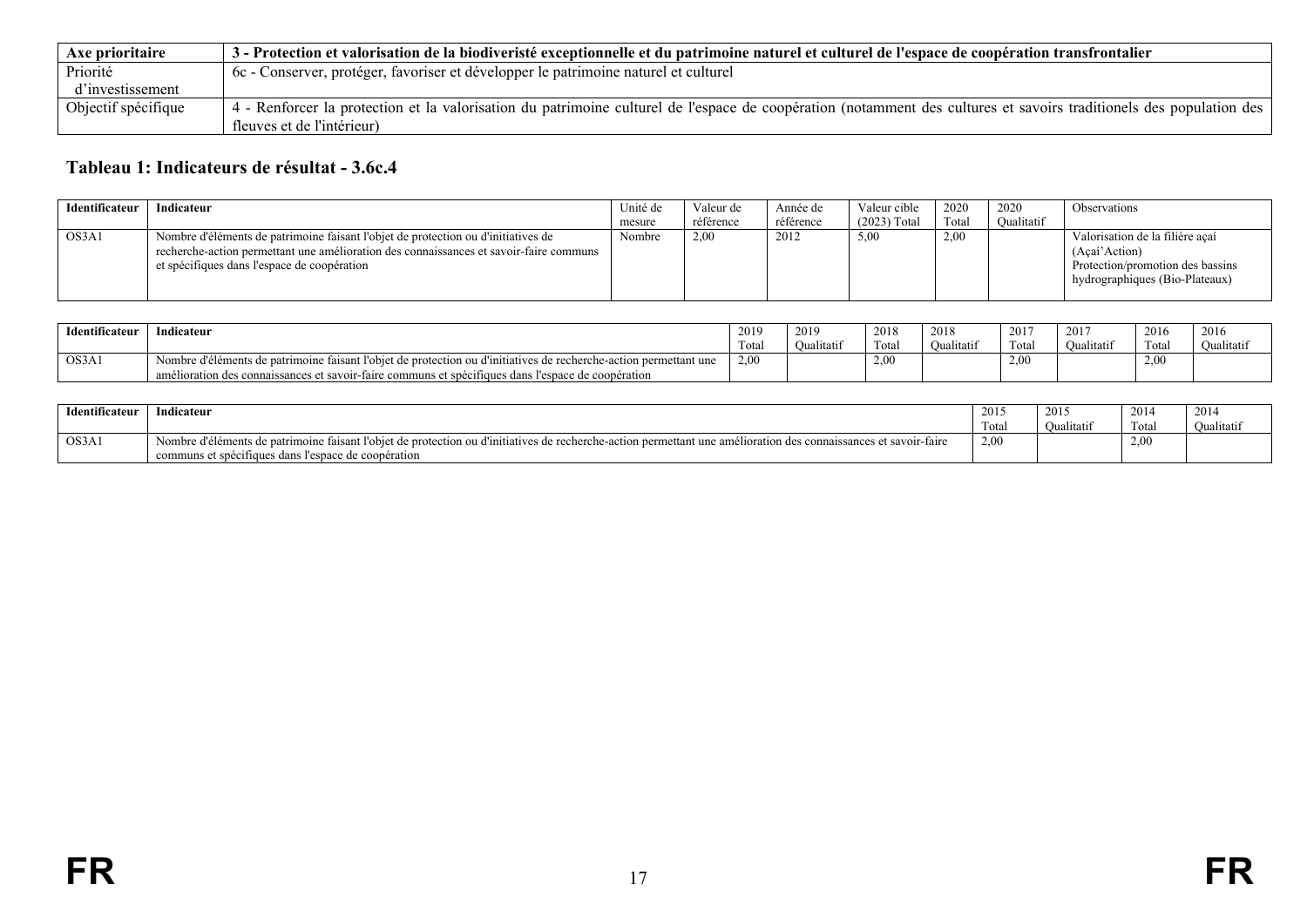| Axe prioritaire           | - Protection et valorisation de la biodiveristé exceptionnelle et du patrimoine naturel et culturel de l'espace de coopération transfrontalier                                                          |
|---------------------------|---------------------------------------------------------------------------------------------------------------------------------------------------------------------------------------------------------|
| Priorité d'investissement | 2000 et<br>t et restaurer la biodiversité et les sols et favoriser les services lies aux écosystèmes, y compris au moven de Natura 7.<br>. - Protéger<br>$6d -$<br>s vertes<br>et d'infrastructures les |

#### **Tableau 2: Indicateurs de réalisation communs et spécifiques au programme - 3.6d**

| (1) Identificateur   Indicateur |                                                                         | Unité  | Valeur | 2020 | <b>Observations</b>                                                                                                                                                                         |
|---------------------------------|-------------------------------------------------------------------------|--------|--------|------|---------------------------------------------------------------------------------------------------------------------------------------------------------------------------------------------|
|                                 |                                                                         | mesure | cible  |      |                                                                                                                                                                                             |
| $\log_{2}$                      | Nombre de personnes sensibilisiées ou formées aux problématiques Nombre |        |        |      | 100,00   135,00   Formations Acai Action + conférence internationale pour le lancement de Bio-Plateaux                                                                                      |
|                                 | environnementales                                                       |        |        |      | Retards de mise en oeuvre en raison de la crise COVID-19                                                                                                                                    |
| OS2A2                           | Nombre de personnes sensibilisiées ou formées aux problématiques Nombre |        |        |      | 100,00   175,00   75 apprenants à ofrmer sur des problématiques liées à la production, la transformation et la commercialisation du wassaï + conférence internationale pour le lancement de |
|                                 | environnementales                                                       |        |        |      | <b>BioPlateaux</b>                                                                                                                                                                          |
|                                 |                                                                         |        |        |      |                                                                                                                                                                                             |

| (1) | Ldonti<br>Identificateur | Indicateu                                                                                    | 2019   | 2018        | 2017<br>1011 | 2016 | 2015     | 2014     |
|-----|--------------------------|----------------------------------------------------------------------------------------------|--------|-------------|--------------|------|----------|----------|
|     | OS2A2                    | coroblématiques environnementales<br>I Nombre de personnes sensibilisiées ou foi.<br>*ormees | 135.00 | . .<br>0.00 | 00(          | 0.00 | $0.00 -$ | $0.00 -$ |
|     | OS2A2                    | uux problématiques environnementales<br>Nombre de personnes sensibilisiées ou formées au     | 75.00  | 75.00       | 00(          | 0.00 | 0.00     | 0.00     |

(1) S = Valeur cumulée — réalisations devant résulter des opérations sélectionnées [prévisions fournies par les bénéficiaires], F = Valeur cumulée —

<span id="page-17-0"></span>réalisations résultant des opérations [réalisation effective]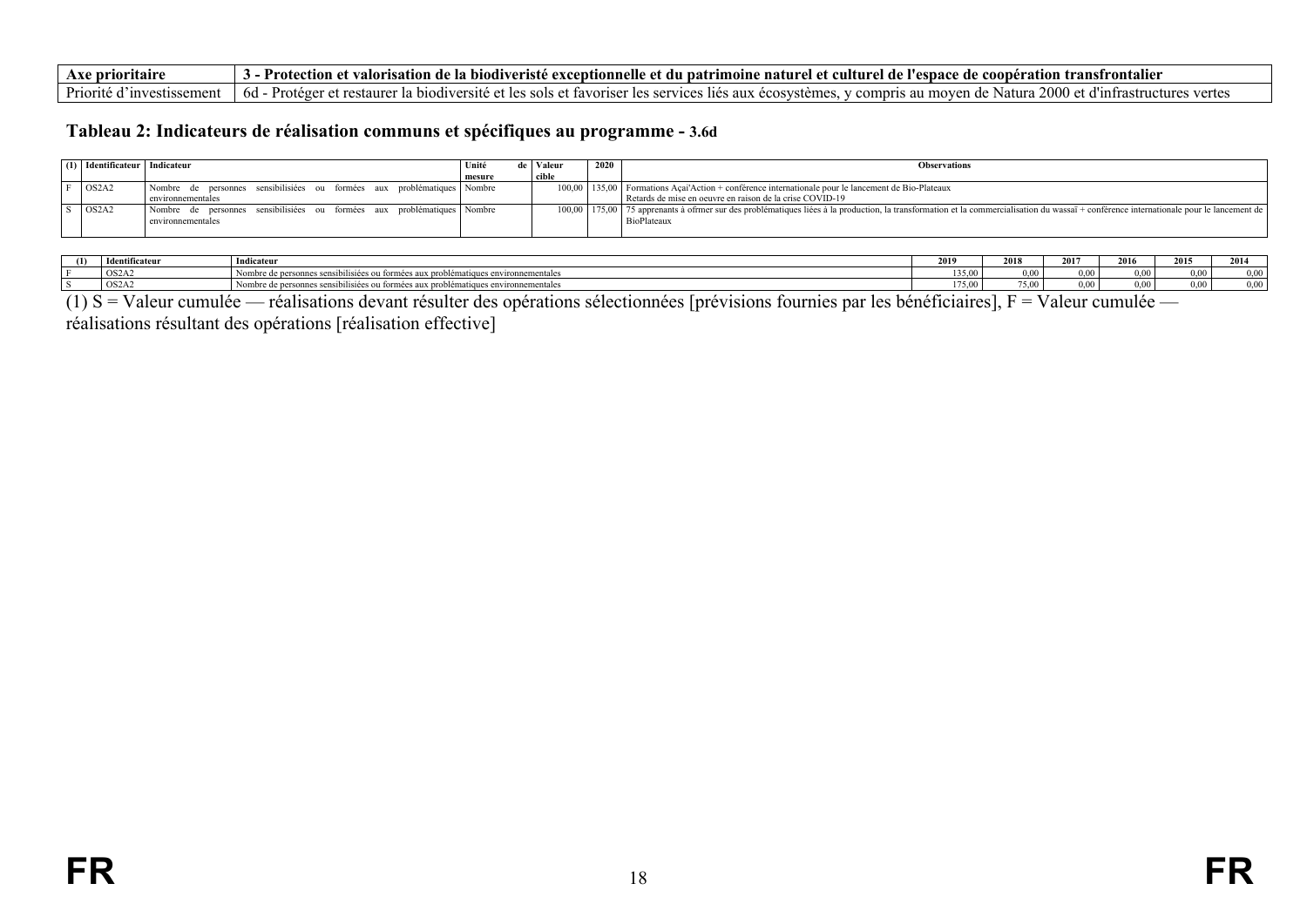| Axe prioritaire              | ∙ Protection et ≀<br>e la biodiveristé exceptionnelle et du patrimoine naturel et culturel de l'espace de coopération transfrontalier<br>valorisation de                                |
|------------------------------|-----------------------------------------------------------------------------------------------------------------------------------------------------------------------------------------|
| Priorité d<br>∵mvestissement | u 2000 et d'infrastructures vertes<br>-6d - Protéger et restaurer l<br>≅ Natura ∠<br>t la biodiversité et les sols et favoriser les services lies aux écosystemes<br>v compris au moven |
| Objectif spécifique          | er la biodiversité exceptionnellle<br>e l'espace de coopération transfrontalier<br>et valoriser "<br>Mieux<br>e de<br>. gerer<br>. proteger                                             |

# **Tableau 1: Indicateurs de résultat - 3.6d.3**

| Identificateur                 | Indicateur                                                                  | Unité de | Valeur de | Année de  | Valeur cible   | 2020  | 2020       | Observations                                              |
|--------------------------------|-----------------------------------------------------------------------------|----------|-----------|-----------|----------------|-------|------------|-----------------------------------------------------------|
|                                |                                                                             | mesure   | référence | référence | $(2023)$ Total | Total | Oualitatif |                                                           |
| OS <sub>2</sub> A <sub>1</sub> | Nombre de supports (ouvrages, rapports scientifiques, plateformes           | Nombre   | 100.00    | 2014      | 130.00         | 4.00  |            | "Açai'Action" : publications et rapport de stage.         |
|                                | numériques multilingues, etc.) issus de projets collaboratifs valorisant le |          |           |           |                |       |            | Modification de la cible envisagée en 2021 pour prise en  |
|                                | patrimoine naturel de l'espace transfrontalier de coopération               |          |           |           |                |       |            | compte des retards et annulations des actions prévues, en |
|                                |                                                                             |          |           |           |                |       |            | raison des crises sanitaire et économique                 |

| Identificateur                 | Indicateur                                                                                                  |      | 2019       | 201c<br>201 č  | 2018       | 2017                     | 201'       | 2016   | $\mathbf{a}$<br>2010 |
|--------------------------------|-------------------------------------------------------------------------------------------------------------|------|------------|----------------|------------|--------------------------|------------|--------|----------------------|
|                                |                                                                                                             | Гоta | Oualitatif | cars.<br>Tota. | Oualitatif | <b>CONTINUES</b><br>Tota | Oualitatif | Total  | Oualitatif           |
| OS <sub>2</sub> A <sub>1</sub> | 1 Nombre de supports (ouvrages, rapports scientifiques, plateformes numériques multilingues, etc.) issus de | 4.00 |            | 100,00         |            | 100.00                   |            | 100,00 |                      |
|                                | projets collaboratifs valorisant le patrimoine naturel de l'espace transfrontalier de coopération           |      |            |                |            |                          |            |        |                      |

<span id="page-18-0"></span>

| $\cdot \cdot \cdot$<br><b>Identificateur</b> | Indicateur                                                                                                                                                                                                                      | 2015<br>1 ouu | 2015<br><b>Qualitatii</b> | 2014<br>Tota. | 2014<br>Oualitatif |
|----------------------------------------------|---------------------------------------------------------------------------------------------------------------------------------------------------------------------------------------------------------------------------------|---------------|---------------------------|---------------|--------------------|
| OS2A1                                        | Nombre de supports (ouvrages, rapports scientifiques, $r$<br>etc.) issus de projets collaboratifs valorisant i<br>, plateformes numériques multilingues.<br>le patrimoine naturel<br>de l'espace transfrontalier de coopération | 100,00        |                           | 100,00        |                    |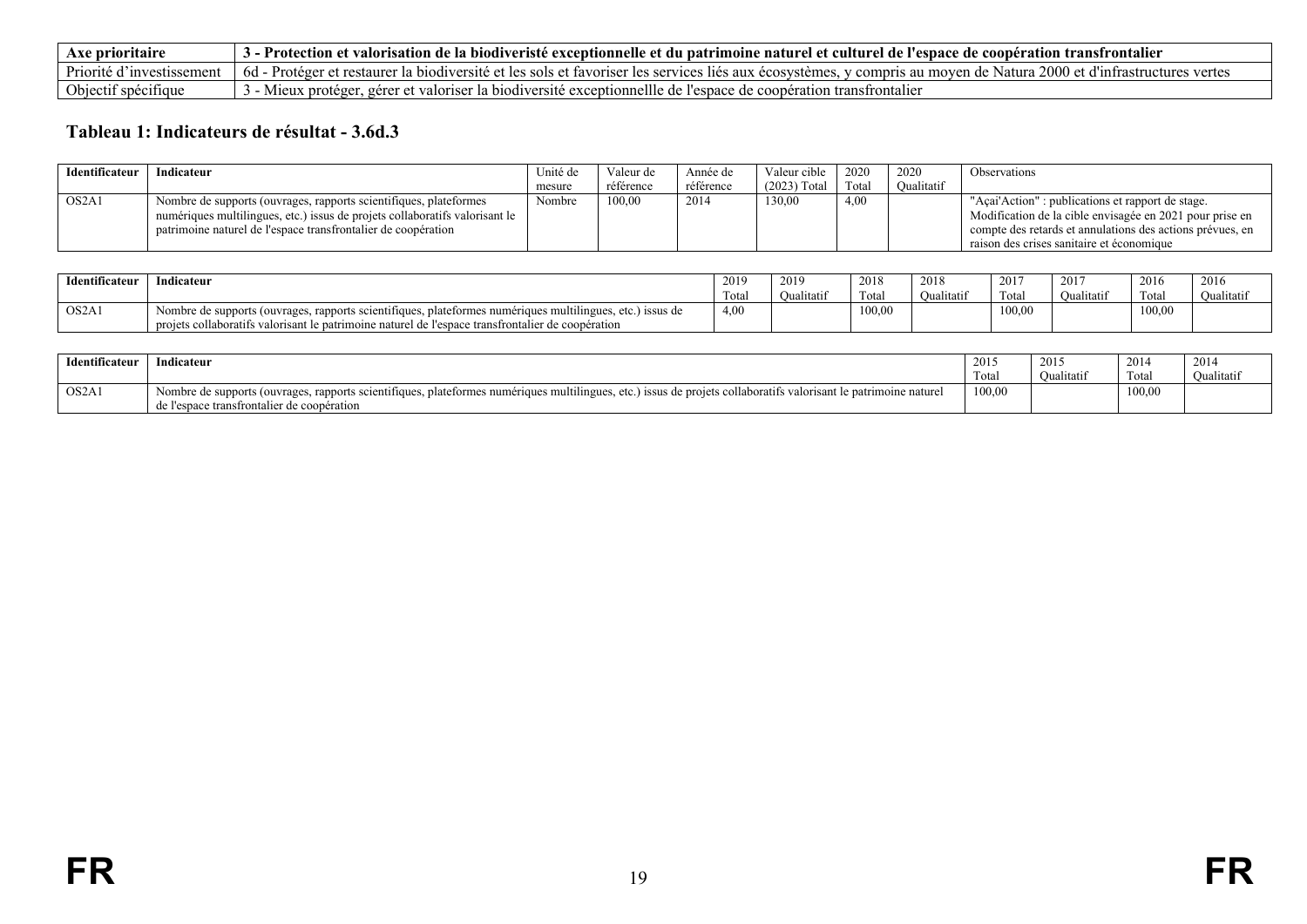| ve prioritair                                         | transnational)<br>natr<br>cooner<br>ersite exc<br>cultur<br>. de<br>excenti<br>du<br>aature'.<br>espace de J<br>ction<br>atıo<br>valorı<br>satıon<br>. at -<br>4 DIOGIV<br>., de F<br>onneue |
|-------------------------------------------------------|----------------------------------------------------------------------------------------------------------------------------------------------------------------------------------------------|
| $D_{\rm ini}$<br>sement<br>orite<br>. inve<br>281182. | iature<br>conse<br>- 6C<br>tavorisei<br>DALFIMC<br>.<br>vс<br>iuiu                                                                                                                           |

#### **Tableau 2: Indicateurs de réalisation communs et spécifiques au programme - 4.6c**

| $(1)$ Identificateur Indicateur |                                                                                                                              | Unité  | Valeur | 2020 | <b>Observations</b>                                                                                                                       |
|---------------------------------|------------------------------------------------------------------------------------------------------------------------------|--------|--------|------|-------------------------------------------------------------------------------------------------------------------------------------------|
|                                 |                                                                                                                              | mesure | cible  |      |                                                                                                                                           |
| OS3A2                           | Nombre d'actions ou manifestations portées par des structures associatives de promotion du patrimoine culturel commun Nombre |        | 2.00   | 3,00 |                                                                                                                                           |
|                                 | à l'espace de coopération                                                                                                    |        |        |      |                                                                                                                                           |
| OS3A2                           | Nombre d'actions ou manifestations portées par des structures associatives de promotion du patrimoine culturel commun Nombre |        |        |      | 2,00   3,00   ECOSEO : atelier de formation sur la gouvernance participative incluant les communautés locales + atelier de travail sur la |
|                                 | à l'espace de coopération                                                                                                    |        |        |      | transmission des patrimoines culturels                                                                                                    |

| l x<br>Identificater | Indicateur                                                                                                                                                                  | 2019 | 2018            | 2017<br>-4017 | 2016  | 2015 | 2014 |
|----------------------|-----------------------------------------------------------------------------------------------------------------------------------------------------------------------------|------|-----------------|---------------|-------|------|------|
| OS3A2                | es par des structures associatives de<br>l commun à l'espace de coopération<br>abre d'actions ou manifestations portées.<br>du natrumoune<br><b>COMMON</b>                  | 3.00 | $00 -$          | 0.00          | - - - | 0.00 | 0.00 |
| OS3A2                | le culturel commun à l'espace de coopération<br>re d'actions ou manifestations portées par des structures associatives de pr<br>$\alpha$ near<br>promotion du<br>natrimoine | ነ በበ | 00 <sup>1</sup> | 0.00          | .     | 0.00 | 0.00 |

(1) S = Valeur cumulée — réalisations devant résulter des opérations sélectionnées [prévisions fournies par les bénéficiaires], F = Valeur cumulée —

<span id="page-19-0"></span>réalisations résultant des opérations [réalisation effective]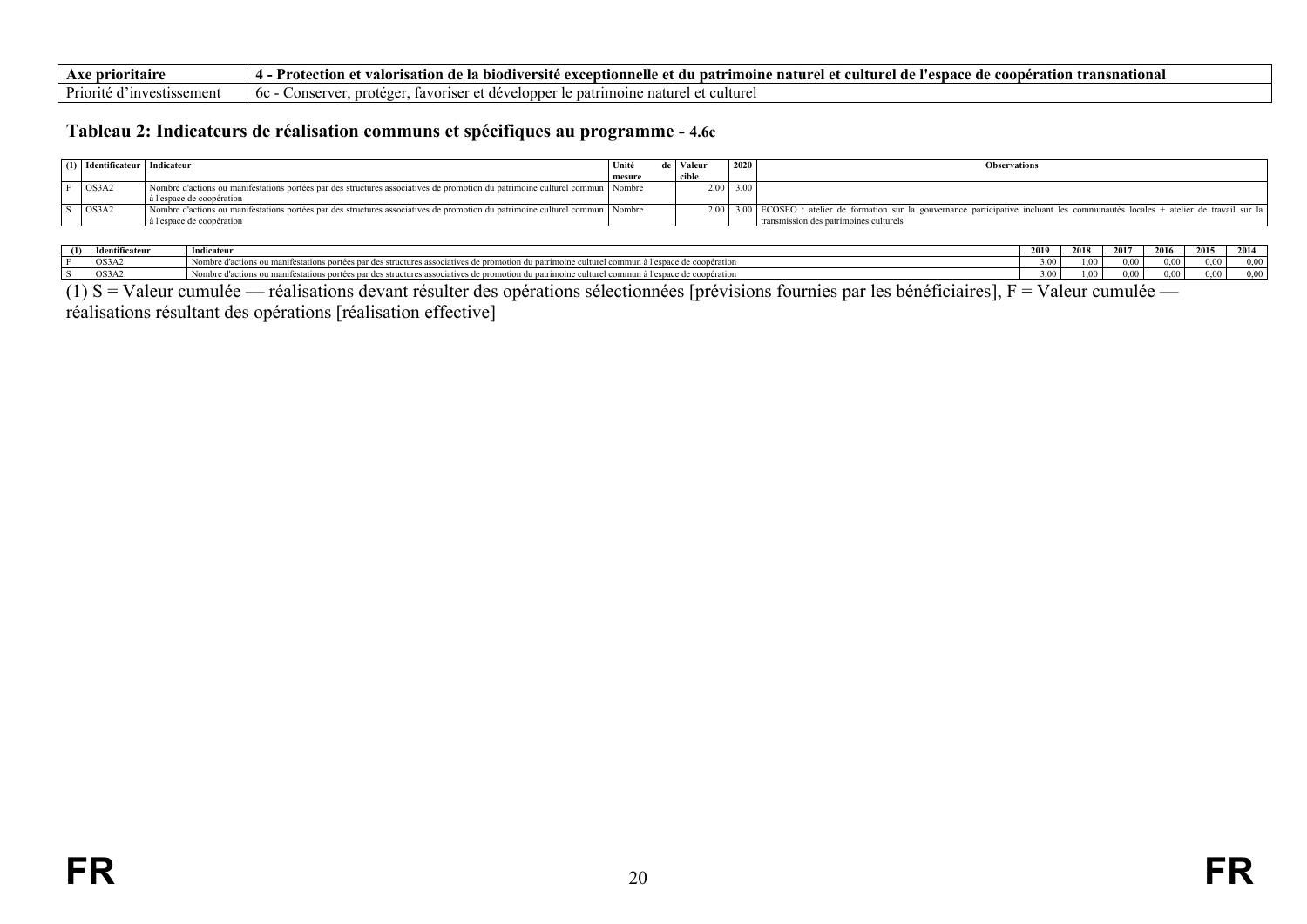| Axe prioritaire     | 4 - Protection et valorisation de la biodiversité exceptionnelle et du patrimoine naturel et culturel de l'espace de coopération transnational                        |
|---------------------|-----------------------------------------------------------------------------------------------------------------------------------------------------------------------|
| Priorité            | 6c - Conserver, protéger, favoriser et développer le patrimoine naturel et culturel                                                                                   |
| d'investissement    |                                                                                                                                                                       |
| Objectif spécifique | 6 - Renforcer la protection et la valorisation du patrimoine culturel de l'espace de coopération (notamment des cultures et savoirs traditionnels des populations des |
|                     | fleuves et de l'intérieur)                                                                                                                                            |

# **Tableau 1: Indicateurs de résultat - 4.6c.6**

| Identificateur | Indicateur                                                 | Unité de | Valeur de | Année de  | Valeur | 2020  | 2020       | <b>Observations</b>                                                      |
|----------------|------------------------------------------------------------|----------|-----------|-----------|--------|-------|------------|--------------------------------------------------------------------------|
|                |                                                            | mesure   | référence | référence | cible  | Total | Oualitatif |                                                                          |
|                |                                                            |          |           |           | (2023) |       |            |                                                                          |
|                |                                                            |          |           |           | Total  |       |            |                                                                          |
| OS3A1          | Nombre d'éléments de patrimoine faisant l'objet de         | Nombre   | 2,00      | 2012      | 3,00   | 9,00  |            | ECOSEO : Guyane, Suriname et Bassin du Maroni                            |
|                | protection ou d'initiatives de recherche-action permettant |          |           |           |        |       |            | RenFoRésAP : valorisation des langues du Guyana + rituel traditionnel du |
|                | une amélioration des connaissances et savoir-faire communs |          |           |           |        |       |            | maraké + langues traditionnelles du Plateau + système de guidage         |
|                | et spécifiques dans l'espace de coopération                |          |           |           |        |       |            | tradionnel dans le tourisme + communautés locales dans la lutte contre   |
|                |                                                            |          |           |           |        |       |            | l'orpaillage illégal + usages traditionnels des plantes et de la forêt   |

| <sup>1</sup> dentificateur | Indicateur                                                                                                        | 2019  | 2016<br>201 | 2018       | 2018       | 2017              | 2017              | 2016<br>2010   | 2016              |
|----------------------------|-------------------------------------------------------------------------------------------------------------------|-------|-------------|------------|------------|-------------------|-------------------|----------------|-------------------|
|                            |                                                                                                                   | Total | Oualitatif  | Tota       | Oualitatii | Total             | <b>Jualitatif</b> | can a<br>Total | <b>Qualitativ</b> |
| OS3A1                      | Nombre d'éléments de patrimoine faisant l'objet de protection ou d'initiatives de recherche-action permettant une | 3,00  |             | <u>. .</u> |            | 2.00 <sub>1</sub> |                   | 2,00           |                   |
|                            | amélioration des connaissances et savoir-faire communs et spécifiques dans l'espace de coopération                |       |             |            |            |                   |                   |                |                   |

<span id="page-20-0"></span>

| Identificateur | Indicateur                                                                                                                                                                                                              | 2015<br>1 otal | 2015<br>Oualitatif | 2014<br>$\sim$<br>'Tota | 201<br><b>Qualitatii</b> |
|----------------|-------------------------------------------------------------------------------------------------------------------------------------------------------------------------------------------------------------------------|----------------|--------------------|-------------------------|--------------------------|
| OS3A1          | Nombre d'éléments de patrimoine faisant l'objet de protection ou d'initiatives de recherche-action permettant une amélioration des connaissances et savoir-faire<br>communs et spécifiques dans l'espace de coopération | 2.00           |                    | 2.0 <sup>0</sup>        |                          |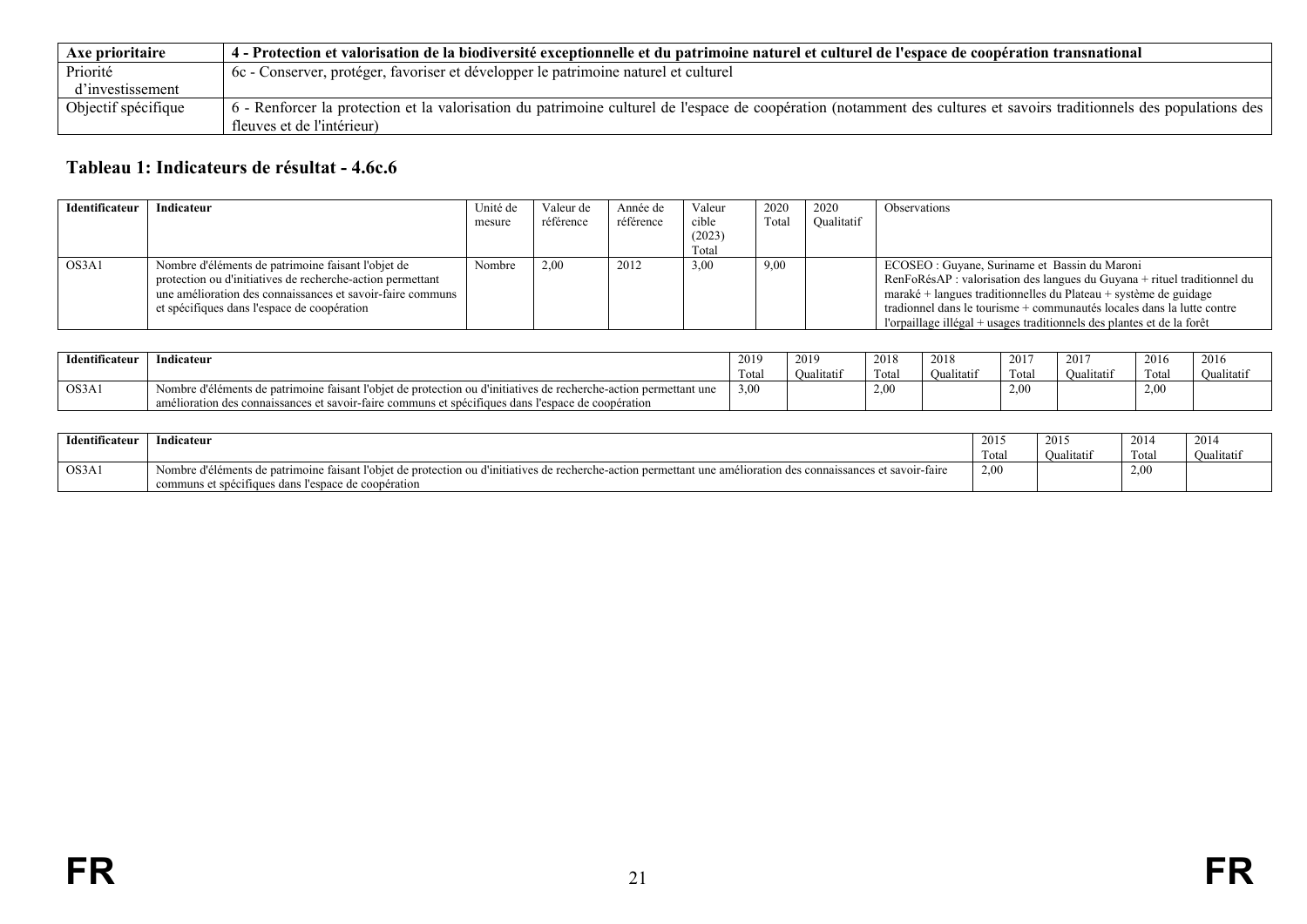| Axe prioritaire                | Protection<br>t valorisation de la biodiversité excentionnelle et du natrimoine naturel et culturel de l'esnace de coonération t<br>transnational                                                     |
|--------------------------------|-------------------------------------------------------------------------------------------------------------------------------------------------------------------------------------------------------|
| Priorité d'<br>⊺investissement | 2000 et<br>- Protéger et restaurer la biodiversité et les sols et favoriser les services lies aux écosystèmes.<br>v compris au moven de Natura.<br><sub>6d</sub><br>a vertes<br>t d'infrastructures i |

#### **Tableau 2: Indicateurs de réalisation communs et spécifiques au programme - 4.6d**

| $(1)$ Identificateur | Indicateur                                                                         | Unité de mesure | Valeur cible | 2020 | <b>Observations</b>                                                      |
|----------------------|------------------------------------------------------------------------------------|-----------------|--------------|------|--------------------------------------------------------------------------|
| $\overline{OS2A2}$   | Nombre de personnes sensibilisiées ou formées aux problématiques environnementales | Nombre          | 50.00        |      | 1 050,00 Sensibilisations réalisées dans le cadre du projet ECOSEO : 230 |
|                      |                                                                                    |                 |              |      | Sensibilisations réalisées dans le cadre du projet RenfoRésAP : 820      |
| OS2A2                | Nombre de personnes sensibilisiées ou formées aux problématiques environnementales | Nombre          | 50.00        |      | 2 560,00 RenfoRésAP : 2060                                               |
|                      |                                                                                    |                 |              |      | ECOSEO: 500                                                              |

| (1) | uficateur.            | Indicateur                                                                       | 2019   | 2018     | 2017   | 2016 | 2015 | 201             |
|-----|-----------------------|----------------------------------------------------------------------------------|--------|----------|--------|------|------|-----------------|
|     | $\log_{2A_{\lambda}}$ | e personnes sensibilisiées ou formées aux problématiques env<br>ivironnementales | 930.00 | 100 00   | (10)   | 0.00 | .    | 00 <sup>0</sup> |
|     | OS2A <sub>2</sub>     | es ou formées aux problématiques ei<br>2. sensibilismu                           | 560.00 | ` 560.00 | 100.00 | 0.00 | .    | 00 <sup>0</sup> |

 $(1)$  S = Valeur cumulée — réalisations devant résulter des opérations sélectionnées [prévisions fournies par les bénéficiaires], F = Valeur cumulée —

<span id="page-21-0"></span>réalisations résultant des opérations [réalisation effective]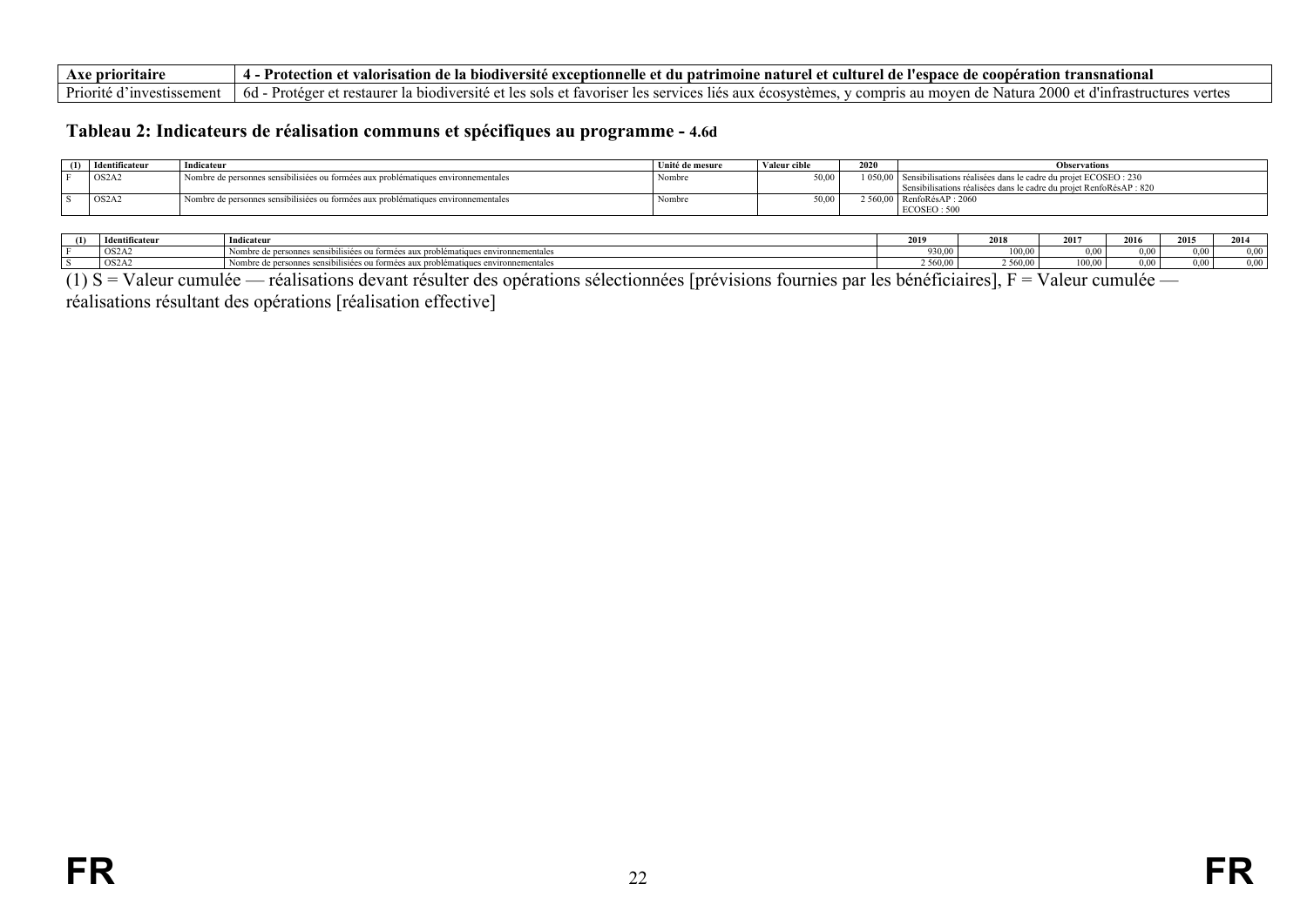| Axe prioritaire                | Protec.<br>t valorisation de la biodiversité exceptionnelle et du patrimoine naturel et culturel de l'espace de coopération transnational                                                          |
|--------------------------------|----------------------------------------------------------------------------------------------------------------------------------------------------------------------------------------------------|
| Priorité d<br>f investissement | $2000$ et d'infr<br>Natura<br>$6d -$<br>f la biodiversite et les sols et favoriser les services liés aux écosystèmes.<br>- Profeger et restaurer i<br>v compris au moven<br>vertes<br>rastructures |
| Objectif spécifique            | r la biodiveriste exceptionnelle de l'espace de coopération<br>et valoriser<br>1 transnational<br>gerer<br>proteger                                                                                |

# **Tableau 1: Indicateurs de résultat - 4.6d.5**

| Identificateur | Indicateur                                                                                                                                                                                                      | Unité de | Valeur de | Année de  | Valeur cible 1 | 2020  | 2020              | <b>Observations</b>                                                                                                                                                                                                                                                                                                                                       |
|----------------|-----------------------------------------------------------------------------------------------------------------------------------------------------------------------------------------------------------------|----------|-----------|-----------|----------------|-------|-------------------|-----------------------------------------------------------------------------------------------------------------------------------------------------------------------------------------------------------------------------------------------------------------------------------------------------------------------------------------------------------|
|                |                                                                                                                                                                                                                 | mesure   | référence | référence | $(2023)$ Total | Total | <b>Qualitatif</b> |                                                                                                                                                                                                                                                                                                                                                           |
| OS2B1          | Nombre de supports (ouvrages, rapports scientifiques, plateformes<br>numériques multilingues, etc.) valorisant le patrimoine naturel de<br>l'espace transnational de coopération issus de projets collaboratifs | Nombre   | 80,00     | 2014      | 100,00         | 80,00 |                   | Adaptation de la cible envisagée pour 2021<br>Projet ECOSEO : newsletters, création d'une plateforme<br>internet de sensibilisation et d'information, réalisation d'un<br>jeu de carte sur le patrimoine du Plateau des Guyanes<br>Projet RenFoRésAP : production et diffusion de quatre<br>synthèses thématiques sur le patrimoine naturel de la zone de |
|                |                                                                                                                                                                                                                 |          |           |           |                |       |                   | coopération                                                                                                                                                                                                                                                                                                                                               |

| <b>Identificateur</b> | Indicateur                                                                                                          | 2019  | 2019       | 2018              | 2018              | 201'  | 2017       | 2016  | 2016       |
|-----------------------|---------------------------------------------------------------------------------------------------------------------|-------|------------|-------------------|-------------------|-------|------------|-------|------------|
|                       |                                                                                                                     | Tota  | Oualitatif | Tota <sub>1</sub> | <b>Qualitatif</b> | Tota. | Oualitatif | Tota  | Oualitatif |
| OS2B1                 | plateformes numériques multilingues.<br>, etc.) valorisant<br>Nombre de supports (ouvrages, rapports scientifiques, | 80,00 |            | 80,00             |                   | 80,00 |            | 80,00 |            |
|                       | patrimoine naturel de l'espace transnational de coopération issus de projets collaboratifs                          |       |            |                   |                   |       |            |       |            |

<span id="page-22-0"></span>

| Identificateur | Indicateur                                                                                                                                                                                     | $\sim$<br>$201-$ | 2015      | 2014  | 2014      |
|----------------|------------------------------------------------------------------------------------------------------------------------------------------------------------------------------------------------|------------------|-----------|-------|-----------|
|                |                                                                                                                                                                                                | Total            | Jualitati | Tota  | Oualitati |
| OS2B1          | Nombre de supports (ouvrages,<br>3, plateformes numériques multilingues,<br>.) valorisant le patrimoine naturel de l'espace transnational de<br>rapports scientifiques.<br>$\Delta$<br>. UW. . | 80,00            |           | 80,00 |           |
|                | coopération issus de projets collaboratifs                                                                                                                                                     |                  |           |       |           |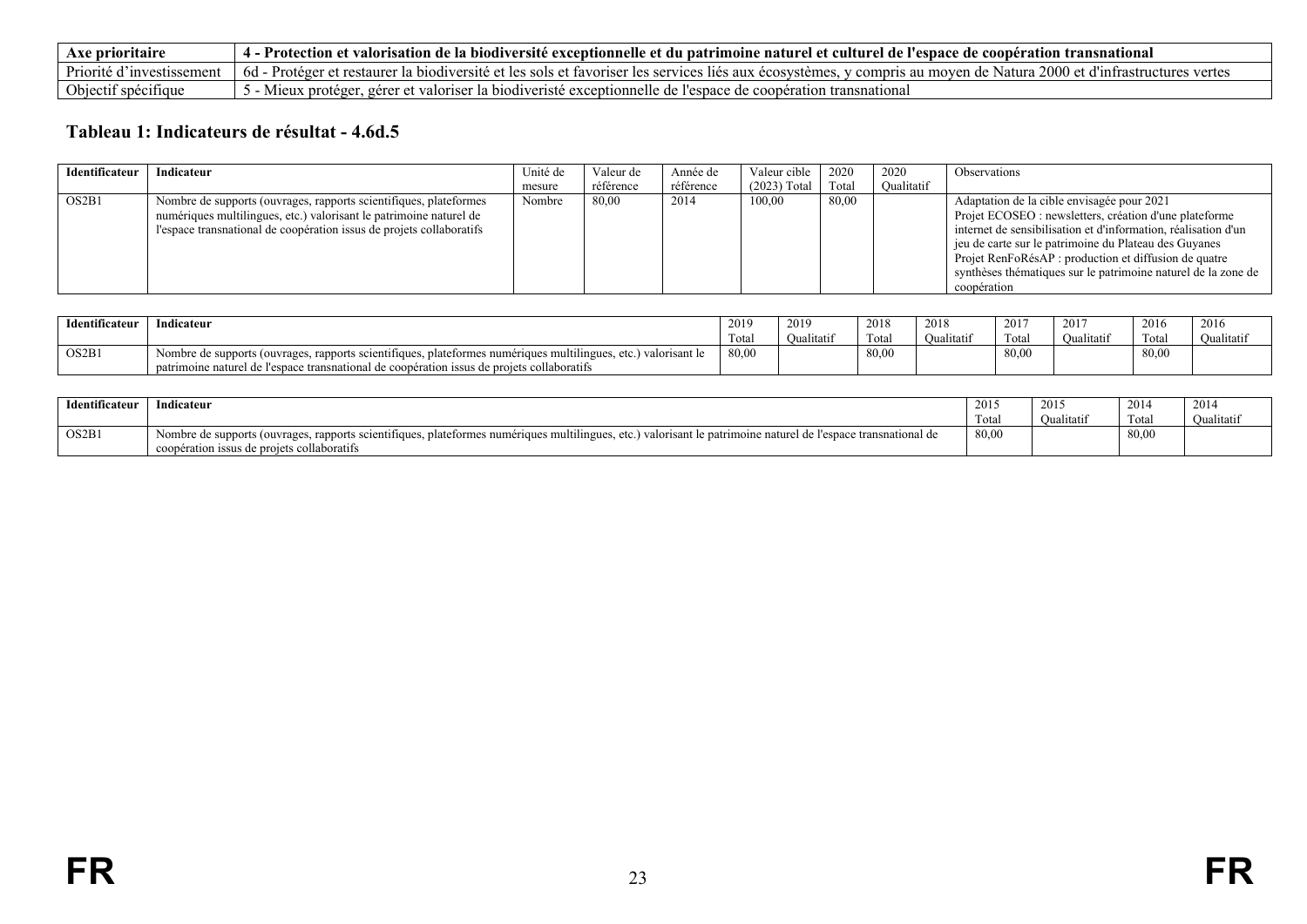| Axe prioritaire  | $\frac{1}{2}$ 5 - Développer des solutions communes et adaptées aux problématiques sociales et sanitaires rencontrées par les population de l'espace transfrontalier de l'    |
|------------------|-------------------------------------------------------------------------------------------------------------------------------------------------------------------------------|
|                  | coopération, notamment les populations les plus vulnérable                                                                                                                    |
| Priorité         | 9 - Investir dans des infrastructures sociales et sanitaires contribuant au développement national, régional et local, réduire les inégalités sur le plan de l'état de santé, |
| d'investissement | favoriser l'inclusion sociale par un accès amélioré aux services sociaux, culturels et récréatifs et le passage de services institutionnels à des services de proximité       |

## **Tableau 2: Indicateurs de réalisation communs et spécifiques au programme - 5.9a**

| (1) Identificateur   Indicateur |                                                                                                        | Unité  | de   Valeur             | 2020 | <b>Observations</b>                                                                                                                                                |
|---------------------------------|--------------------------------------------------------------------------------------------------------|--------|-------------------------|------|--------------------------------------------------------------------------------------------------------------------------------------------------------------------|
| OS4-2                           | Nombre de projets de recherche sur des thématiques sanitaires et sociales communes à l'espace Nombre   | mesure | cible<br>$3.00\text{ }$ |      | 5,00 Au 31/12/2020, 5 projets de recherche sont en cours de réalisation dont 3 ont été partiellement payés (MAHeVI, MALAKIT, OCS)                                  |
|                                 | de coopération                                                                                         |        |                         |      | Coopération Sanitaire CHOG a été conventionné courant 2020                                                                                                         |
| OS4-2                           | Nombre de projets de recherche sur des thématiques sanitaires et sociales communes à l'espace   Nombre |        | 3.00                    |      | 5.00 La majorité des projets sur cette thématique peuvent être considérés comme étant des projets de recherche dans la mesure où ils comprennent au moins un volet |
|                                 | de coopération                                                                                         |        |                         |      | dédié à de l'expérimentation et/ou de l'étude socio-sanitaire (pratiques, perspectives d'optimisation, etc.).                                                      |
| OS <sub>4</sub> A <sub>3</sub>  | Nombre d'études ou de publications permettant une amélioration des connaissances sur les Nombre        |        | 3.00                    |      | $6,00$   MALAKIT : 2 newsletters + 2 publications dans des revues internationales                                                                                  |
|                                 | pathologies communes et spécifiques de la zone de coopération                                          |        |                         |      | MaHeVI: 1 publication                                                                                                                                              |
|                                 |                                                                                                        |        |                         |      | OCS : 1 thèse de médecine publiée sur la base d'une enquête CAP                                                                                                    |
|                                 |                                                                                                        |        |                         |      | Les autres projets n'ont pas transmis de données stabilisées au 31/08/20.                                                                                          |
| OS <sub>4</sub> A <sub>3</sub>  | Nombre d'études ou de publications permettant une amélioration des connaissances sur les Nombre        |        |                         |      | 3,00   18,00   Malakit: 4 newsletters publiées au 31/12/19                                                                                                         |
|                                 | pathologies communes et spécifiques de la zone de coopération                                          |        |                         |      | OCS : publication d'une thèse de médecine + 10 parutions dans des revues internationales (basées sur les enquêtes menées dans le cadre du projet)                  |
|                                 |                                                                                                        |        |                         |      | Mahevi: 1 publication dans une revue internationale                                                                                                                |
|                                 |                                                                                                        |        |                         |      | La valeur indiquée correspond à la valeur du RAMO 2017. La valeur transmise pour le projet "coopération transfrontalière en santé" au 07/06/2019 n'apparaît pas    |
|                                 |                                                                                                        |        |                         |      | cohérente et n'est donc pas comptabilisée.                                                                                                                         |
|                                 |                                                                                                        |        |                         |      | Le nombre prévisionnel de publications ou d'études dépasse largement la cible en raison du fait que le PCIA accompagne plusieurs projets à caractère scientifique, |
|                                 |                                                                                                        |        |                         |      | dont les recherches et résultats ont une portée internationale.                                                                                                    |

| (1) | Identificateur | Indicateur                                                                                                                                             | -2010<br>-40 F | 2018           | 2017            | 2016     | 2015 | 2014 |
|-----|----------------|--------------------------------------------------------------------------------------------------------------------------------------------------------|----------------|----------------|-----------------|----------|------|------|
|     | OS4            | Nombre de projets de recherche sur des thématiques sanitaires et sociales communes à l'espace de coopération                                           | 3.00           | 0 <sup>0</sup> | ) 00            | 0.00     | 0.00 | 0.00 |
|     | $OS4-$         | Nombre de projets de recherche sur des thématiques sanitaires et sociales communes à l'espace de coopération                                           | 4.00           |                | 00              | $0.00 -$ | 0.00 |      |
|     | OS4A3          | Nombre d'études ou de publications permettant une amélioration des connaissances sur les pathologies communes et spécifiques de la zone de coopération | 4.00           |                | 00 <sub>0</sub> | 0.00     | 0.00 | 0.00 |
|     | OS4A3          | Nombre d'études ou de publications permettant une amélioration des connaissances sur les pathologies communes et spécifiques de la zone de coopération | 8.00           | 18.00          | 18,00           | 0.00     | 0.00 | 0.00 |

(1) S = Valeur cumulée — réalisations devant résulter des opérations sélectionnées [prévisions fournies par les bénéficiaires], F = Valeur cumulée —

<span id="page-23-0"></span>réalisations résultant des opérations [réalisation effective]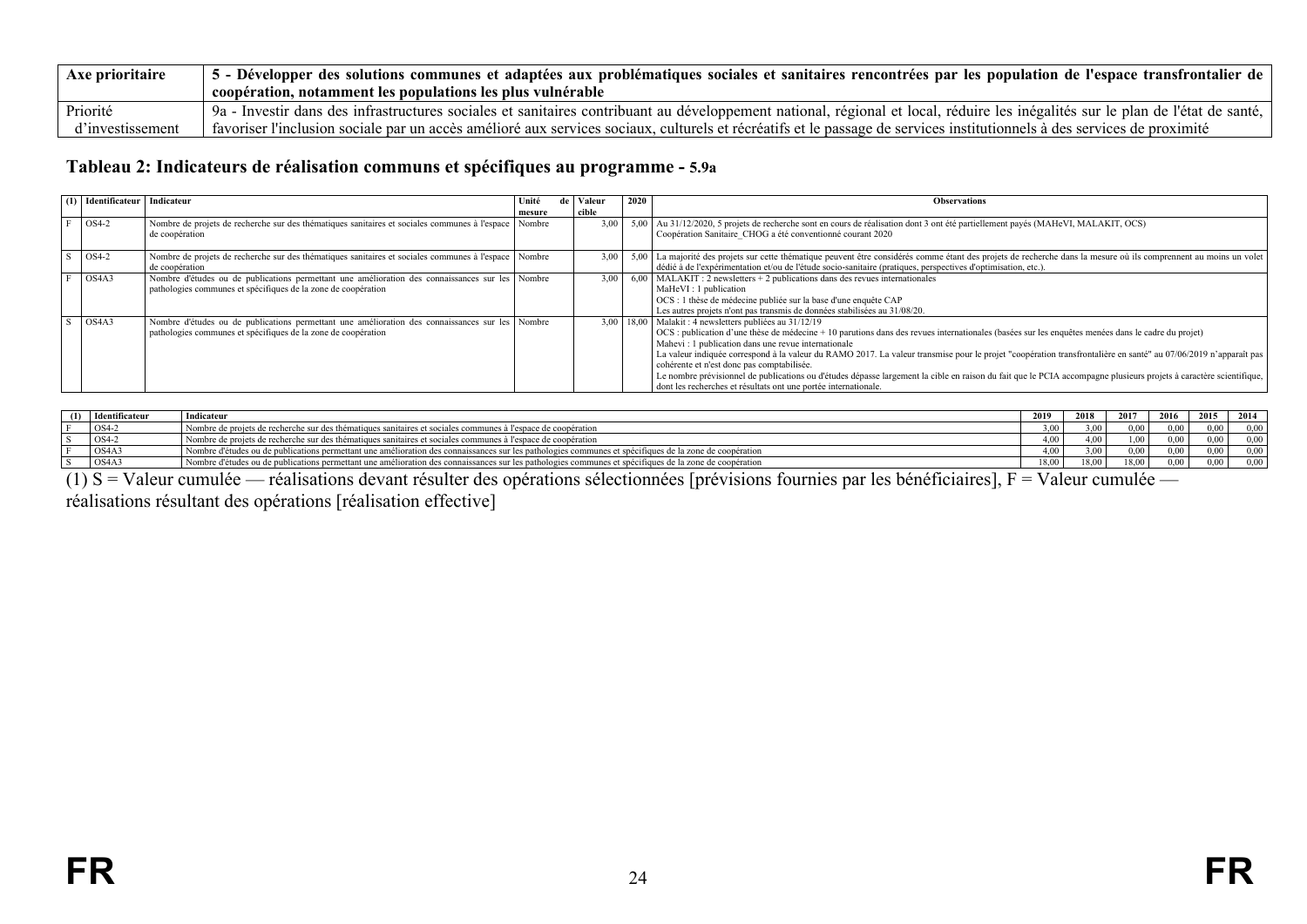| Axe prioritaire     | 5 - Développer des solutions communes et adaptées aux problématiques sociales et sanitaires rencontrées par les population de l'espace transfrontalier de                      |
|---------------------|--------------------------------------------------------------------------------------------------------------------------------------------------------------------------------|
|                     | coopération, notamment les populations les plus vulnérable                                                                                                                     |
| Priorité            | 9a - Investir dans des infrastructures sociales et sanitaires contribuant au développement national, régional et local, réduire les inégalités sur le plan de l'état de santé, |
| d'investissement    | favoriser l'inclusion sociale par un accès amélioré aux services sociaux, culturels et récréatifs et le passage de services institutionnels à des services de proximité        |
| Objectif spécifique | 7 - Développer des réponses sanitaires et sociales communes adaptées aux besoins spécifiques des populations de l'espace transfrontalier de coopération, en particulier        |
|                     | des populations les plus vulnérables                                                                                                                                           |

#### **Tableau 1: Indicateurs de résultat - 5.9a.7**

| Identificateur                 | Indicateur                                                                             | Unité de | Valeur de | Année de  | Valeur cible   | 2020  | 2020       | Observations                     |
|--------------------------------|----------------------------------------------------------------------------------------|----------|-----------|-----------|----------------|-------|------------|----------------------------------|
|                                |                                                                                        | mesure   | référence | référence | $(2023)$ Total | Fotal | Oualitatif |                                  |
| OS <sub>4</sub> A <sub>1</sub> | Part des patients transfrontaliers pris en charge dans des centres de santé            |          | 20,00     | 2011      | 15,00          | 15,00 |            | Mises à jour des données prévues |
|                                | $\cdot$ 1 $\cdot$<br>$\sim$<br>bénéficiant de services sanitaires et sociaux améliorés |          |           |           |                |       |            | courant 2021                     |

| Identificateur | Indicateur                                                                                                                                  | 2019<br><b>COLUMN</b><br>Tota. | 2019<br>Oualitatii | 2018<br>Total          | 2018<br>$\cdots$<br>'Jualitatif | 2017<br>$\sim$<br>Total | 2017<br><b>Jualitatif</b> | 201<br>zuic<br>Total | 201<br>$\sim$<br>Qualitatif |
|----------------|---------------------------------------------------------------------------------------------------------------------------------------------|--------------------------------|--------------------|------------------------|---------------------------------|-------------------------|---------------------------|----------------------|-----------------------------|
| $'$ OS4A1      | a patients transfrontaliers pris en charge dans des centres de santé bénéficiant de services<br>Part des<br>sanitaires et sociaux améliorés | 15,00                          |                    | $\sim$ $\sim$<br>12,00 |                                 | 20,00                   |                           | 20,00                |                             |

<span id="page-24-0"></span>

| Identificateu. | Indicateur                                                                                                                                                           | 2015<br>- 1 Ota | י ונזי<br>ուստ | 2014 Total | 2014<br>лиаптап |
|----------------|----------------------------------------------------------------------------------------------------------------------------------------------------------------------|-----------------|----------------|------------|-----------------|
| $'$ OS4A.      | .<br>transfronte<br>henetu<br>t sociaux améliorés<br>nris '<br>erge dans u<br>sante<br>ны нег<br><br>— осненстані че .<br>$\ldots$ and it is the set of $\sim$<br>سی | 0.00            |                | 20.00 L    |                 |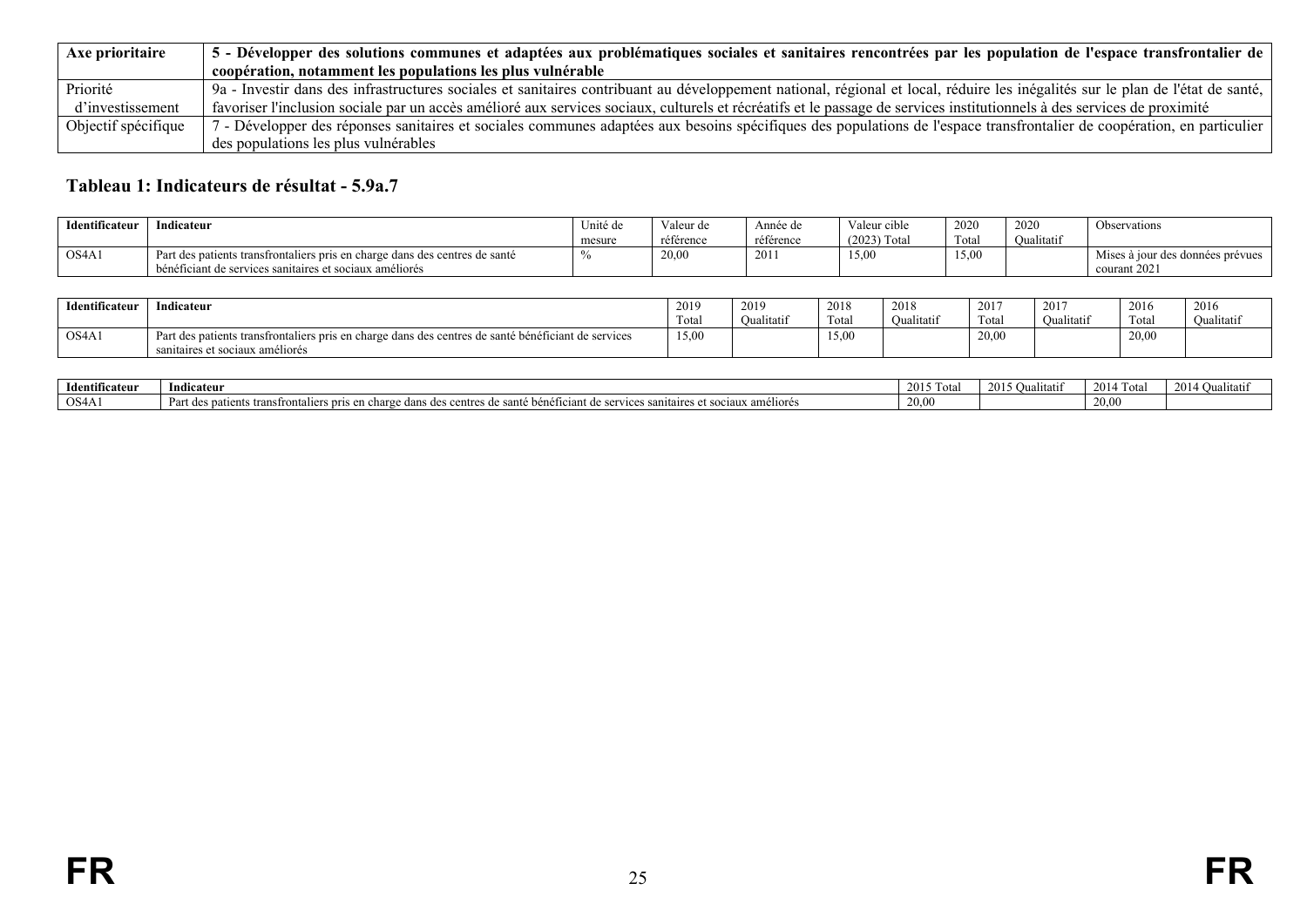| <b>Axe prioritaire</b> | $\pm$ 6 - Développer des solutions communes et adaptées aux problématiques sanitaires rencontrées au sein de l'espace de coopération transnational                             |
|------------------------|--------------------------------------------------------------------------------------------------------------------------------------------------------------------------------|
|                        | Développer des solutions communes et adaptées aux problématiques sociales et                                                                                                   |
| Priorité               | 9a - Investir dans des infrastructures sociales et sanitaires contribuant au développement national, régional et local, réduire les inégalités sur le plan de l'état de santé, |
| d'investissement       | favoriser l'inclusion sociale par un accès amélioré aux services sociaux, culturels et récréatifs et le passage de services institutionnels à des services de proximité        |

## **Tableau 2: Indicateurs de réalisation communs et spécifiques au programme - 6.9a**

| Identificateur   Indicateur |                                                                                                                        | Unité  | Valeur | 2020          | <b>Observations</b>                                                                                                                                                |
|-----------------------------|------------------------------------------------------------------------------------------------------------------------|--------|--------|---------------|--------------------------------------------------------------------------------------------------------------------------------------------------------------------|
|                             |                                                                                                                        | mesure | cible  |               |                                                                                                                                                                    |
| $OS4-2$                     | Nombre de projets de recherche sur des thématiques sanitaires et sociales communes à l'espace de Nombre<br>coopération |        |        |               | 2,00   2,00   Les projets REMPart Anti-Vectoriel, en cours de réalisation, constituent des projets de recherche                                                    |
|                             |                                                                                                                        |        |        |               |                                                                                                                                                                    |
| $OS4-2$                     | Nombre de projets de recherche sur des thématiques sanitaires et sociales communes à l'espace de Nombre                |        |        | $2,00$   2,00 |                                                                                                                                                                    |
|                             | coopération                                                                                                            |        |        |               |                                                                                                                                                                    |
| OS4B2                       | Nombre d'études ou de publications scientifiques mobilisant des auteurs de différentes régions de l'espace Nombre      |        |        |               | 2,00   1,00   Une étude sur les pratiques méthodologiques de lutte anti-vectorielle sur le Plateau des Guyanes est en cours de réalisation dans le cadre du projet |
|                             | de coopération                                                                                                         |        |        |               | REMPart Anti-Vectoriel                                                                                                                                             |
| OS4B2                       | Nombre d'études ou de publications scientifiques mobilisant des auteurs de différentes régions de l'espace   Nombre    |        |        | $2.00$   2.00 |                                                                                                                                                                    |
|                             | de coopération                                                                                                         |        |        |               |                                                                                                                                                                    |

| (1) | <b>Identificateur</b> | Indicateur                                                                                                                | 2019              | 2018 | 2017     | 2016     | 2015 | 2014 |
|-----|-----------------------|---------------------------------------------------------------------------------------------------------------------------|-------------------|------|----------|----------|------|------|
|     | OS4-2                 | l Nombre de projets de recherche sur des thématiques sanitaires et sociales communes à l'espace de coopération            | 1.00.             | .00. | $\Omega$ | 0.00     | 000  | 0.00 |
|     | $OS4-2$               | Nombre de projets de recherche sur des thématiques sanitaires et sociales communes à l'espace de coopération              | 00.1              | 1.00 |          | $0.00 -$ |      | 000  |
|     | OS4B2                 | Nombre d'études ou de publications scientifiques mobilisant des auteurs de différentes régions de l'espace de coopération | 1.00              | .00. | ۱ 00     | 0.00     | 000  | 0.00 |
|     | OS4B <sub>2</sub>     | Nombre d'études ou de publications scientifiques mobilisant des auteurs de différentes régions de l'espace de coopération | 2.00 <sub>1</sub> | 2.00 | 00'      | 0.00     |      | 0.00 |

<span id="page-25-0"></span>(1) S = Valeur cumulée — réalisations devant résulter des opérations sélectionnées [prévisions fournies par les bénéficiaires], F = Valeur cumulée réalisations résultant des opérations [réalisation effective]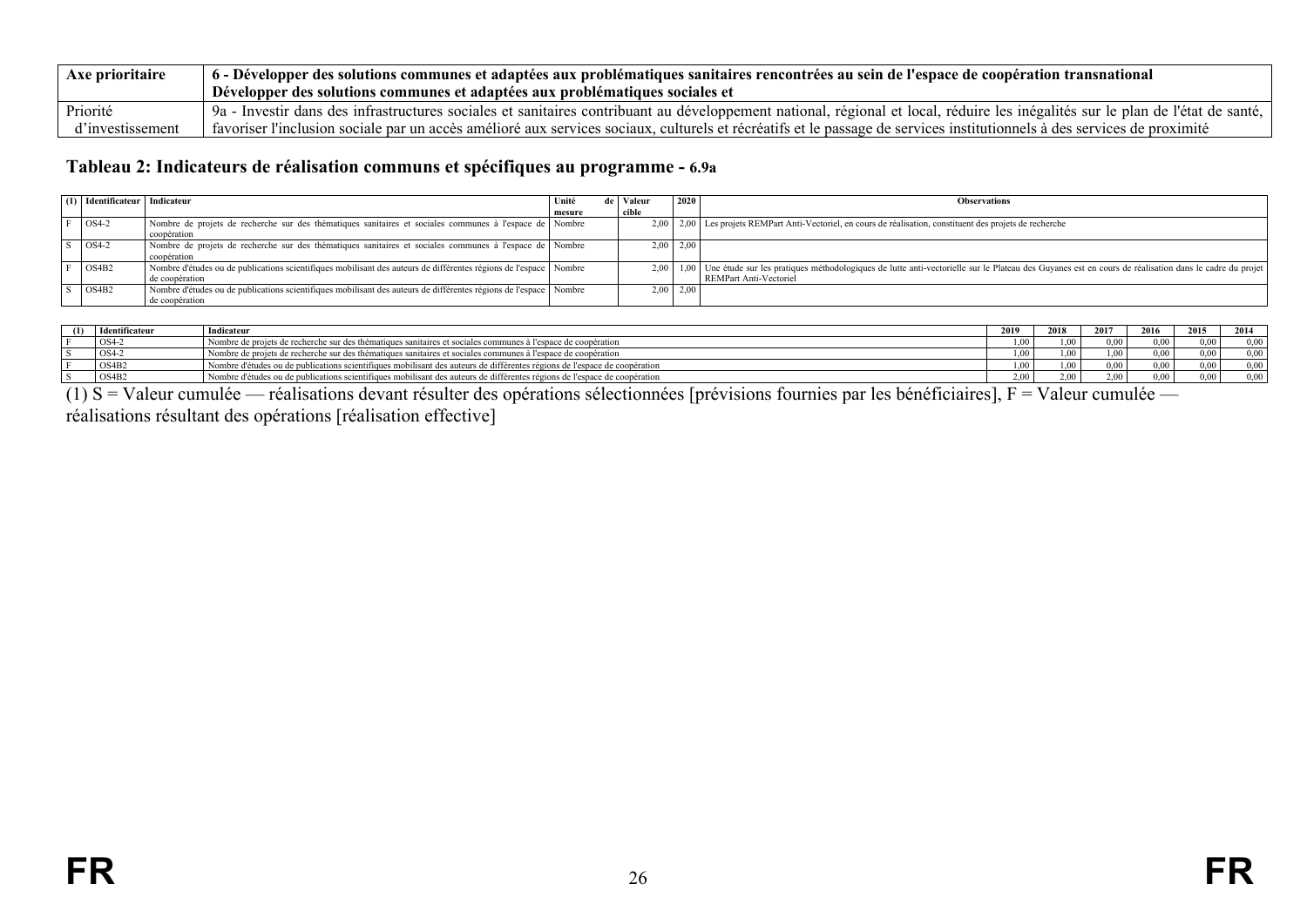| Axe prioritaire     | $\parallel$ 6 - Développer des solutions communes et adaptées aux problématiques sanitaires rencontrées au sein de l'espace de coopération transnational                       |
|---------------------|--------------------------------------------------------------------------------------------------------------------------------------------------------------------------------|
|                     | Développer des solutions communes et adaptées aux problématiques sociales et                                                                                                   |
| Priorité            | 9a - Investir dans des infrastructures sociales et sanitaires contribuant au développement national, régional et local, réduire les inégalités sur le plan de l'état de santé, |
| d'investissement    | favoriser l'inclusion sociale par un accès amélioré aux services sociaux, culturels et récréatifs et le passage de services institutionnels à des services de proximité        |
| Objectif spécifique | 8 - Développer des réponses sanitaires adaptées aux besoins spécifiques des populations de l'espace de coopération transnational                                               |

# **Tableau 1: Indicateurs de résultat - 6.9a.8**

| Identificateur | $\mathbf{v}$ . The set of $\mathbf{v}$<br>Indicateur                         | Jnité de | Valeur de | Année de  | Valeur cible   | 2020                  | 2020       | Observations            |
|----------------|------------------------------------------------------------------------------|----------|-----------|-----------|----------------|-----------------------|------------|-------------------------|
|                |                                                                              | mesure   | référence | référence | $(2023)$ Total | Total                 | Oualitatif |                         |
| OS4B1          | Nombre de rencontres scientifiques internationales portant sur des questions | Nombre   | 1,00      | 2012      | 2,00           | $\sim$ $\sim$<br>3.00 |            | REMPart<br>s rencontre. |
|                | sanitaires/sociales organisées dans l'espace de coopération                  |          |           |           |                |                       |            | organisées              |

| Identificateur | Indicateur                                                                                       | 2019  | 2019       | 2018  | 2018       | 2017                       | 2017      | 2016<br><b>2010</b> | 2016       |
|----------------|--------------------------------------------------------------------------------------------------|-------|------------|-------|------------|----------------------------|-----------|---------------------|------------|
|                |                                                                                                  | Total | Oualitatif | Total | Oualitatif | <b>CONTRACTOR</b><br>Total | Oualitati | Tota.               | Oualitatif |
| OS4B1          | Nombre de rencontres scientifiques internationales portant sur des questions sanitaires/sociales | 3.00  |            | 1,00  |            | 0.0c                       |           | 1.00                |            |
|                | organisées dans l'espace de coopération                                                          |       |            |       |            |                            |           |                     |            |

<span id="page-26-0"></span>

| .<br><b>Identificateur</b> | $\mathbf{v}$<br>Indicateur                                                                                                                                                                               | 201: | utati.<br>2 V L | $2014 -$<br>Tota | $\sim$ $\sim$<br>$\sim$<br>2014<br>- Vuaniau. |
|----------------------------|----------------------------------------------------------------------------------------------------------------------------------------------------------------------------------------------------------|------|-----------------|------------------|-----------------------------------------------|
| OS4B1                      | $\mathbf{v}$<br>nternationales<br>l'espac<br>coopération<br>Nombre de<br>a sanitaires/soc.<br>rencontres *<br><br>ales orgar<br>des at<br>ititique<br><b>BOY</b><br>۱۱۲۴۴۴۰<br>∕ د∩ د<br><br>--<br>تتحدث |      |                 | $\theta$         |                                               |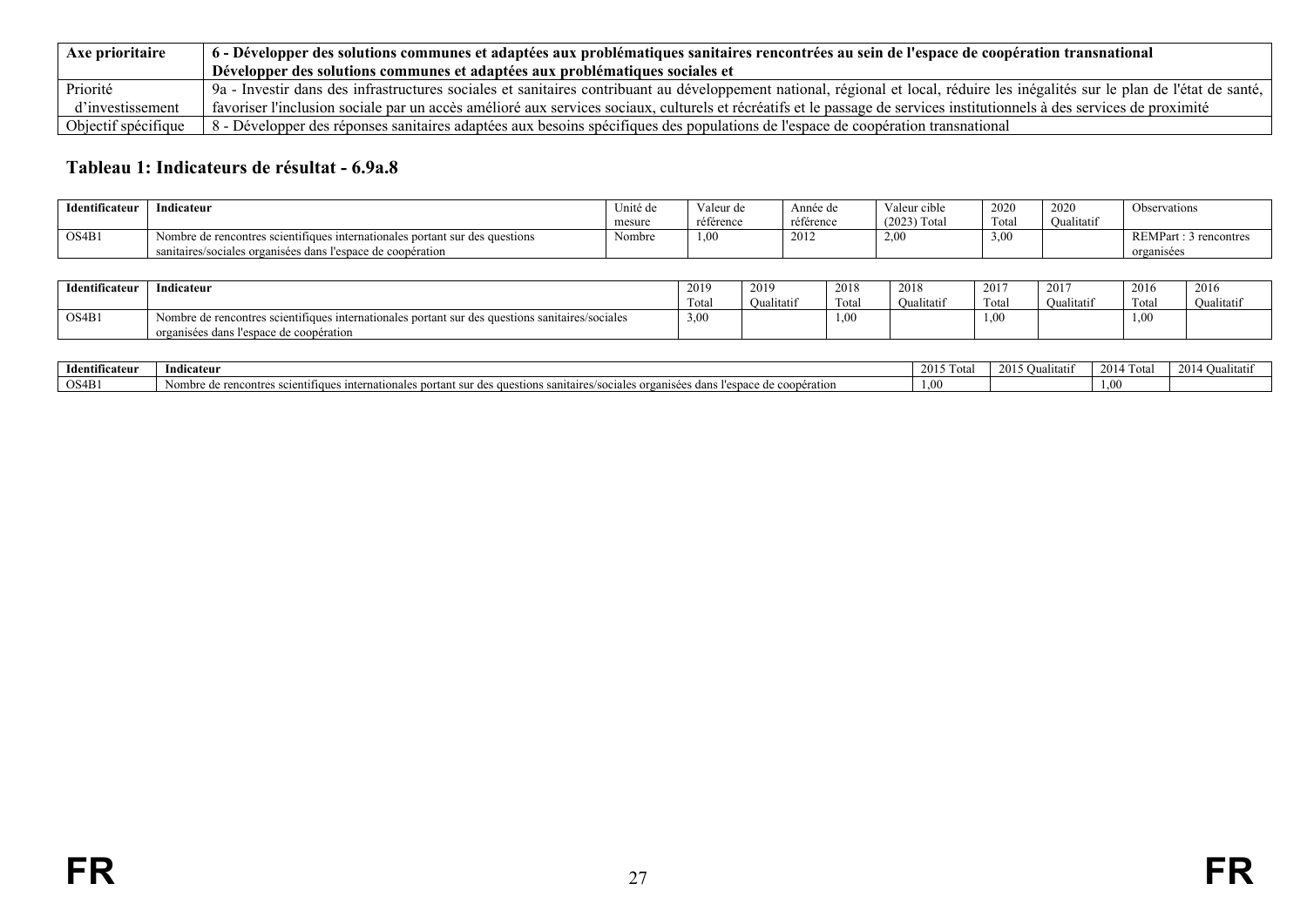| Axe prioritaire                | s entreprises de la zone de o<br>e coopération transfrontalière :<br>Ameliore <sup>,</sup><br>. comnetitiivite :<br>des                                                                                      |
|--------------------------------|--------------------------------------------------------------------------------------------------------------------------------------------------------------------------------------------------------------|
| Priorité d<br>l´investissement | $\mathbf{\cdot}$<br>. des PME<br>-3h<br>., modėles d'activite a "<br>leur internationalisation<br>mettre :<br>en particulier en en ce d<br>l'intention.<br>e en œuvre de nouveaux<br>elonnei<br>qui concerne |

#### **Tableau 2: Indicateurs de réalisation communs et spécifiques au programme - 7.3b**

| (1) | Identificateur   Indicateur |                                                                                                                                      | Unité       | de   Valeur | 2020 | <b>Observations</b>                                                                                                           |
|-----|-----------------------------|--------------------------------------------------------------------------------------------------------------------------------------|-------------|-------------|------|-------------------------------------------------------------------------------------------------------------------------------|
|     |                             |                                                                                                                                      | mesure      | cible       |      |                                                                                                                               |
|     | CO01                        | Investissement productif: nombre d'entreprises bénéficiant d'un soutien                                                              | Enterprises | 20.00       |      | 2,00 Modification de la cible envisagée pour 2021 : crises sanitaires et économiques limitant les initiatives et partenariats |
|     |                             |                                                                                                                                      |             |             |      | de coopération des entreprises                                                                                                |
|     | CO01                        | Investissement productif: nombre d'entreprises bénéficiant d'un soutien                                                              | Enterprises | 20.00       | 2.00 |                                                                                                                               |
|     | CO27                        | Recherche et innovation: investissements privés complétant un soutien public aux projets dans les domaines de l'innovation ou de EUR |             |             |      | 100 000,00   31 691,72   2020 : aucun paiement effectué sur le projet 2-GIDE                                                  |
|     |                             | la recherche et du développement                                                                                                     |             |             |      |                                                                                                                               |
|     | CO27                        | Recherche et innovation: investissements privés complétant un soutien public aux projets dans les domaines de l'innovation ou de EUR |             |             |      | 100 000,00   175 086,61   Part d'autofinancement des société Energreen et PFX                                                 |
|     |                             | la recherche et du développement                                                                                                     |             |             |      |                                                                                                                               |
|     | OS5A3                       | Nombre de participants à des actions collectives et de sensibilisation (entreprises, institutionnels, porteurs de projets, etc.)     | Nombre      | 120.00      |      | 0,00   Données non transmises au 31/08/20                                                                                     |
|     | OS5A3                       | Nombre de participants à des actions collectives et de sensibilisation (entreprises, institutionnels, porteurs de projets, etc.)     | Nombre      | 120,00      |      | 30,00 Données non transmises au 31/08/20                                                                                      |

| (1) | Identificateur    | Indicateur                                                                                                                                                        | 2019       | 2018       | 2017      | 2016 | 2015 | 2014 |
|-----|-------------------|-------------------------------------------------------------------------------------------------------------------------------------------------------------------|------------|------------|-----------|------|------|------|
|     | CO01              | Investissement productif: nombre d'entreprises bénéficiant d'un soutien                                                                                           |            |            | 0.00      | 0.00 |      | 0.00 |
|     | CO01              | Investissement productif: nombre d'entreprises bénéficiant d'un soutien                                                                                           |            |            | 0.00      | 0,00 |      | 0.00 |
|     | CO27              | Recherche et innovation: investissements privés complétant un soutien public aux projets dans les domaines de l'innovation ou de la recherche et du développement | 1691.72    | 31 691.72  | $_{0.00}$ | 0,00 |      | 0,00 |
|     | $\overline{CO}27$ | Recherche et innovation: investissements privés complétant un soutien public aux projets dans les domaines de l'innovation ou de la recherche et du développement | 175 086.61 | 175 086.61 | 0.00      | 0.00 |      | 0.00 |
|     | OS5A3             | Nombre de participants à des actions collectives et de sensibilisation (entreprises, institutionnels, porteurs de projets, etc.)                                  | D 00       |            | 0.00      | 0.00 |      | 0.00 |
|     | OS5A3             | Nombre de participants à des actions collectives et de sensibilisation (entreprises, institutionnels, porteurs de projets, etc.)                                  | 30,00      | 30,00      | 0.00      | 0,00 |      | 0,00 |

<span id="page-27-0"></span>(1) S = Valeur cumulée — réalisations devant résulter des opérations sélectionnées [prévisions fournies par les bénéficiaires], F = Valeur cumulée réalisations résultant des opérations [réalisation effective]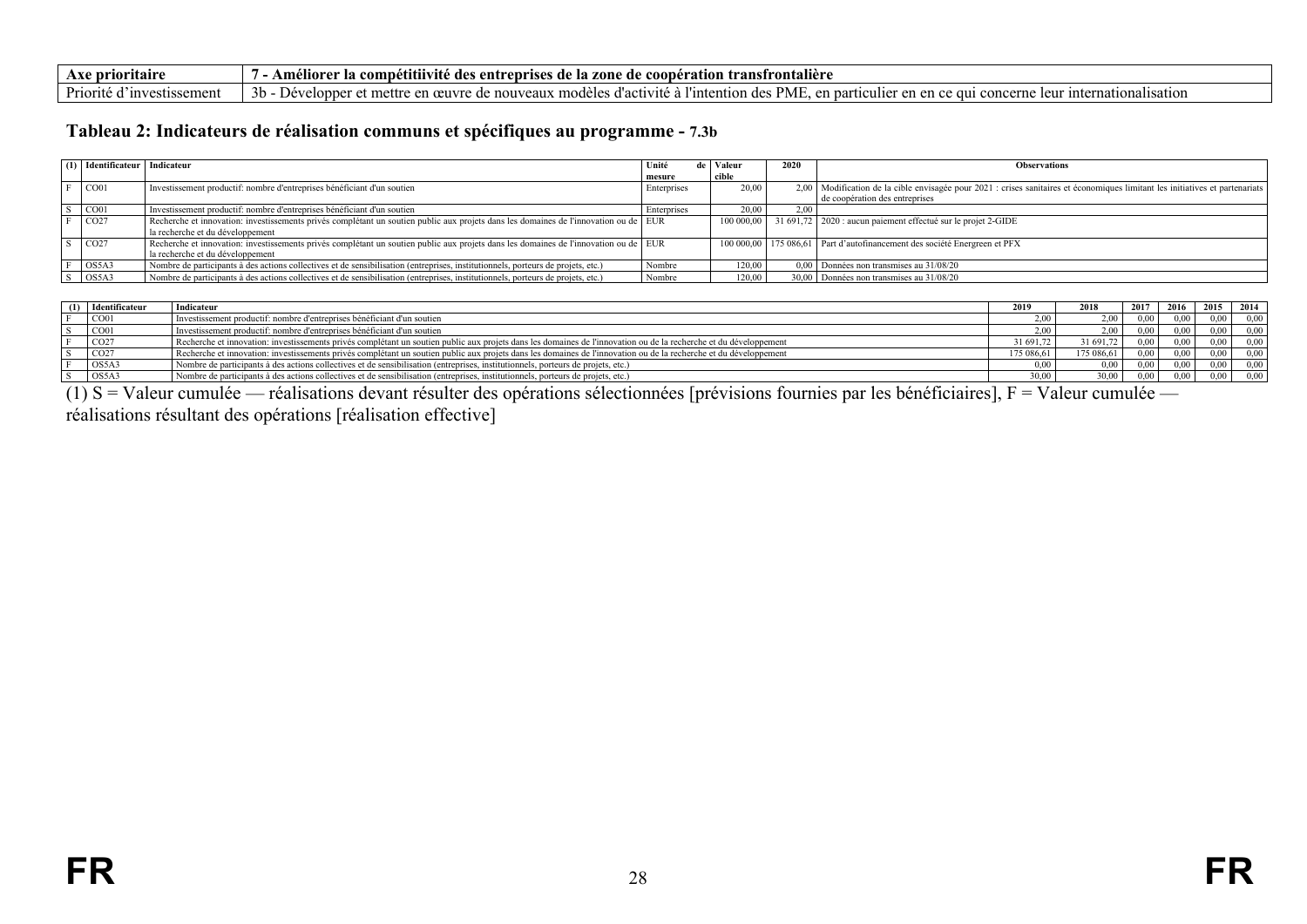| Axe prioritaire               | - Améliorer :<br>r la compétitiivité des entreprises de la zone de<br>cooperation transfrontaliere                                                                                                    |
|-------------------------------|-------------------------------------------------------------------------------------------------------------------------------------------------------------------------------------------------------|
| Priorité a<br>⊺investissement | 3 <sub>b</sub><br><b>PME</b><br>"intention c<br>Développer<br>'es d'activité a<br>e nouveaux modéles<br>en particu<br>`ationalisation<br>: mettre<br>euvre<br>oncerne<br>ce qui c<br>en<br>eur<br>-ae |
| Objectif<br>specifique        | Améliorei<br>transfrontaliere<br>echanges economi<br>r les ocnditions du developpement des l<br>es dans la zone de cooperation i                                                                      |

# **Tableau 1: Indicateurs de résultat - 7.3b.9**

| Identificateur | Indicateur                                                                                 | Unité de            | Valeur de | Année de  | Valeur cible (2023) | 2020  | 2020       | Observations                                                                        |
|----------------|--------------------------------------------------------------------------------------------|---------------------|-----------|-----------|---------------------|-------|------------|-------------------------------------------------------------------------------------|
|                |                                                                                            | mesure              | référence | référence | Total               | Tota. | Oualitatif |                                                                                     |
| OS5A1          | Volumes des échanges commerciaux entre la Guyane, le Suriname et<br>l'Amapa (importations) | Millions<br>d'euros | 9,10      | 2013      | 10,00               | 7.80  |            | Mises à jour des données prévue<br>pour 2021<br>Modification de la cible envisagée. |
| OS5A2          | Volume des échanges commerciaux entre la Guyane, le Suriname et<br>l'Amapa (exportations)  | Millions<br>d'euros | 1,30      | 2013      | 1,48                | 8,70  |            | Mises à jour des données prévue<br>pour 2021<br>Modification de cible envisagée     |

| Identificateur | Indicateur                                                                                 | 2019<br>Total | 2019<br>Oualitatif | 2018<br>Total | 2018<br>Oualitatif | 2017<br>Tota. | 2017<br>Oualitatif | 2016<br>Total | 2016<br>Oualitatif |
|----------------|--------------------------------------------------------------------------------------------|---------------|--------------------|---------------|--------------------|---------------|--------------------|---------------|--------------------|
| OS5A1          | Volumes des échanges commerciaux entre la Guyane, le Suriname et l'Amapa<br>(importations) | 7,80          |                    | 7,80          |                    | 7,80          |                    | 9,10          |                    |
| OS5A2          | Volume des échanges commerciaux entre la Guyane, le Suriname et l'Amapa (exportations)     | 8.70          |                    |               |                    |               |                    | $\sim$        |                    |

<span id="page-28-0"></span>

| Identificateur      | ndicateur                                                                                            | 2015 Total                  | 2015 Oualitatif | 2014 Tota | $2014$ Ot<br>∕ualıtatıf |
|---------------------|------------------------------------------------------------------------------------------------------|-----------------------------|-----------------|-----------|-------------------------|
| $\overline{OS5A}$   | le Suriname et l'Amapa (<br><i>importations</i><br>Volumes des échanges commerciaux entre la Guvane. | 9.10                        |                 | 9.10      |                         |
| $\overline{)$ OS5A2 | Amapa<br>a (exportations)<br>le Suriname et l<br>Volume des échanges commerciaux entre la Guvane.    | 30.<br>$\sim$ $\sim$ $\sim$ |                 |           |                         |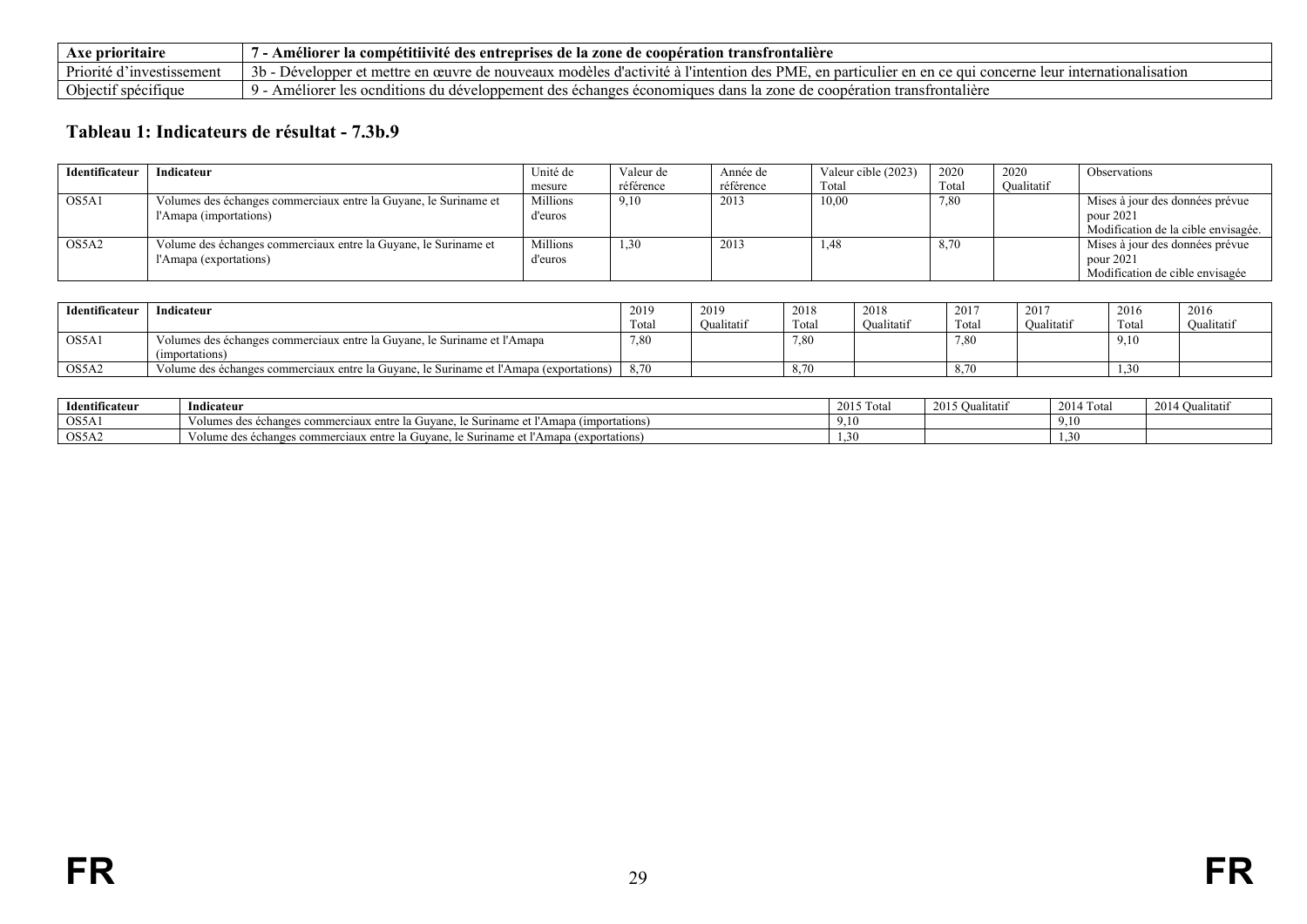| <b>\xe prioritaire</b><br>ААС.                                           | competitivité des<br>entreprises de la zone<br>ı transnatıonale<br>Ameli<br>-de<br>coone<br>ration:                                                                             |
|--------------------------------------------------------------------------|---------------------------------------------------------------------------------------------------------------------------------------------------------------------------------|
| Dr <sub>i</sub><br>estissement<br>orite<br>$^{\circ}$ 111 $\mathrm{V}$ 6 | $\sim$ $\sim$<br>PME.<br>.<br>nationalisation<br>tention u<br>en partio<br>1te<br>mettre<br>culie<br>≜HV†<br>3 <sub>b</sub><br>eloppe<br>del<br>veaux<br>con.<br>. des<br>1 L.V |

#### **Tableau 2: Indicateurs de réalisation communs et spécifiques au programme - 8.3b**

| $(1)$ Identificateur  | Indicateur                                                                                                                                                        | Unité de mesure Valeur cible | $\begin{array}{c} 2020 \end{array}$ | <b>Observations</b>                                                                              |
|-----------------------|-------------------------------------------------------------------------------------------------------------------------------------------------------------------|------------------------------|-------------------------------------|--------------------------------------------------------------------------------------------------|
| $\sim$ CO01           | Investissement productif: nombre d'entreprises bénéficiant d'un soutien                                                                                           | Enterprises                  |                                     | 15,00   0,00   Au 31 décembre 2019, aucun dossier n'a été programmé sur cet axe.                 |
| CO <sub>01</sub>      | Investissement productif: nombre d'entreprises bénéficiant d'un soutien                                                                                           | Enterprises                  |                                     | 15,00   0,00   Au 31 décembre 2019, aucun dossier n'a été programmé sur cet axe.                 |
| $\overline{CO27}$     | Recherche et innovation: investissements privés complétant un soutien public aux projets dans les domaines de l'innovation ou de la recherche et du développement |                              |                                     | 30 000,00 $\vert$ 0,00 $\vert$ Au 31 décembre 2019, aucun dossier n'a été programmé sur cet axe. |
| CO27                  | Recherche et innovation: investissements privés complétant un soutien public aux projets dans les domaines de l'innovation ou de la recherche et du développement | <b>EUR</b>                   |                                     | $3000000$   0,00   Au 31 décembre 2020, aucun dossier n'a été programmé sur cet axe.             |
| $\sum$ OS5B3          | Nombre d'actions collectives ou d'outils destinés à améliorer la connaissance des marchés de l'espace de coopération (études, formations, projets communs, etc.)  | Nombre                       |                                     | $5,00$   0,00   Au 31 décembre 2020, aucun dossier n'a été programmé sur cet axe.                |
| $\log$ <sub>5B3</sub> | Nombre d'actions collectives ou d'outils destinés à améliorer la connaissance des marchés de l'espace de coopération (études, formations, projets communs, etc.)  | Nombre                       |                                     | 5,00   0,00   Au 31 décembre 2020, aucun dossier n'a été programmé sur cet axe.                  |

| Identificateur    | Indicateur                                                                                                                                                        | 2019     | 2018 | 2017     | 2016 | 2015 | 2014 |
|-------------------|-------------------------------------------------------------------------------------------------------------------------------------------------------------------|----------|------|----------|------|------|------|
| CO01              | Investissement productif: nombre d'entreprises bénéficiant d'un soutien                                                                                           | $0.00 -$ | 0.00 | 0.00     | 0.00 | 0.00 | 0.00 |
| $\sim$ CO01       | Investissement productif: nombre d'entreprises bénéficiant d'un soutien                                                                                           | 0.00     | 0.00 | 0.00     | 0.00 | 0.00 | 0,00 |
| $\overline{CO27}$ | Recherche et innovation: investissements privés complétant un soutien public aux projets dans les domaines de l'innovation ou de la recherche et du développement | 000      | 0.00 | 0.00     | 0.00 | 0.00 | 0.00 |
| $\overline{CO27}$ | Recherche et innovation: investissements privés complétant un soutien public aux projets dans les domaines de l'innovation ou de la recherche et du développement | 0.00     | 0.00 | 0.00     | 0.00 | 0.00 | 0.00 |
| OS5B3             | Nombre d'actions collectives ou d'outils destinés à améliorer la connaissance des marchés de l'espace de coopération (études, formations, projets communs, etc.)  | 0.00     | 0,00 | $0.00 -$ | 0.00 | 0.00 | 0,00 |
| OS5B3             | Nombre d'actions collectives ou d'outils destinés à améliorer la connaissance des marchés de l'espace de coopération (études, formations, projets communs, etc.)  | 000      | 0.00 | $0.00 -$ | 0.00 | 0.00 | 0,00 |

(1) S = Valeur cumulée — réalisations devant résulter des opérations sélectionnées [prévisions fournies par les bénéficiaires], F = Valeur cumulée —

<span id="page-29-0"></span>réalisations résultant des opérations [réalisation effective]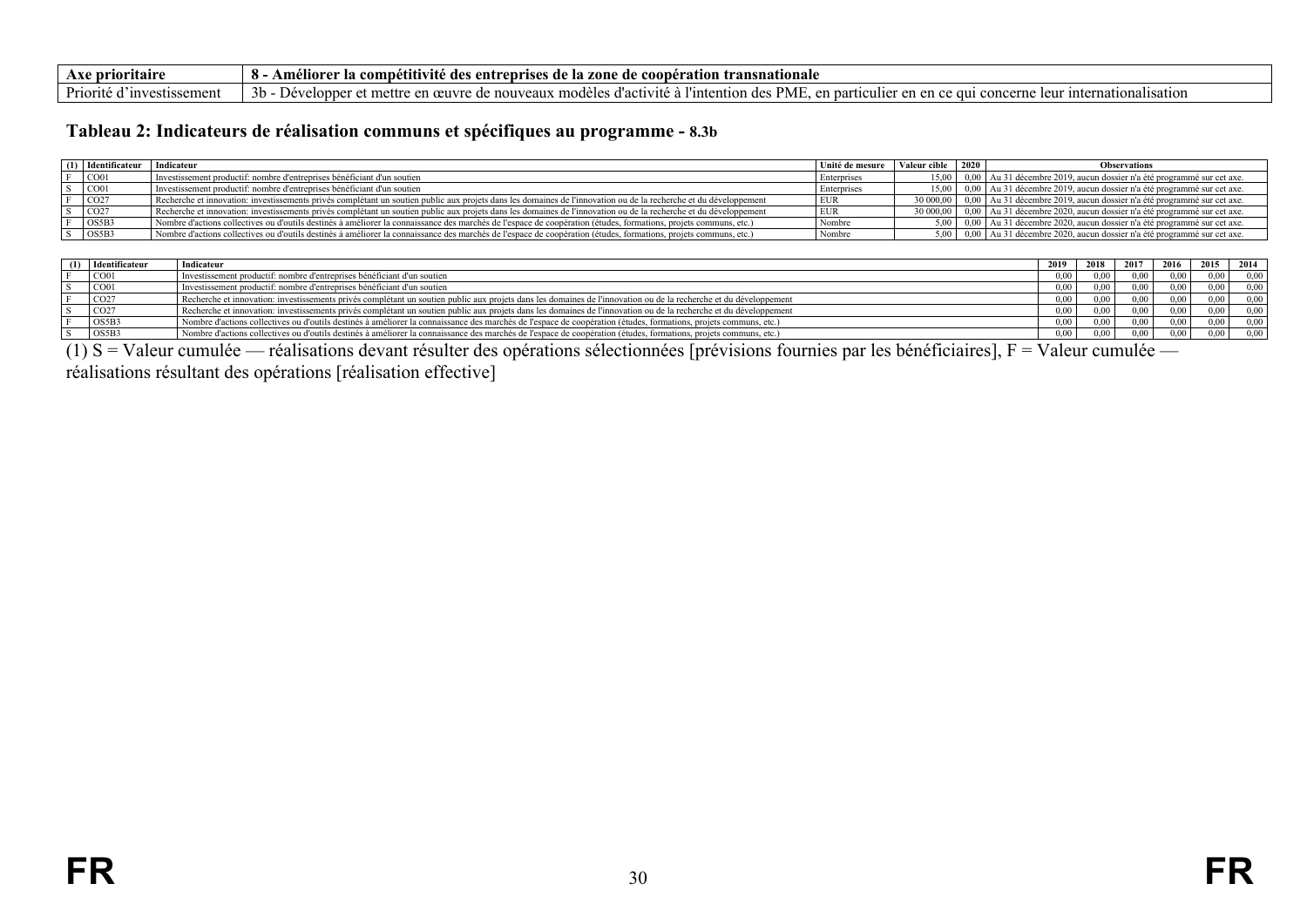| <b>\xe prioritaire</b>                         | $- - -$<br>o<br>Ame.<br>s entrenrises<br>-competitivité des<br>s de la zone-<br>transnationale<br>cooperation<br>: de                                                                 |
|------------------------------------------------|---------------------------------------------------------------------------------------------------------------------------------------------------------------------------------------|
| Priorité c<br>. Inv $\epsilon$<br>vestissement | <b>PMF</b><br>''intention<br>⊤modeles ∶<br>d'activ<br>mettre<br>en particulie.<br>nationalisation<br>. in .<br>cerne<br>ഘ<br>ouvea<br>eloppo<br>en<br>ae.                             |
| Obiectii<br>t specifique                       | 10<br>s du develc<br>zone<br>transnationale<br>onnemer<br>ησρο<br>conditions<br>enore<br>ecna <sup>r</sup><br>ues dans<br>s econo<br>: ge<br>$\Delta \Pi$<br>u<br>nucialiti.<br>. EUN |

# **Tableau 1: Indicateurs de résultat - 8.3b.10**

| Identificateur | Indicateur                                            | Unité de | Valeur de | Année de  | Valeur cible (2023) | 2020 Tota   | 2020       | Observations                     |
|----------------|-------------------------------------------------------|----------|-----------|-----------|---------------------|-------------|------------|----------------------------------|
|                |                                                       | mesure   | référence | référence | Total               |             | Oualitatif |                                  |
| OS5B1          | Volume des échanges commerciaux entre la Guyane et le | Euros    | 72 545,00 | 2013      | 100 000,00          | 119 968,00  |            | Mises à jour des données prévues |
|                | Guvane (importations)                                 |          |           |           |                     |             |            | pour 2021                        |
| OS5B2          | Volume des échanges commerciaux entre la Guyane et le | Euros    | 36 200,00 | 2014      | 50 000,00           | 9 5 9 4 0 0 |            | Mises à jour des données prévues |
|                | Guyana (exportations)                                 |          |           |           |                     |             |            | pour 2021                        |

| $\cdots$<br>Identificateu <sup>.</sup> | Indicateur                                                                        | 2010T<br>Tota<br>ZU L | 2019<br>ılıtatıf<br>- uu | 2018 To<br>Tota | 2018 Oualitatif | 0.17T<br>' Total<br>-20 F | 2017O <sub>0</sub><br>Jualitatif | 2016 Total | 2016O <sub>1</sub><br>Jualitatif |
|----------------------------------------|-----------------------------------------------------------------------------------|-----------------------|--------------------------|-----------------|-----------------|---------------------------|----------------------------------|------------|----------------------------------|
| OS5B1                                  | Volume des échanges commerciaux entre la Guvane et le Guvane (importations)       | 19968,00              |                          | 110.06<br>68,00 |                 | 119 968 <sub>-</sub>      |                                  | 72 545,00  |                                  |
| OS5B2                                  | le Guyana (exportations)<br>Volume des échanges commerciaux entre la Guyane et le | 9 594,00              |                          | 9 5 9 4 0 0     |                 | 9 5 9 4 0 6               |                                  | 36 200,00  |                                  |

<span id="page-30-0"></span>

| Identificateur | $\mathbf{v}$ . The set of $\mathbf{v}$<br>Indicateur                        | 2015T<br>Tota<br>ر ر ر | $2015 \Omega$<br>Oualitatii | 2014 To<br>Tota | 2014 Qualitatif |
|----------------|-----------------------------------------------------------------------------|------------------------|-----------------------------|-----------------|-----------------|
| OS5B1          | Volume des échanges commerciaux entre la Guvane et le Guvane (importations) | $-$ -<br>545.00        |                             | .               |                 |
| OS5B2          | Volume des échanges commerciaux entre la Guyane et le Guyana (exportations) | 36 200,00              |                             | 36 200,0        |                 |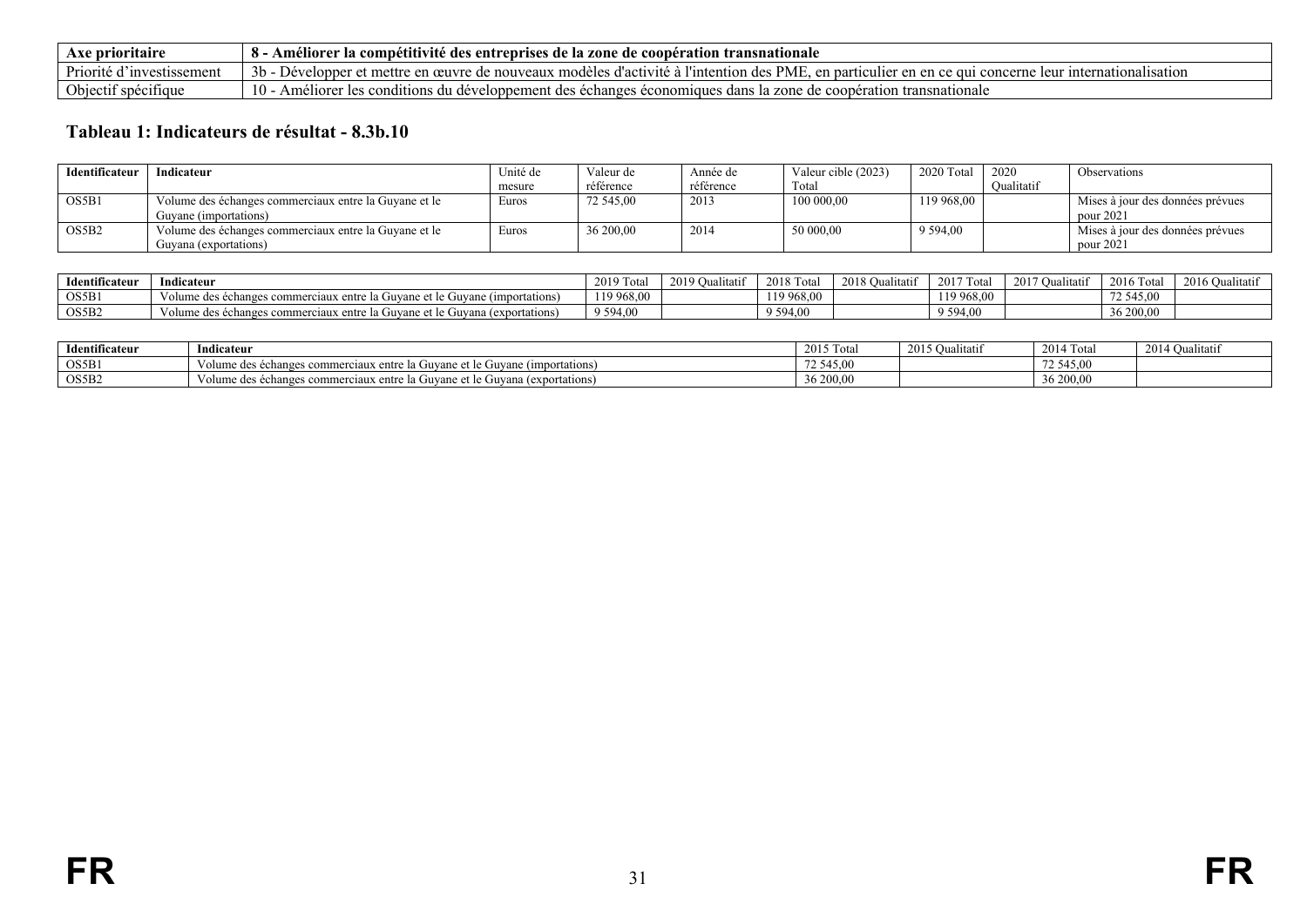Axe prioritaire 10 - Axe prioritaire relatif à l'Assistance Technique - volet transnational

#### **Tableau 2: Indicateurs de réalisation communs et spécifiques au programme - 10.Axe prioritaire relatif à l'Assistance Technique - volet transnational**

| (1) | Identificateur | Indicateur                             | Unité de mesure | Valeur cible | 2020 | <b>Observations</b>                                              |
|-----|----------------|----------------------------------------|-----------------|--------------|------|------------------------------------------------------------------|
|     | AT1            | Nombre de comités de programmation     | Nombre          | 7.00         |      | $2,00$   2 consultations écrites                                 |
|     | AT1            | Nombre de comités de programmation     | Nombre          | $7,00$ ,     | 2,00 |                                                                  |
|     | AT2            | Nombre de parutions                    | Nombre          | 10,00        | 3,00 |                                                                  |
|     | AIJ            | Nombre de parutions                    | Nombre          | 10,00        | 3.00 |                                                                  |
|     | AT3            | Nombre d'ETP financés sur l'AT du PCIA | Nombre          | 0.75         |      | 0,75 2.17 ETP au total                                           |
|     |                |                                        |                 |              |      | 100% instructeur                                                 |
|     |                |                                        |                 |              |      | $100\%$ pilote                                                   |
|     |                |                                        |                 |              |      | 3.41% de part éligible des salaires des 5 Directrices : 0.17 ETP |
|     | 1.772<br>A13   | Nombre d'ETP financés sur l'AT du PCIA | Nombre          | 0.75         |      | $0.75$ 2.17 ETP au total                                         |
|     |                |                                        |                 |              |      | 100% instructeur                                                 |
|     |                |                                        |                 |              |      | $100\%$ pilote                                                   |
|     |                |                                        |                 |              |      | 3.41% de part éligible des salaires des 5 Directrices : 0.17 ETP |

| Identificateur | Indicateur                             | 2019  | 2018      | 2017 | 2016         | 2015 | 2014 |
|----------------|----------------------------------------|-------|-----------|------|--------------|------|------|
| ΑI.            | Nombre de comités de programmation     | 2.00  | 00, 8     |      |              |      | 0.00 |
| <b>AL</b>      | Nombre de comités de programmation     | 2,00  | 3,00      | .02  | . . v        |      | 0.00 |
| n 12           | Nombre de parutions                    | 2.50  | $-$       | $-$  | 9.UU         |      | 0.00 |
| <b>AIL</b>     | Nombre de parutions                    | 2,50  | 75<br>,,, |      | 9,00         |      | 0.00 |
|                | Nombre d'ETP financés sur l'AT du PCIA | $- -$ | 0.55      | 0.55 | n nn<br>J.UU |      | 0.00 |
| A 1 J          | Nombre d'ETP financés sur l'AT du PCIA |       | 0.55      | 0.55 | v.vv         |      | 0.00 |

(1) S = Valeur cumulée — réalisations devant résulter des opérations sélectionnées [prévisions fournies par les bénéficiaires], F = Valeur cumulée —

<span id="page-31-1"></span><span id="page-31-0"></span>réalisations résultant des opérations [réalisation effective]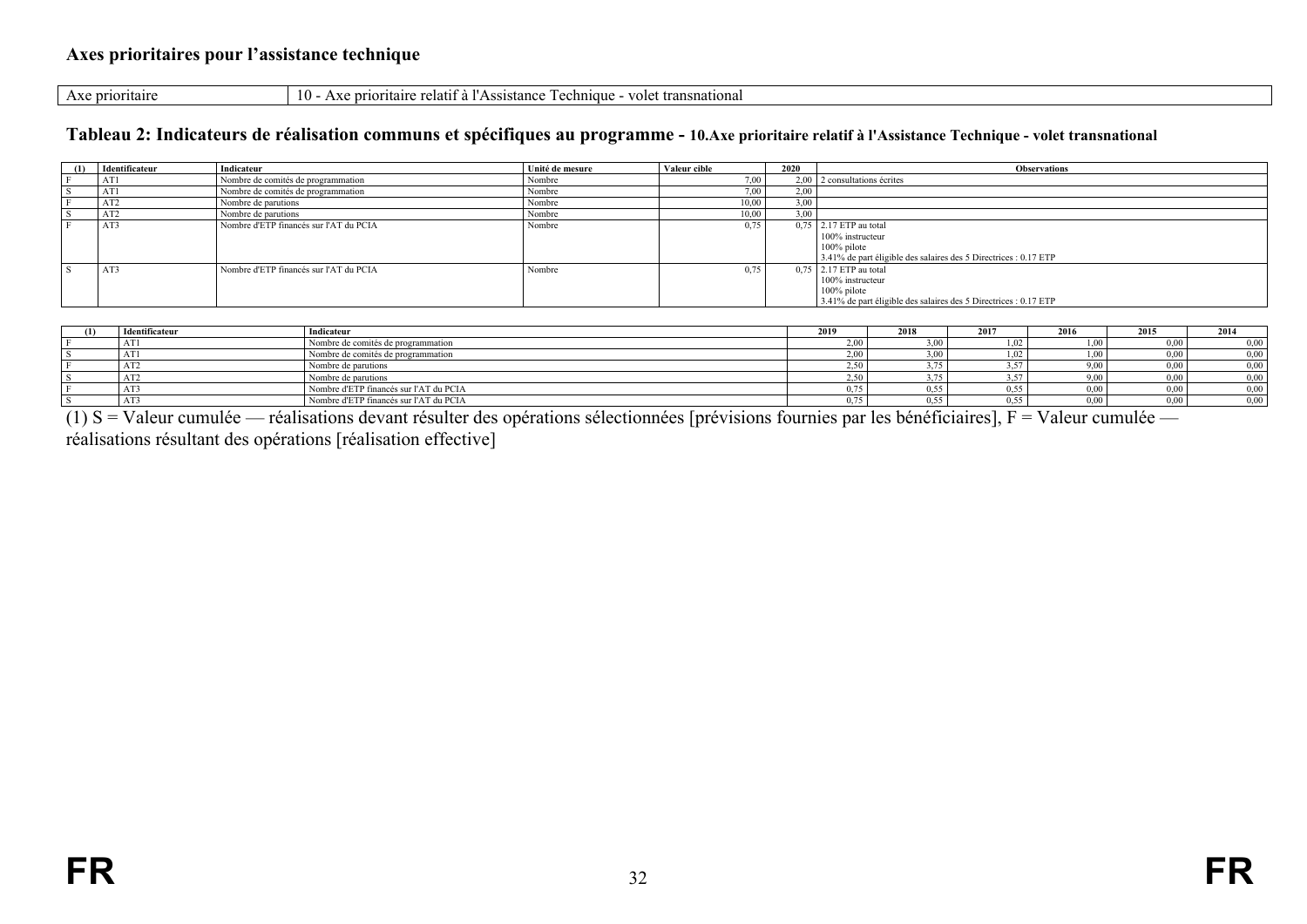| $- -$<br>AXU | prioritaire | $\Omega$<br>. | .<br>t transfrontalier<br>volet<br>chnique<br>ritaire<br>.ance<br>$r_{\Delta}$ $\sim$<br>$\sim$<br>$\sim$<br>.<br>161 L<br>$\sim$<br>.<br>. |
|--------------|-------------|---------------|---------------------------------------------------------------------------------------------------------------------------------------------|
|              |             |               |                                                                                                                                             |

#### **Tableau 2: Indicateurs de réalisation communs et spécifiques au programme - 9.Axe prioritaire relatif à l'Assistance Technique - volet transfrontalier**

| (1) Identificateur Indicateur |                                             | Unité  | de   Valeur | 2020 | <b>Observations</b>                                                                                                                                                                                                            |
|-------------------------------|---------------------------------------------|--------|-------------|------|--------------------------------------------------------------------------------------------------------------------------------------------------------------------------------------------------------------------------------|
|                               |                                             | mesure | cible       |      |                                                                                                                                                                                                                                |
| AT1                           | Nombre de comités de programmation   Nombre |        |             |      | 7.00   2.00   Comités communs TN-TF                                                                                                                                                                                            |
| AT1                           | Nombre de comités de programmation   Nombre |        |             |      | 7.00   2.00   Comités communs TN-TF                                                                                                                                                                                            |
| AT <sub>2</sub>               | Nombre de parutions                         | Nombre |             |      | 20.00 13.00 La stratégie de communication du Pôle Affaires Européennes a été optimisée courant 2018 : l'ensemble des canaux de diffusion à notre disposition (réseaux sociaux, presse locale, site internet) ont été utilisés  |
|                               |                                             |        |             |      | valoriser pleinement le PCIA                                                                                                                                                                                                   |
| AT2                           | Nombre de parutions                         | Nombre |             |      | 20.00 1 3.00 La stratégie de communication du Pôle Affaires Européennes a été optimisée courant 2018 : l'ensemble des canaux de diffusion à notre disposition (réseaux sociaux, presse locale, site internet) ont été utilisés |
|                               |                                             |        |             |      | valoriser pleinement le PCIA                                                                                                                                                                                                   |
| AT3                           | Nombre d'ETP financés sur l'AT du l'Nombre  |        | 1.75        |      | $1.62$ 2.17 ETP au total                                                                                                                                                                                                       |
|                               | <b>PCIA</b>                                 |        |             |      | 100% instructeur                                                                                                                                                                                                               |
|                               |                                             |        |             |      | 100% pilote                                                                                                                                                                                                                    |
|                               |                                             |        |             |      | 3.41% de part éligible des salaires des 5 Directrices : 0.17 ETP                                                                                                                                                               |
| AT3                           | Nombre d'ETP financés sur l'AT du Nombre    |        | 1.75        |      | 1.62 $\vert$ 2.17 ETP au total                                                                                                                                                                                                 |
|                               | <b>PCIA</b>                                 |        |             |      | 100% instructeur                                                                                                                                                                                                               |
|                               |                                             |        |             |      | $100\%$ pilote                                                                                                                                                                                                                 |
|                               |                                             |        |             |      | 3.41% de part éligible des salaires des 5 Directrices : 0.17 ETP                                                                                                                                                               |

| (1) | Identificateur  | Indicateur                             | 2019 | 2018                  | 2017  | 2016 | 2015     | 2014 |
|-----|-----------------|----------------------------------------|------|-----------------------|-------|------|----------|------|
|     | AT1             | Nombre de comités de programmation     |      | .00 <sub>1</sub>      | ე იღ  |      | 0.001    | 0,00 |
|     | AT1             | Nombre de comités de programmation     |      | ,00 <sup>1</sup>      | 2.98  | L,UU | $0.00\,$ | 0,00 |
|     | AT <sub>2</sub> | Nombre de parutions                    |      | $11.25$ .<br>ن کے لئا | 10.43 | 9,00 | 0.001    | 0,00 |
|     | AT <sub>2</sub> | Nombre de parutions                    |      | 11.25<br>رے یا        | 10.43 | 9,00 | $0.00\,$ | 0,00 |
|     | AT3             | Nombre d'ETP financés sur l'AT du PCIA |      | $\epsilon$            |       | 0,00 | $0.00\,$ | 0,00 |
|     | AT3             | Nombre d'ETP financés sur l'AT du PCIA |      | $\sim$                | .62   | 0.00 | 0.001    | 0,00 |

<span id="page-32-0"></span>(1) S = Valeur cumulée — réalisations devant résulter des opérations sélectionnées [prévisions fournies par les bénéficiaires], F = Valeur cumulée réalisations résultant des opérations [réalisation effective]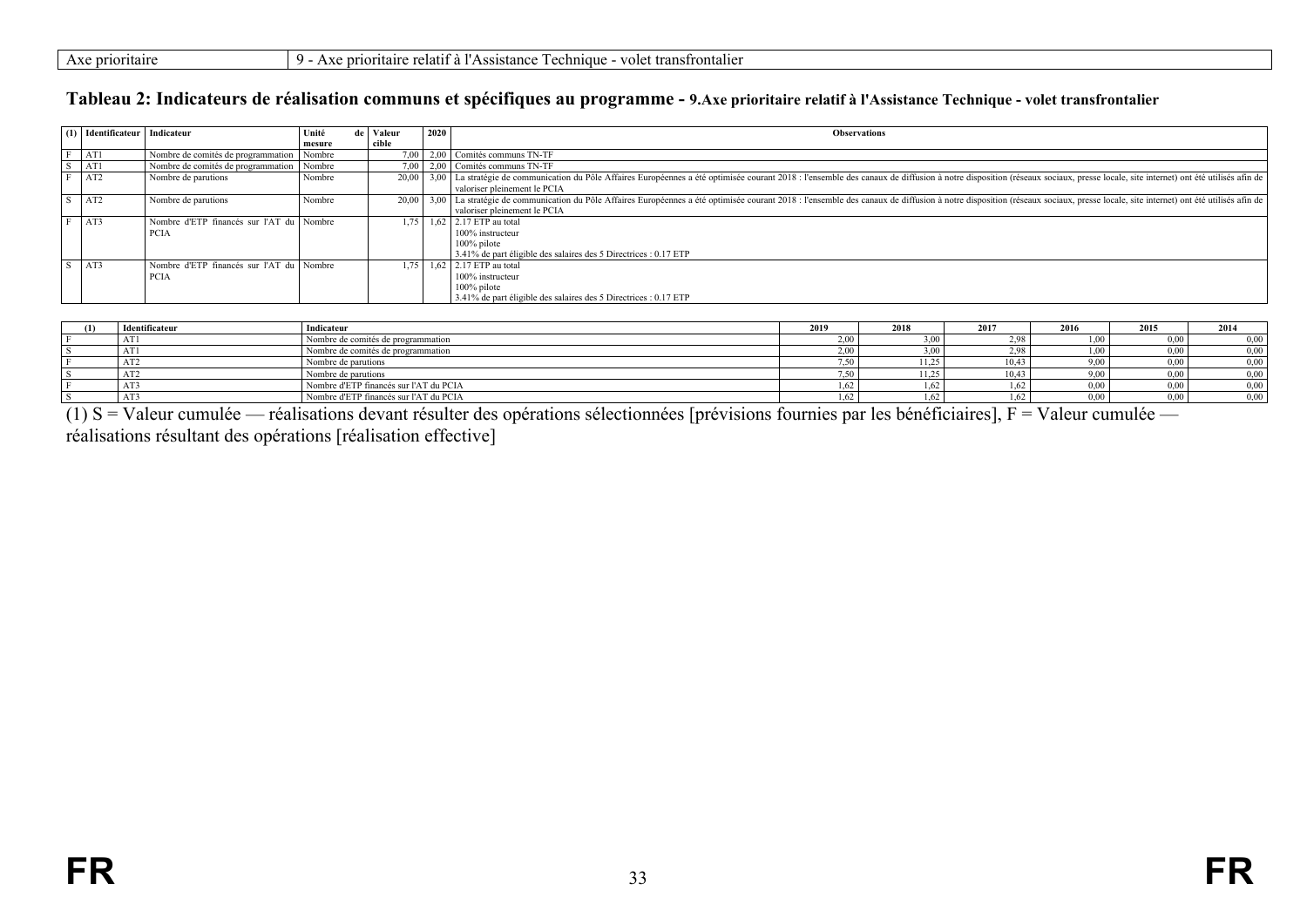| Axe<br>prioritaire | <b>Type</b><br>d'indicateur | Identificateur | Indicateur                                                                                                                                                          | Unité<br>de<br>mesure | intermédiaire<br><b>Valeur</b><br>pour 2018 - Total | Valeur cible<br>$(2023)$ - Total | 2020       | <b>Observations</b> |
|--------------------|-----------------------------|----------------|---------------------------------------------------------------------------------------------------------------------------------------------------------------------|-----------------------|-----------------------------------------------------|----------------------------------|------------|---------------------|
|                    |                             | IF             | Indicateur financier                                                                                                                                                | €                     | 132 336€                                            | 8 000 000,00                     | 225 000,00 |                     |
|                    |                             | OS1A5          | Nombre de versements effectués pour les travaux de mise en oeuvre du bac sur le                                                                                     |                       | 3,00                                                | 0,00                             |            |                     |
|                    |                             |                | Maroni                                                                                                                                                              | Nombre                |                                                     |                                  |            |                     |
|                    |                             | OS1A6          | Signature et transmission des ordres de services pour le marché d'étude de<br>conception et suivi des travaux                                                       | nombre                |                                                     |                                  |            |                     |
|                    |                             | OS1A7          | Lancement du marché de fazbrication et d'équipement                                                                                                                 | nombre                |                                                     |                                  | 1,00       |                     |
|                    | $\Omega$                    | OS1A4          | Nombre de bac sur le Maroni                                                                                                                                         | Nombre                |                                                     | 1.00                             | 0.00       |                     |
|                    |                             | IF             | Indicateur financier                                                                                                                                                | €                     | 14 441€                                             | 582 000,00                       | 168 000,00 |                     |
|                    | $\Omega$                    | $OS1-3$        | Nombre d'études dans le domaine des transports et des aménagements qui en<br>découlent                                                                              | Nombre                |                                                     | 2,00                             | 1.00       |                     |
|                    | E                           | IF             | Indicateur financier                                                                                                                                                | €                     | 95 434€                                             | 5 000 000,00                     | 61 271,00  |                     |
|                    | $\Omega$                    | OS2A2          | Nombre de personnes sensibilisiées ou formées aux problématiques<br>environnementales                                                                               | Nombre                | 20                                                  | 100,00                           | 135,00     |                     |
|                    | $\Omega$                    | OS3A2          | Nombre d'actions ou manifestations portées par des structures associatives de<br>promotion du patrimoine culturel commun à l'espace de coopération                  | Nombre                | $\overline{2}$                                      | 5,00                             | 0.00       |                     |
|                    | F                           | IF             | Indicateur financier                                                                                                                                                | €                     | 38 047€                                             | 2 300 000,00                     | 315 892.00 |                     |
|                    | $\Omega$                    | OS2A2          | Nombre de personnes sensibilisiées ou formées aux problématiques<br>environnementales                                                                               | Nombre                | 10                                                  | 50.00                            | 1 050,00   |                     |
|                    | $\Omega$                    | OS3A2          | Nombre d'actions ou manifestations portées par des structures associatives de<br>promotion du patrimoine culturel commun à l'espace de coopération                  | Nombre                |                                                     | 2,00                             | 3,00       |                     |
| 5                  |                             | IF             | Indicateur financier                                                                                                                                                | €                     | 123 891€                                            | 4 800 000,00                     | 513 005,00 |                     |
|                    | $\Omega$                    | $OS4-2$        | Nombre de projets de recherche sur des thématiques sanitaires et sociales<br>communes à l'espace de coopération                                                     | Nombre                |                                                     | 3,00                             | 5,00       |                     |
| 6                  | F                           | IF             | Indicateur financier                                                                                                                                                | €                     | 44 663€                                             | 2 700 000,00                     | 325 922,00 |                     |
|                    | $\Omega$                    | OS4B2          | Nombre d'études ou de publications scientifiques mobilisant des auteurs de<br>différentes régions de l'espace de coopération                                        | Nombre                |                                                     | 2.00                             | 1,00       |                     |
|                    | F                           | IF.            | Indicateur financier                                                                                                                                                | €                     | 49 537€                                             | 1656098,00                       | 188 673,32 |                     |
|                    | $\Omega$                    | OS5A3          | Nombre de participants à des actions collectives et de sensibilisation (entreprises,<br>institutionnels, porteurs de projets, etc.)                                 | Nombre                | 50                                                  | 120,00                           | 20,00      |                     |
|                    | F                           | IF             | Indicateur financier                                                                                                                                                | €                     | 19 850€                                             | 800 000.00                       | 0,00       |                     |
|                    | $\Omega$                    | OS5B3          | Nombre d'actions collectives ou d'outils destinés à améliorer la connaissance des<br>marchés de l'espace de coopération (études, formations, projets communs, etc.) | Nombre                | $\overline{2}$                                      | 5,00                             | 0,00       |                     |

# **3.3 Tableau 3: Informations sur les valeurs intermédiaires et cibles définies dans le cadre de performance**

<span id="page-33-0"></span>

| Axe         | <b>Type</b>  | Identificateur                 | Indicateur                                                                                                     | Unité<br>de | 2019       | 2018      | 2017 | 2016 | 2015 |
|-------------|--------------|--------------------------------|----------------------------------------------------------------------------------------------------------------|-------------|------------|-----------|------|------|------|
| prioritaire | d'indicateur |                                |                                                                                                                | mesure      |            |           |      |      |      |
|             |              | IF                             | Indicateur financier                                                                                           |             | 0.00       | 0.00      | 0.00 | 0.00 | 0.00 |
|             |              | OS <sub>1</sub> A <sub>5</sub> | Nombre de versements effectués pour les travaux de mise en oeuvre du bac sur le Maroni                         | Nombre      | 0.00       | 0.00      | 0.00 | 0.00 | 0.00 |
|             |              | OS <sub>1</sub> A <sub>6</sub> | Signature et transmission des ordres de services pour le marché d'étude de conception et suivi des travaux     | nombre      |            |           |      |      |      |
|             |              | OS1A7                          | Lancement du marché de fazbrication et d'équipement                                                            | nombre      | 1.00       | 1.00      | 0.00 | 0.00 | 0.00 |
|             |              | OS1A4                          | Nombre de bac sur le Maroni                                                                                    | Nombre      | 0.00       | 0.00      | 0.00 | 0.00 | 0.00 |
|             |              | ΙF                             | Indicateur financier                                                                                           |             | 129 885.60 | 88 033,95 | 0.00 | 0.00 | 0.00 |
|             |              | $OS1-3$                        | Nombre d'études dans le domaine des transports et des aménagements qui en découlent                            | Nombre      | $1.00\,$   | 1.00      | 0.00 | 0.00 | 0.00 |
|             |              | ΙF                             | Indicateur financier                                                                                           |             | 0.00       | 0.00      | 0.00 | 0,00 | 0.00 |
|             |              | OS <sub>2</sub> A <sub>2</sub> | Nombre de personnes sensibilisiées ou formées aux problématiques environnementales                             | Nombre      | 35,00      | 0.00      | 0.00 | 0,00 | 0.00 |
|             |              | OS3A2                          | Nombre d'actions ou manifestations portées par des structures associatives de promotion du patrimoine culturel | Nombre      | 0.00       | 0.00      | 0.00 | 0.00 | 0.00 |
|             |              |                                | commun à l'espace de coopération                                                                               |             |            |           |      |      |      |
|             |              | ĪF                             | Indicateur financier                                                                                           |             | 115 823.49 | 49 160,00 | 0.00 | 0.00 | 0.00 |
|             |              | OS <sub>2</sub> A <sub>2</sub> | Nombre de personnes sensibilisiées ou formées aux problématiques environnementales                             | Nombre      | 100.00     | 100,00    | 0.00 | 0,00 | 0.00 |
|             |              | OS3A2                          | Nombre d'actions ou manifestations portées par des structures associatives de promotion du patrimoine culturel | Nombre      | 2.00       | 1.00      | 0.00 | 0.00 | 0.00 |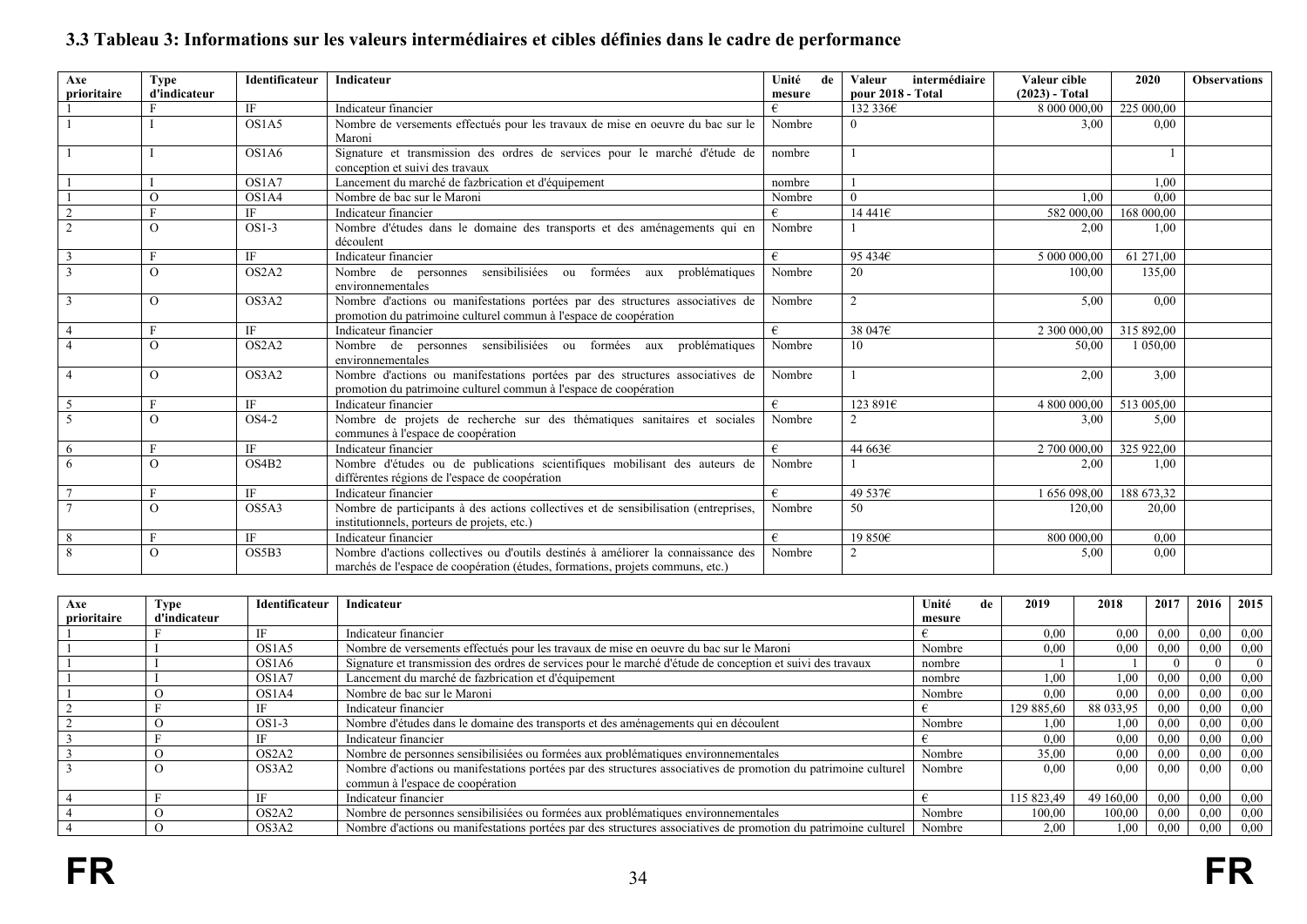| Axe         | <b>Type</b>  | Identificateur    | Indicateur                                                                                                        | Unité<br>de | 2019       | 2018       | 2017 | 2016 | 2015 |
|-------------|--------------|-------------------|-------------------------------------------------------------------------------------------------------------------|-------------|------------|------------|------|------|------|
| prioritaire | d'indicateur |                   |                                                                                                                   | mesure      |            |            |      |      |      |
|             |              |                   | commun à l'espace de coopération                                                                                  |             |            |            |      |      |      |
|             |              |                   | Indicateur financier                                                                                              |             | 340 990,47 | 314 958.66 | 0,00 | 0.00 | 0,00 |
|             |              | OS4-2             | Nombre de projets de recherche sur des thématiques sanitaires et sociales communes à l'espace de coopération      | Nombre      | 3.00       | 3.00       | 0,00 | 0.00 | 0,00 |
|             |              |                   | Indicateur financier                                                                                              |             | 238 135,21 | 83 172,00  | 0,00 | 0.00 | 0,00 |
|             |              | OS4B <sub>2</sub> | Nombre d'études ou de publications scientifiques mobilisant des auteurs de différentes régions de l'espace de     | Nombre      | 00.1       | 1,00       | 0,00 | 0.00 | 0.00 |
|             |              |                   | coopération                                                                                                       |             |            |            |      |      |      |
|             |              |                   | Indicateur financier                                                                                              |             | 188 673,32 | 95 075,14  | 0,00 | 0.00 | 0,00 |
|             |              | OS5A3             | Nombre de participants à des actions collectives et de sensibilisation (entreprises, institutionnels, porteurs de | Nombre      | 20.00      | 30.00      | 0.00 | 0.00 | 0.00 |
|             |              |                   | projets, etc.)                                                                                                    |             |            |            |      |      |      |
|             |              |                   | Indicateur financier                                                                                              |             | 0.00       | 0.00       | 0,00 | 0.00 | 0,00 |
|             |              | OS5B3             | Nombre d'actions collectives ou d'outils destinés à améliorer la connaissance des marchés de l'espace de          | Nombre      | 0.00       | 0.00       | 0.00 | 0.00 | 0.00 |
|             |              |                   | coopération (études, formations, projets communs, etc.)                                                           |             |            |            |      |      |      |

| Axe         | Type         | Identificateur | Indicateur                                                                                                                                                          | Unité<br>de | 2014 |
|-------------|--------------|----------------|---------------------------------------------------------------------------------------------------------------------------------------------------------------------|-------------|------|
| prioritaire | d'indicateur |                |                                                                                                                                                                     | mesure      |      |
|             |              | IF             | Indicateur financier                                                                                                                                                |             | 0,00 |
|             |              | OS1A5          | Nombre de versements effectués pour les travaux de mise en oeuvre du bac sur le Maroni                                                                              | Nombre      | 0,00 |
|             |              | OS1A6          | Signature et transmission des ordres de services pour le marché d'étude de conception et suivi des travaux                                                          | nombre      |      |
|             |              | OS1A7          | Lancement du marché de fazbrication et d'équipement                                                                                                                 | nombre      | 0,00 |
|             |              | OS1A4          | Nombre de bac sur le Maroni                                                                                                                                         | Nombre      | 0,00 |
|             |              | IF             | Indicateur financier                                                                                                                                                |             | 0,00 |
|             |              | $OS1-3$        | Nombre d'études dans le domaine des transports et des aménagements qui en découlent                                                                                 | Nombre      | 0,00 |
|             |              | IF             | Indicateur financier                                                                                                                                                |             | 0,00 |
|             |              | OS2A2          | Nombre de personnes sensibilisiées ou formées aux problématiques environnementales                                                                                  | Nombre      | 0.00 |
|             | $\Omega$     | OS3A2          | Nombre d'actions ou manifestations portées par des structures associatives de promotion du patrimoine culturel commun à l'espace de coopération                     | Nombre      | 0,00 |
|             |              | IF             | Indicateur financier                                                                                                                                                |             | 0,00 |
|             |              | OS2A2          | Nombre de personnes sensibilisiées ou formées aux problématiques environnementales                                                                                  | Nombre      | 0,00 |
|             |              | OS3A2          | Nombre d'actions ou manifestations portées par des structures associatives de promotion du patrimoine culturel commun à l'espace de coopération                     | Nombre      | 0,00 |
|             |              | IF             | Indicateur financier                                                                                                                                                |             | 0,00 |
|             |              | OS4-2          | Nombre de projets de recherche sur des thématiques sanitaires et sociales communes à l'espace de coopération                                                        | Nombre      | 0,00 |
|             |              | IF             | Indicateur financier                                                                                                                                                |             | 0.00 |
|             |              | OS4B2          | Nombre d'études ou de publications scientifiques mobilisant des auteurs de différentes régions de l'espace de coopération                                           | Nombre      | 0,00 |
|             |              | IF             | Indicateur financier                                                                                                                                                |             | 0,00 |
|             |              | OS5A3          | Nombre de participants à des actions collectives et de sensibilisation (entreprises, institutionnels, porteurs de projets, etc.)                                    | Nombre      | 0,00 |
|             |              | IF             | Indicateur financier                                                                                                                                                |             | 0.00 |
|             | $\Omega$     | OS5B3          | Nombre d'actions collectives ou d'outils destinés à améliorer la connaissance des marchés de l'espace de coopération (études, formations, projets<br>communs, etc.) | Nombre      | 0.00 |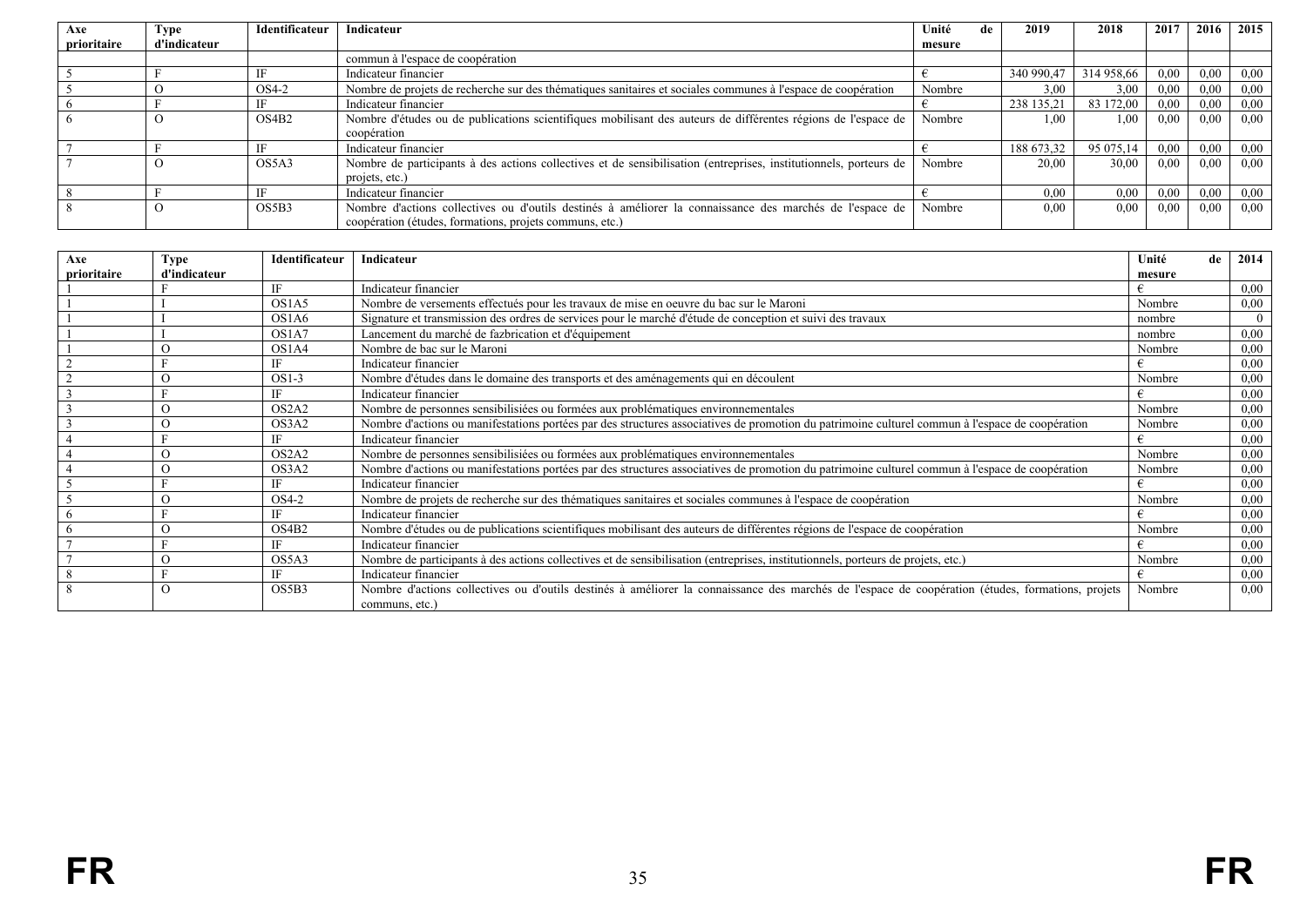#### **3.4. Données financières**

#### **Tableau 4: Informations financières au niveau de l'axe prioritaire et du programme**

Telles que définies dans le tableau 1 de l'annexe II du règlement d'exécution (UE) nº 1011/2014 (Modèle pour la transmission des données financières) et dans le tableau 16 du modèle pour les programmes de coopération relevant de l'objectif

<span id="page-35-1"></span><span id="page-35-0"></span>

| Axe         | Fonds        | Base de | Financement   | Taux de       | Coût total éligible des  | Proportion de l'allocation | Coût public éligible des | Total des dépenses éligibles    | Proportion de la dotation totale    | <b>Nombre</b> |
|-------------|--------------|---------|---------------|---------------|--------------------------|----------------------------|--------------------------|---------------------------------|-------------------------------------|---------------|
| prioritaire |              | calcul  | total         | cofinancement | opérations sélectionnées | totale couverte par les    | opérations sélectionnées | déclarées par les bénéficiaires | couverte par les dépenses éligibles | d'opérations  |
|             |              |         |               |               | pour un soutien          | opérations sélectionnées   | pour un soutien          | à l'autorité de gestion         | déclarées par les bénéficiaires     | sélectionnées |
|             | <b>FEDER</b> | Total   | 8 000 000,00  | 75,00         | 8 230 000,00             | 102,87%                    | 7 605 000,00             | 2 515 228,00                    | 31,44%                              |               |
|             | <b>FEDER</b> | Total   | 582 000,00    | 50,00         | 740 000,00               | 127,15%                    | 518 000,00               | 298 481,00                      | 51,29%                              |               |
|             | <b>FEDER</b> | Total   | 5 000 000.00  | 65,00         | 3 239 355,00             | 64.79%                     | 3 239 355,00             | 614 996.00                      | 12,30%                              |               |
|             | <b>FEDER</b> | Total   | 2 300 000,00  | 75,00         | 1 908 701,00             | 82,99%                     | 158 235,00               | 2 469 516,00                    | 107,37%                             |               |
|             | <b>FEDER</b> | Total   | 4 800 000,00  | 60,00         | 5 613 574,00             | 116,95%                    | 5 613 574,00             | 402 443,00                      | 8,38%                               |               |
|             | <b>FEDER</b> | Total   | 2 700 000.00  | 75,00         | 345 860,00               | 49,85%                     | 1 315 860,00             | 0,00                            | $0.00\%$                            |               |
|             | <b>FEDER</b> | Total   | 1656098.00    | 50,00         | 700 346,00               | 42,29%                     | 525 260,00               | 674 793,00                      | 40,75%                              |               |
|             | <b>FEDER</b> | Total   | 800 000,00    | 50,00         | 0.00                     | $0.00\%$                   | 0.00                     | 0,00                            | $0.00\%$                            |               |
| 10          | <b>FEDER</b> | Total   | 510 488,00    | 75,00         | 254 216,00               | 49,80%                     | 254 216,00               | 0.00                            | $0,00\%$                            |               |
|             | <b>FEDER</b> | Total   | 1489 512.00   | 75.00         | 742 143.00               | 49,82%                     | 742 143.00               | 0.00                            | $0.00\%$                            |               |
| Total       | <b>FEDER</b> |         | 27 838 098,00 | 67.89         | 22 774 195,00            | 81.81%                     | 20 971 643,00            | 6 975 457,00                    | 25,06%                              | 20            |
| Total       |              |         | 27 838 098,00 | 67,89         | 22 774 195,00            | 81,81%                     | 20 971 643,00            | 6 975 457,00                    | 25,06%                              | 20            |
| général     |              |         |               |               |                          |                            |                          |                                 |                                     |               |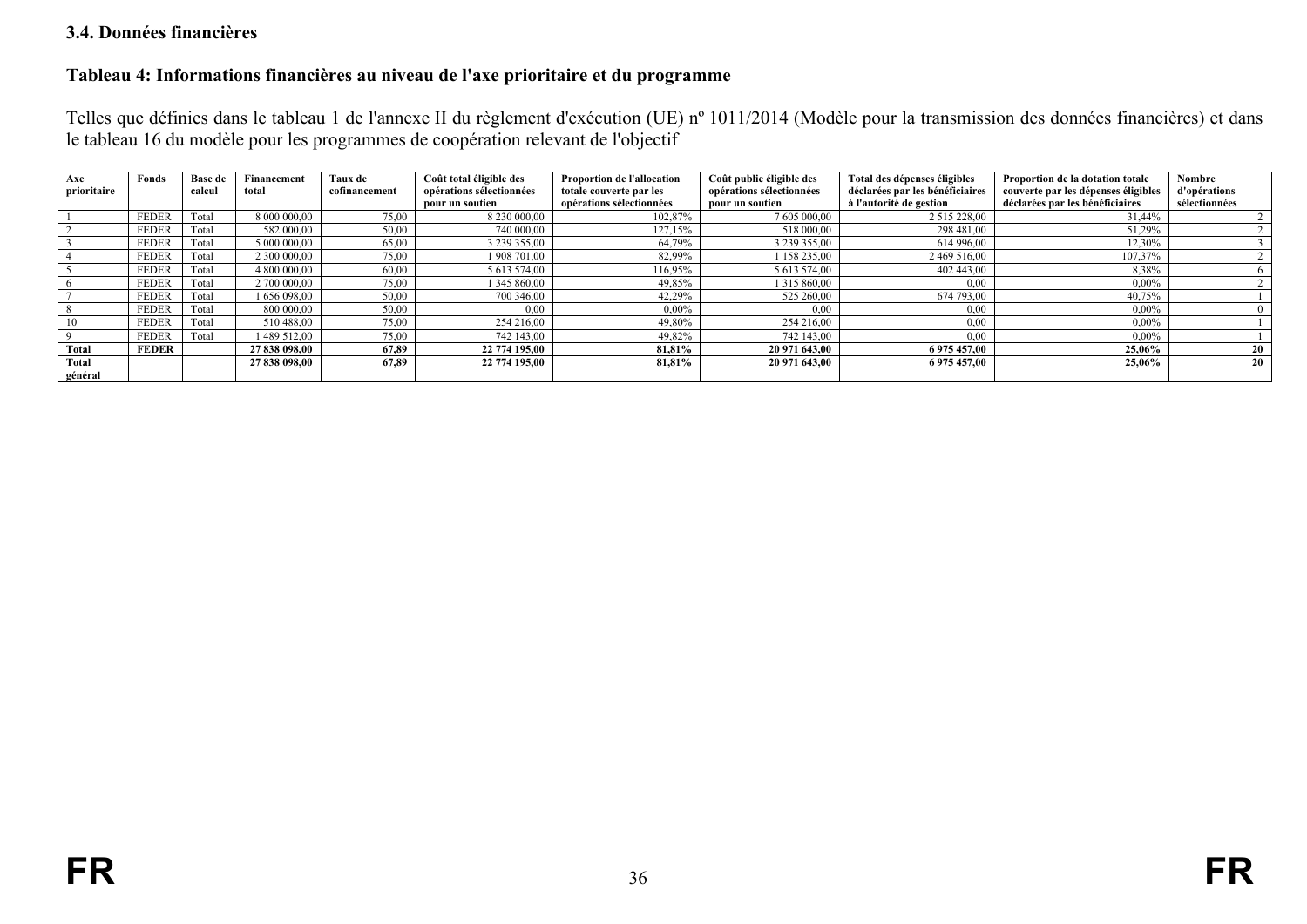<span id="page-36-0"></span>**Le cas échéant, le recours à une éventuelle contribution des pays tiers qui participent au programme de coopération doit être indiqué (par exemple, IAP et IEV, Norvège, Suisse)**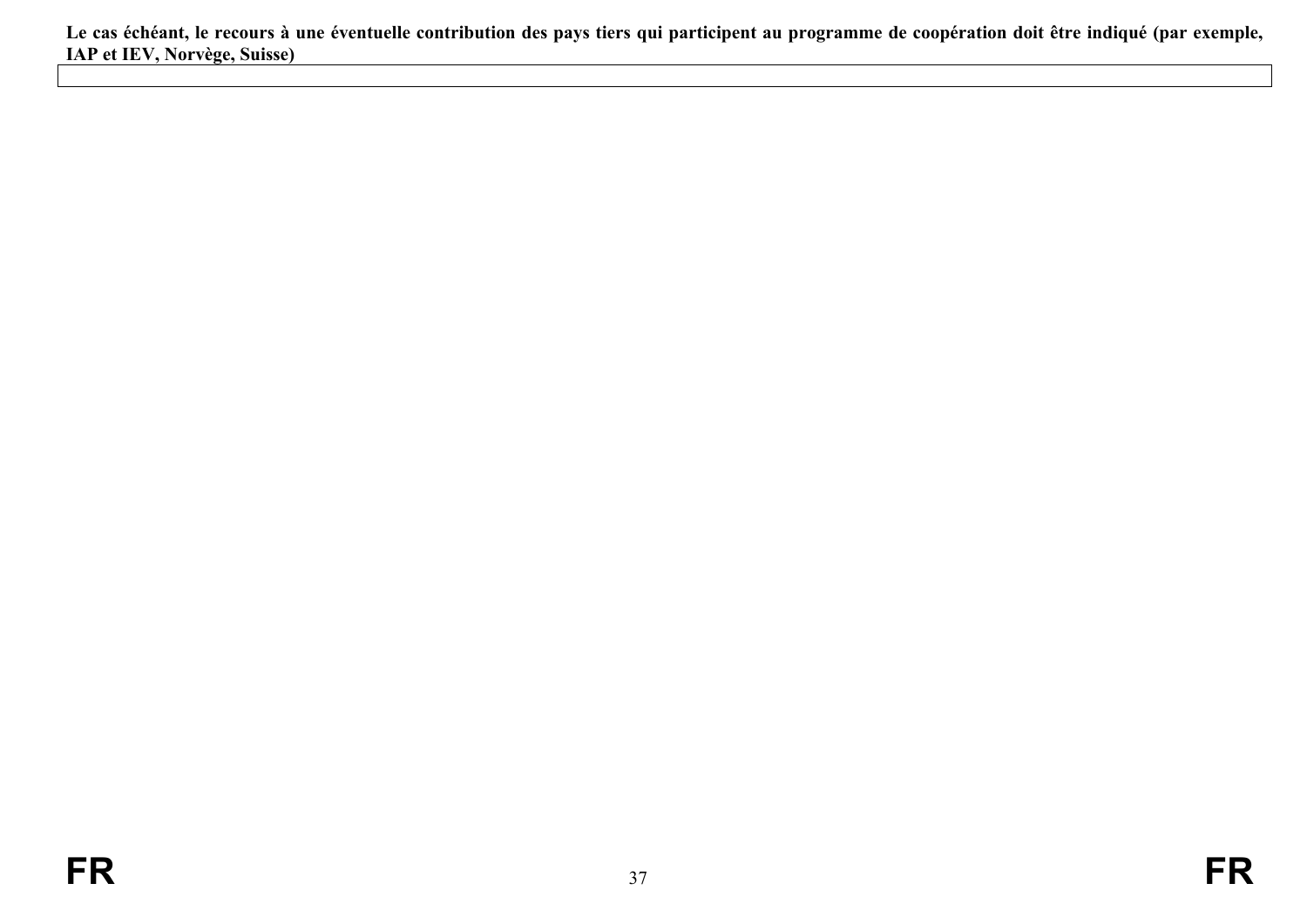## **Tableau 5: Ventilation des données financières cumulées par catégorie d'intervention**

Telle que définie dans le tableau 2 de l'annexe II du règlement d'exécution (UE) nº 1011/2014 (Modèle pour la transmission des données financières) et dans les tableaux 6 à 9 du modèle pour les programmes de coopération

<span id="page-37-0"></span>

| Axe<br>prioritaire | Fonds            | Domaine<br>d'intervention | Forme de<br>financement | <b>Dimension</b><br>territoriale | Mécanisme<br>d'application<br>territorial | <b>Dimension</b><br>«objectif<br>thématique» | Thème<br>secondaire<br>FSE | <b>Dimension</b><br>économique | <b>Dimension</b><br>«localisation» | Coût total éligible des<br>opérations sélectionnées pour<br>un soutien | Coût public éligible des<br>opérations sélectionnées pour<br>un soutien | Total des dépenses éligibles<br>déclarées par les bénéficiaires à<br>l'autorité de gestion | <b>Nombre</b><br>d'opérations<br>sélectionnées |
|--------------------|------------------|---------------------------|-------------------------|----------------------------------|-------------------------------------------|----------------------------------------------|----------------------------|--------------------------------|------------------------------------|------------------------------------------------------------------------|-------------------------------------------------------------------------|--------------------------------------------------------------------------------------------|------------------------------------------------|
|                    | $FEDER$ 036      |                           |                         |                                  |                                           |                                              |                            |                                | <b>FR93</b>                        | 8 230 000,00                                                           | 7 605 000,00                                                            | 2 515 228,00                                                                               |                                                |
|                    | FEDER 039        |                           |                         |                                  |                                           |                                              |                            |                                | <b>FR93</b>                        | 740 000,00                                                             | 518 000,00                                                              | 298 481,00                                                                                 |                                                |
|                    | FEDER 085        |                           |                         |                                  |                                           |                                              |                            |                                | <b>FR93</b>                        | 3 239 355,00                                                           | 3 239 355,00                                                            | 614 996,00                                                                                 |                                                |
|                    | FEDER 085        |                           |                         |                                  |                                           |                                              |                            |                                | <b>FR93</b>                        | 1 908 701.00                                                           | 1 158 235.00                                                            | 2 469 516,00                                                                               |                                                |
|                    | FEDER 112        |                           |                         | 05                               |                                           |                                              |                            | 20                             | <b>FR93</b>                        | 5 613 574,00                                                           | 5 613 574.00                                                            | 402 443.00                                                                                 |                                                |
|                    | FEDER 112        |                           |                         | 05                               |                                           |                                              |                            |                                | <b>FR93</b>                        | 1 345 860,00                                                           | 1 315 860,00                                                            | 0,00                                                                                       |                                                |
|                    | $FEDER$ 122      |                           |                         | 05                               |                                           |                                              |                            |                                | <b>FR93</b>                        | 700 346.00                                                             | 525 260,00                                                              | 674 793.00                                                                                 |                                                |
|                    | <b>FEDER</b> 112 |                           |                         |                                  |                                           |                                              |                            |                                | FR93                               | 0.00                                                                   | 0.00                                                                    | 0,00                                                                                       |                                                |
|                    | FEDER 121        |                           |                         |                                  |                                           |                                              |                            |                                | <b>FR93</b>                        | 742 143.00                                                             | 742 143.00                                                              | 0,00                                                                                       |                                                |
| 10                 | FEDER 121        |                           |                         |                                  |                                           |                                              |                            |                                | <b>FR93</b>                        | 254 216.00                                                             | 254 216.00                                                              | 0,00                                                                                       |                                                |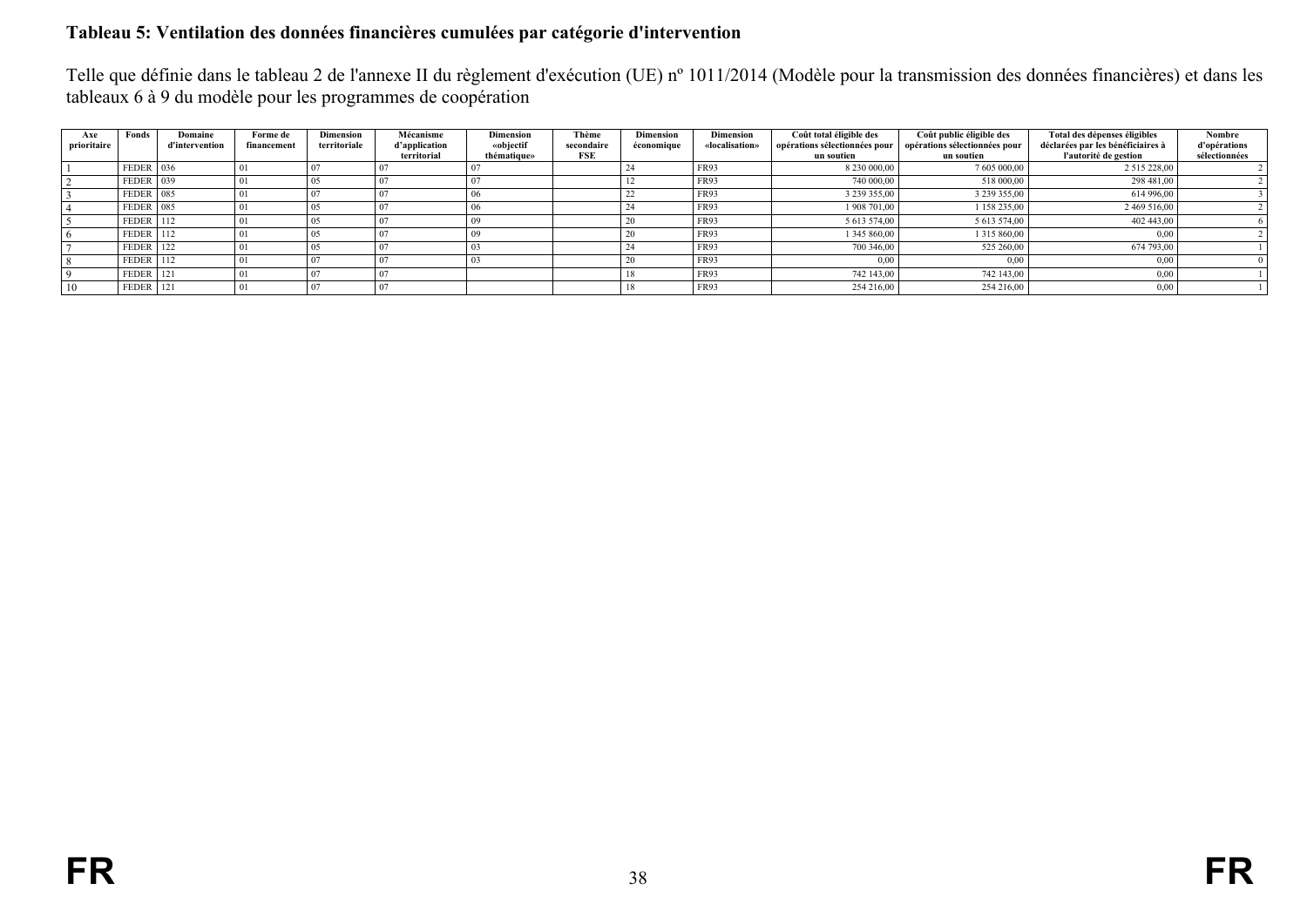**Tableau 6: Coût cumulé de tout ou partie d'une opération mise en œuvre en dehors de la partie de la zone couverte par le programme qui appartient à l'Union**

| 1.         |                      |                            |                    | 2. Montant du soutien du 3. Part de la dotation financière 4. Dépenses éligibles au soutien 5. Part de la dotation financière   |
|------------|----------------------|----------------------------|--------------------|---------------------------------------------------------------------------------------------------------------------------------|
| Opération  |                      |                            |                    | FEDER(1) envisagé pour tout   totale pour tout ou partie d'une   du FEDER engagées dans tout   totale pour tout ou partie d'une |
| $\mid$ (2) |                      |                            |                    | ou partie d'une opération opération mise en œuvre dans la ou partie d'une opération mise opération mise en œuvre dans la        |
|            |                      |                            |                    | mise en œuvre dans la zone zone couverte par le programme, en œuvre dans la zone couverte zone couverte par le programme,       |
|            |                      |                            |                    | couverte par le programme, mais située en dehors de l'Union par le programme, mais située mais située en dehors de l'Union      |
|            |                      |                            |                    | mais située en dehors de (%) (colonne 2 / montant total en dehors de l'Union, déclarées (%) (colonne 4 / montant total          |
|            |                      |                            |                    | l'Union, sur la base de alloué au soutien du FEDER au par le bénéficiaire à l'autorité alloué au soutien du FEDER au            |
|            | certaines opérations | niveau du programme * 100) | $\vert$ de gestion | niveau du programme * 100)                                                                                                      |

**(1) Le soutien du FEDER est fixé dans la décision de la Commission relative au programme de coopération correspondant.**

<span id="page-38-1"></span><span id="page-38-0"></span>**(2) Conformément aux plafonds définis à l'article 20 du règlement (UE) nº 1299/2013 et sous réserve de ceux-ci.**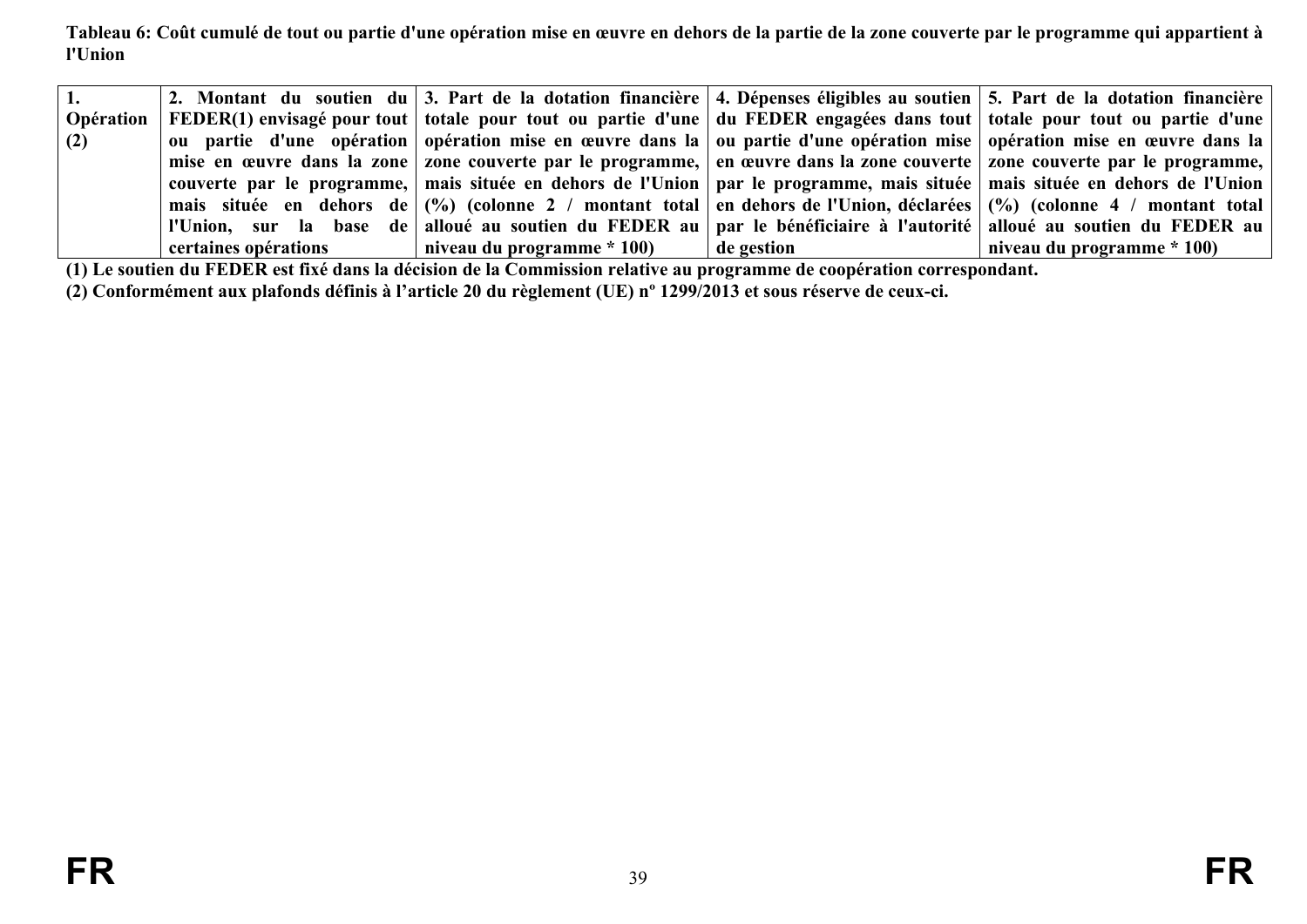# <span id="page-39-0"></span>**4. SYNTHÈSE DES ÉVALUATIONS**

Aucune évaluation n'a été réalisée courant 2020.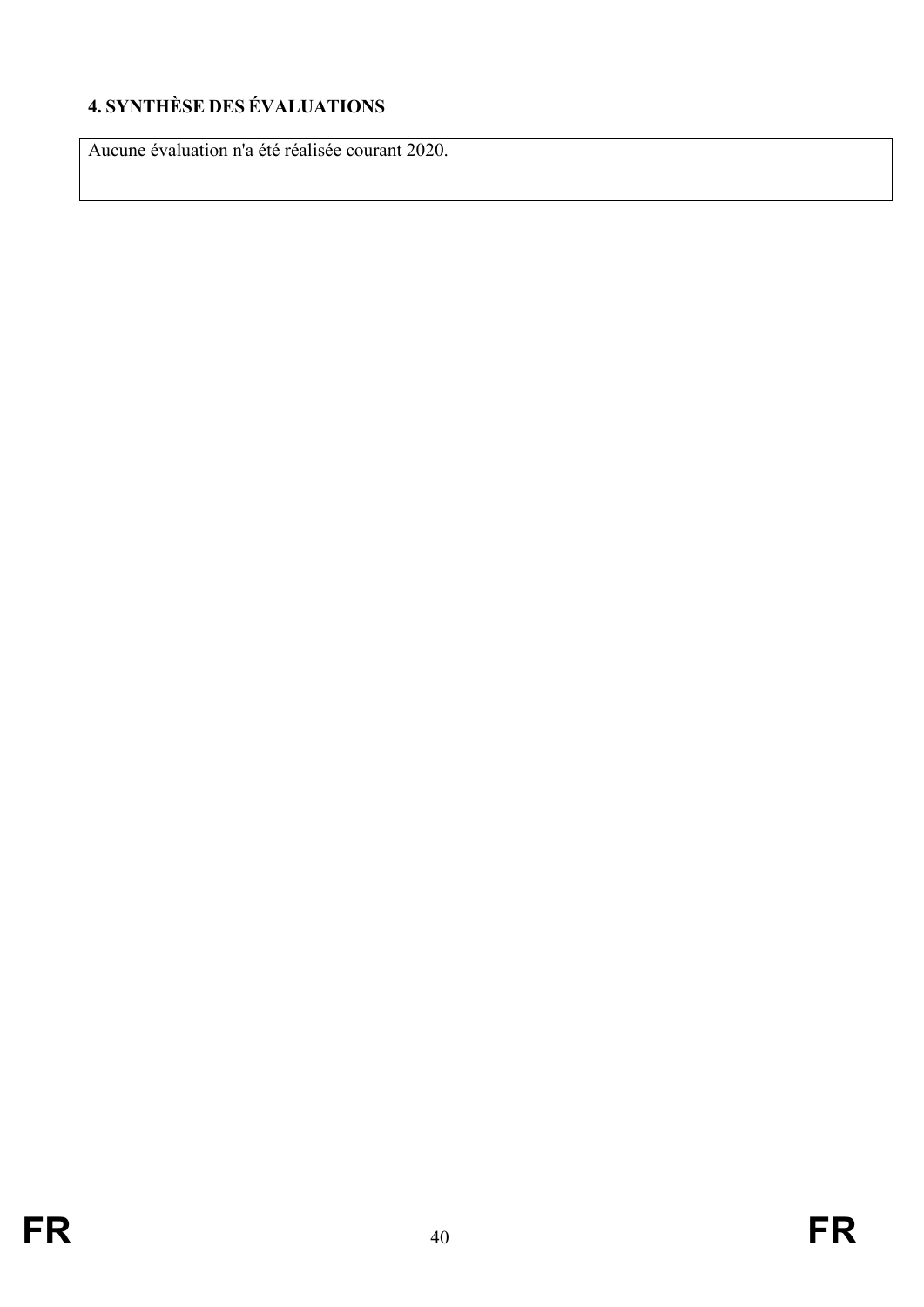| Non. | Fonds | Du mois de | $\mathbf{P}$<br>l'année | Au mois de | $\mathbf{v}$<br>l'année | $\cdots$<br>.<br>™evaluation<br>VU! | <b>Obiectif thématique</b> | Thème | onstatations |
|------|-------|------------|-------------------------|------------|-------------------------|-------------------------------------|----------------------------|-------|--------------|
|      |       |            |                         |            |                         |                                     |                            |       |              |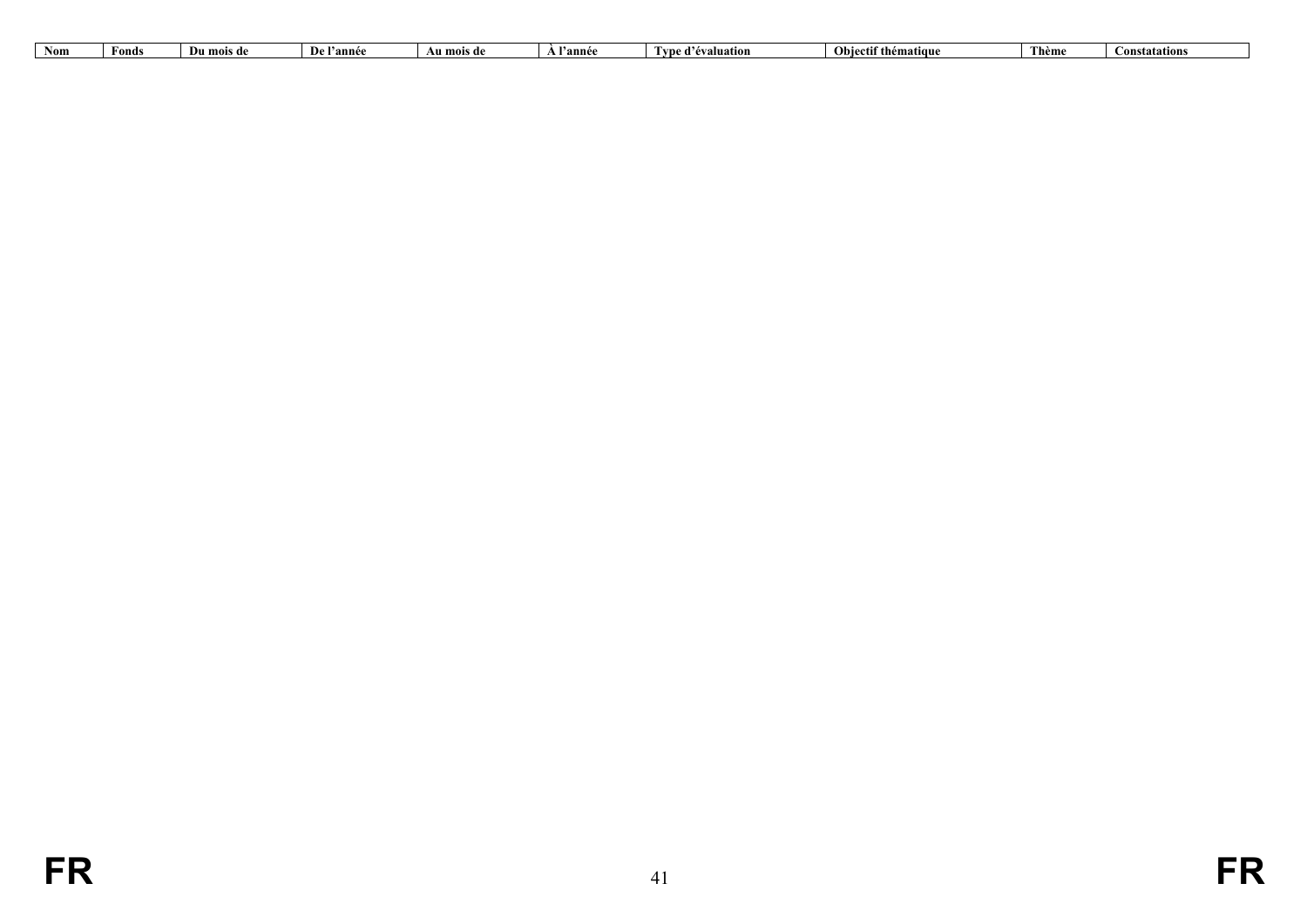# <span id="page-41-0"></span>**5. PROBLÈMES ENTRAVANT LA RÉALISATION DU PROGRAMME ET MESURES PRISES**

#### <span id="page-41-1"></span>**a) Problèmes entravant la réalisation du programme ainsi que les mesures prises**

Contexte interrégional et relations avec les partenaires non-européens

Les premières difficultés rencontrées, déjà mentionnées dans le RAMO 2019, sont liées aux spécificités du PCIA, qui mobilise des partenaires extra-communautaires ainsi qu'au contexte global de la zone de coopération du Plateau des Guyanes.

Elles relèvent de :

- Déplacements difficiles et considérablement limités par la crise sanitaire
- Utilisation de plusieurs langues de travail (français, anglais, portugais et néerlandais).
- Statuts politiques et administratifs différents des parties prenantes du programme.
- Méconnaissance du fonctionnement des fonds européens, du PCIA et de la CTG ainsi qu'au turnover important et à l'absence d'interlocuteurs dédiés des partenaires extra-communautaires.

Malgré des problématiques et enjeux communs, chacun des partenaires impliqués se distingue également par des motivations et des intérêts spécifiques.

Plusieurs mesures ont été prises pour répondre à ces difficultés.

Désormais, les consulats locaux sont invités aux comités techniques de pilotage. Ils sont donc informés de l'avancement du programme et font l'intermédiaire avec leur gouvernement respectif.

De même, le CARIFORUM fait partie des membres siégeant aux comités de suivi et de sélection du PCIA. Un partenariat stratégique et opérationnel avec la Délégation de l'UE au Guyana a également été mis en place, pour – dans un premier temps – faciliter la rédaction et la signature de la convention de contribution FED (dans le cadre du projet de mise en service du nouveau bac sur le Maroni). Ce partenariat est de plus voué à se développer, durant la programmation 2021-2027, afin de déployer une véritable complémentarité FED/FEDER-CTE pour les projets impliquant le Guyana et le Suriname.

Des solutions complémentaires sont également activement implémentée :

- Acquisition de matériel de visioconférence permettant la participation à distance des partenaires extracommunautaires ;
- Poursuite des actions de formation et d'information auprès des partenaires extra-communautaires ;
- Disponibilité et mobilisation des moyens informatiques et humains

Par ailleurs, très peu d'avis négatifs sont émis sur les projets déposés mais plusieurs ajournements sont advenus pour des projets insuffisamment matures. Des axes présentent également un niveau de programmation faible voire nul (axe 8). Par ailleurs, des délais importants de conventionnement sont observés pour certains projets. Des mesures ont été prises par le PAE pour répondre à ces difficultés :

 Organisation de sessions dématérialisées d'information centrées sur les difficultés rencontrées par les bénéficiaires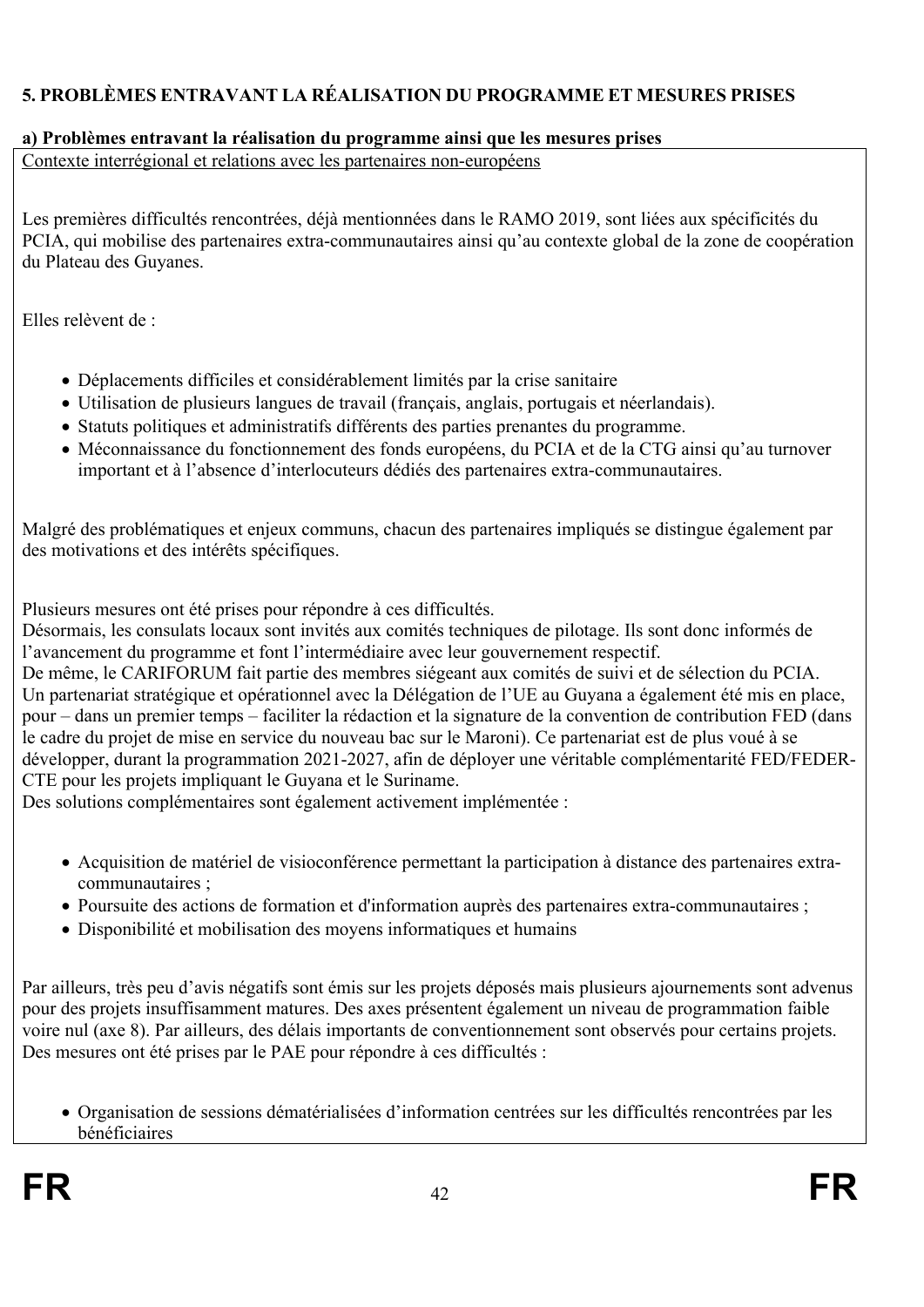- Indication aux porteurs de projets ajournés des éléments à modifier/préciser pour consolider leurs projets et relances.
- Relance et accompagnement des porteurs de projets pour les demandes de paiement.

# Organisation et mise en œuvre internes

En tant que Secrétariat Conjoint, le Pôle Affaires Européennes est toujours limité dans la mise en œuvre administrative optimale du Programme. En effet, les trois directions en charge appréhendent quotidiennement des difficultés, aussi bien liées à la nature du PCIA (cf. supra) qu'aux outils déployés par l'Autorité de Gestion.

Jusqu'à fin 2020, seule une personne était en charge du suivi administratif et comptable des projets financés ou à financer au titre du PCIA. Or, bien que peu nombreux, les projets concernés sont très exigeants étant donné le temps nécessaire pour les traiter rigoureusement et les contrôles qu'ils engendrent.

Le chargé de mission Instruction FEDER-CTE est donc souvent forcé de limiter le temps accordé à la saisie et à l'analyse des demandes de subvention au profit du traitement des demandes de paiement – afin de répondre aux exigences annuelles du dégagements d'office.

Le service a été renforcé en moyen humain, en janvier 2021 : l'instruction initiale des projets (saisie et analyse des demandes de subvention) est désormais facilitée. Les nouveaux agents doivent toutefois bénéficier d'une formation exhaustive et adéquate avant d'être complètement opérationnels.

Ceci n'est pas amélioré par l'inadéquation effective du logiciel dédié au traitement des dossiers de FEDER-CTE, Synergie-CTE. Son implémentation tardive (début 2018) n'a été que partielle et ne correspond pas entièrement à la piste d'audit déployée – hors-outil, pour ne pas retarder la mise en œuvre du programme – par l'Autorité de Gestion. A cela s'ajoute la complexité inhérente du logiciel, que les utilisateurs ne maîtrisent pas dans sa totalité, malgré les formations systématiques et l'entière disponibilité des référents techniques au sein du PAE même ou de l'ASP\*. Ainsi, l'objectif de dématérialisation ne peut être atteint, pour le PCIA 2014- 2020, dans la mesure où tous les porteurs de projet n'ont pas encore la possibilité de saisir eux-mêmes leur demande de subvention.

Les agent doivnt donc à la fois saisir et instruire les dossiers de demande de subvention, traiter les demandes de paiement en respectant les échéances du DO, accompagner les bénéficiaires dans la consolidation de leur projet et répondre aux exigences des différents contrôles/audits.

Pour rester efficaces, les agents du service Instruction FEDER-CTE tendent à se répartir les tâches, en fonction des phases de vie des projets. Ainsi, certains instructeurs se chargent de l'instruction initiale tandis que d'autres prennent en charge les demandes de paiements ou encore le contrôle des marchés publics. Cela autorise un certain gain de temps, tandis que la séparation fonctionnelle que cela implique permet de limiter le risque d'erreur. Cette répartition est cependant soumise aux besoins de service : la gestion des projets FEDER (plus nombreux et plus significatifs budgétairement) est souvent priorisée.

Et, sur le PCIA, seul un chargé de mission a suffisamment d'expertise en matière de CTE pour traiter les demandes de paiement dans leur totalité. Tant que les nouveaux agents ne seront pas suffisamment formés en la matière, la question du manque de ressources humaines persistera.

Par ailleurs, la nature de la coopération territoriale – thématique transversale et multi-acteurs – ne facilite pas la mise en place d'une synergie efficace entre le Secrétariat Conjoint, l'AG et leurs partenaires. Bien que ce partenariat soit très actif, il reste très difficile de limiter la déperdition d'informations ou d'optimiser les interventions de chacun.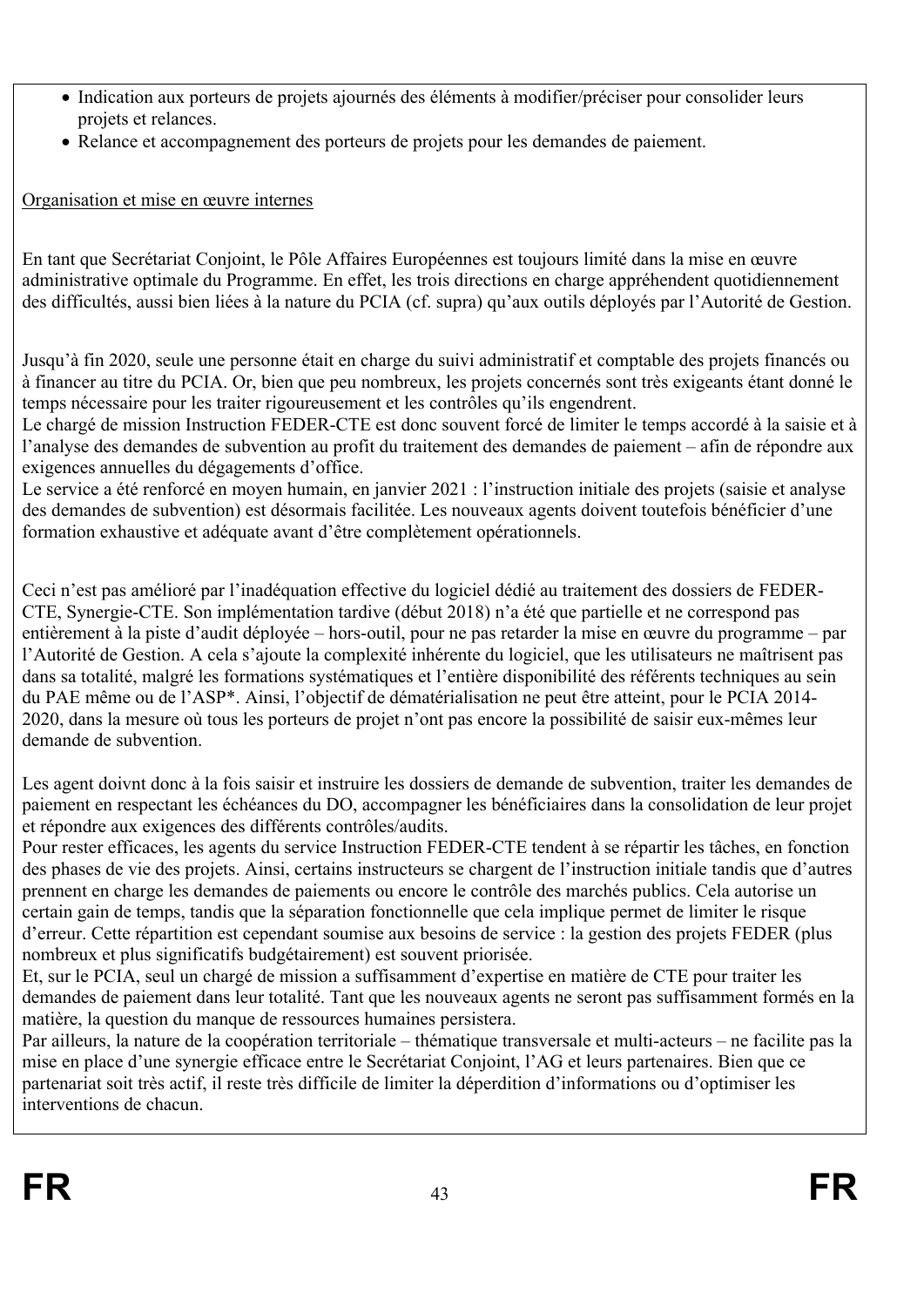Plusieurs pistes d'amélioration sont actuellement expérimentées :

- amélioration des formations et augmentation de leur fréquence,
- augmentation des effectifs dédiés au PCIA au sein du service Instruction FEDER-CTE,

- Intervention de la Direction Pilotage et de son service Coordination Interfonds, afin de fluidifier et de sécuriser le traitement des dossiers

- sensibilisation des partenaires français du Programme pour émuler et travailler en synergie.

\*Agence de Services et de Paiements, responsable de l'implémentation de logiciels de suivi administratifs et budgétaires de programme européens.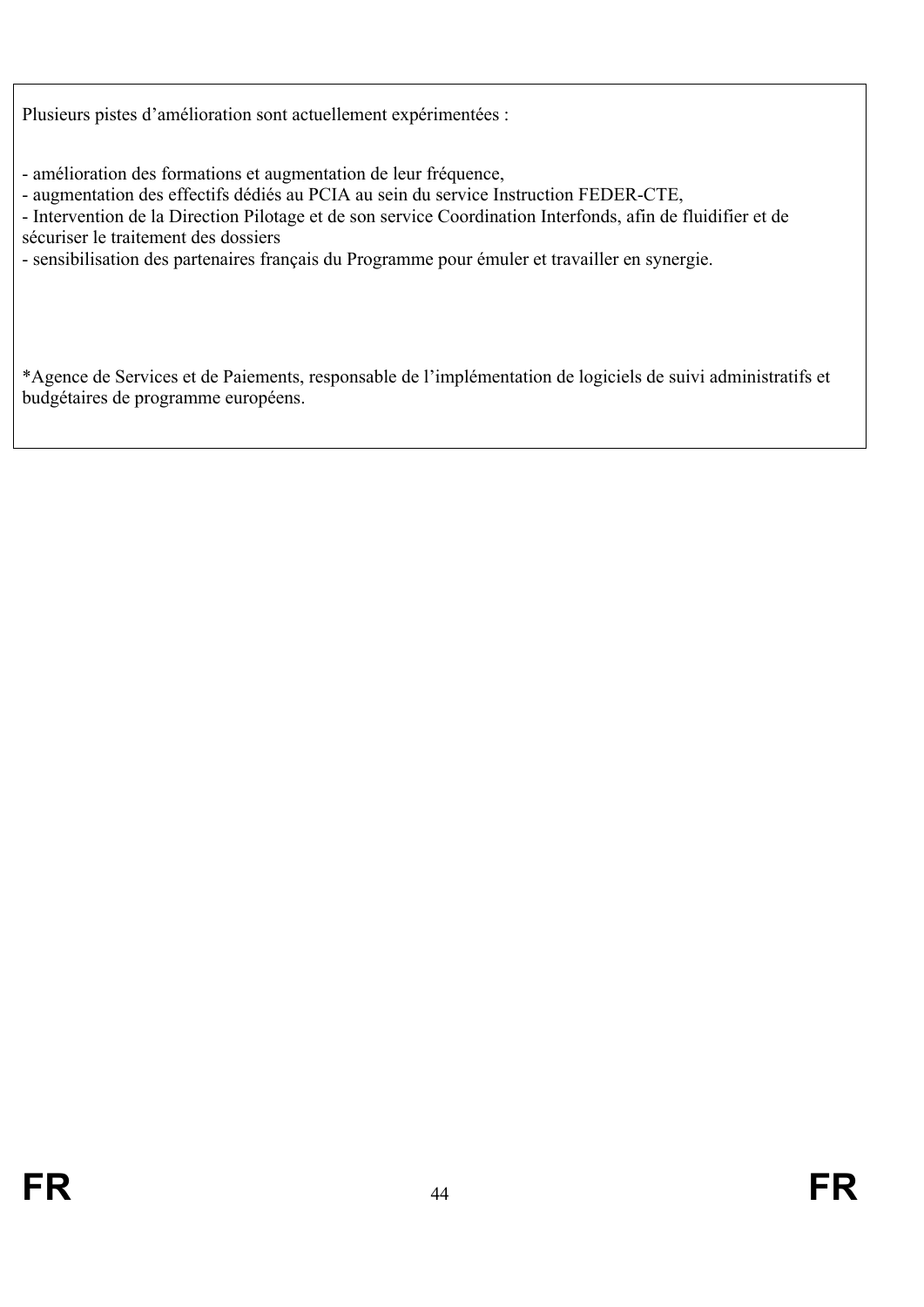<span id="page-44-0"></span>**b) FACULTATIF POUR LES RAPPORTS ALLÉGÉS, autrement, cela figurera au point 9.1. Une évaluation afin de déterminer si les progrès accomplis pour atteindre les valeurs cibles sont suffisants pour garantir leur réalisation, qui indique les éventuelles mesures correctives prises ou prévues, le cas échéant.**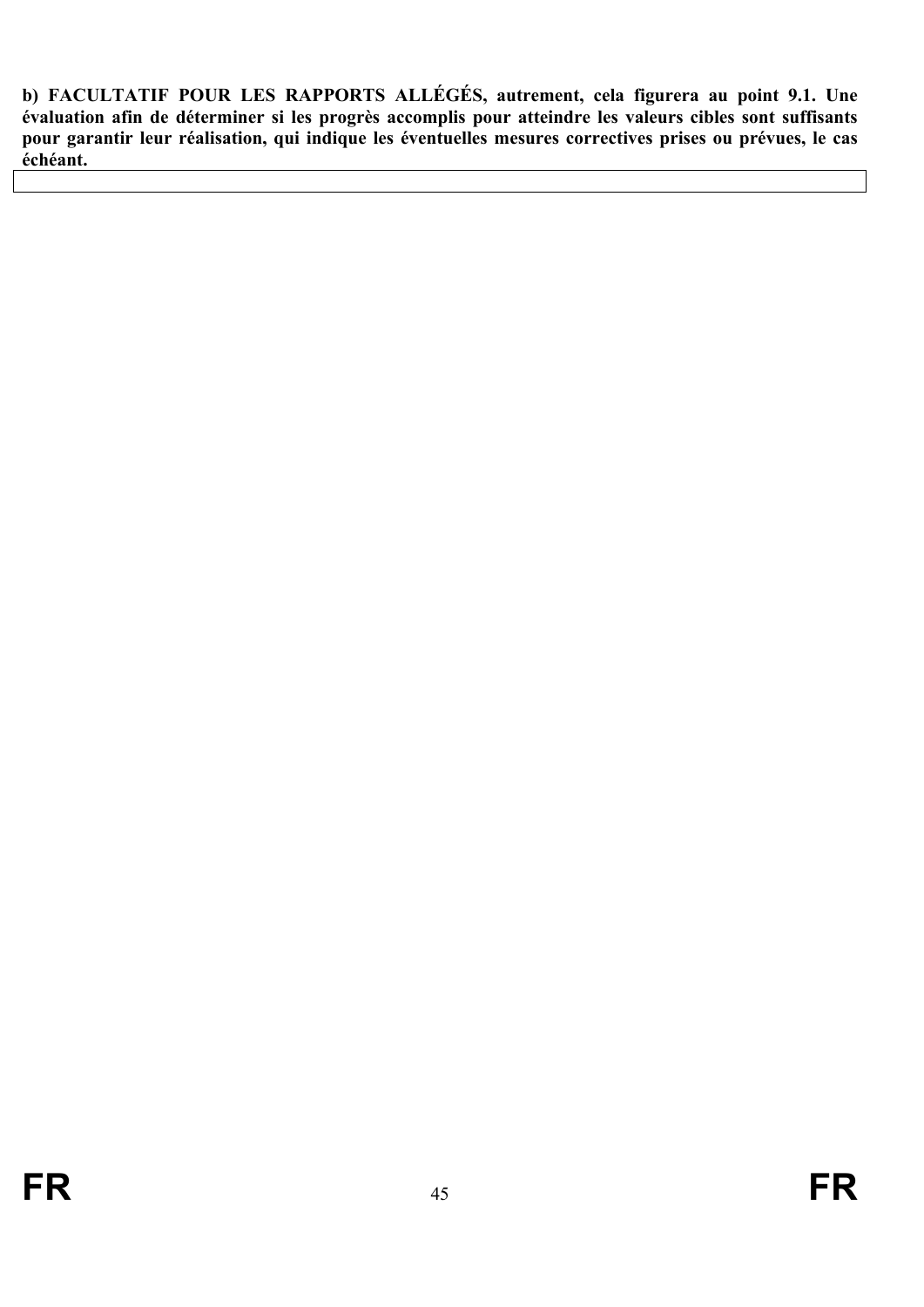## <span id="page-45-0"></span>**6. RÉSUMÉ A L'INTENTION DES CITOYENS [ARTICLE 50, PARAGRAPHE 9, DU RÈGLEMENT (UE) Nº 1303/2013]**

Un résumé du contenu des rapports annuels et du rapport final de mise en œuvre à l'intention des citoyens doit être mis à la disposition du public et transféré dans un fichier séparé sous la forme d'une annexe aux rapports annuels et au rapport final de mise en œuvre.

Vous pouvez charger/trouver le résumé à l'intention des citoyens via l'onglet Général > Documents.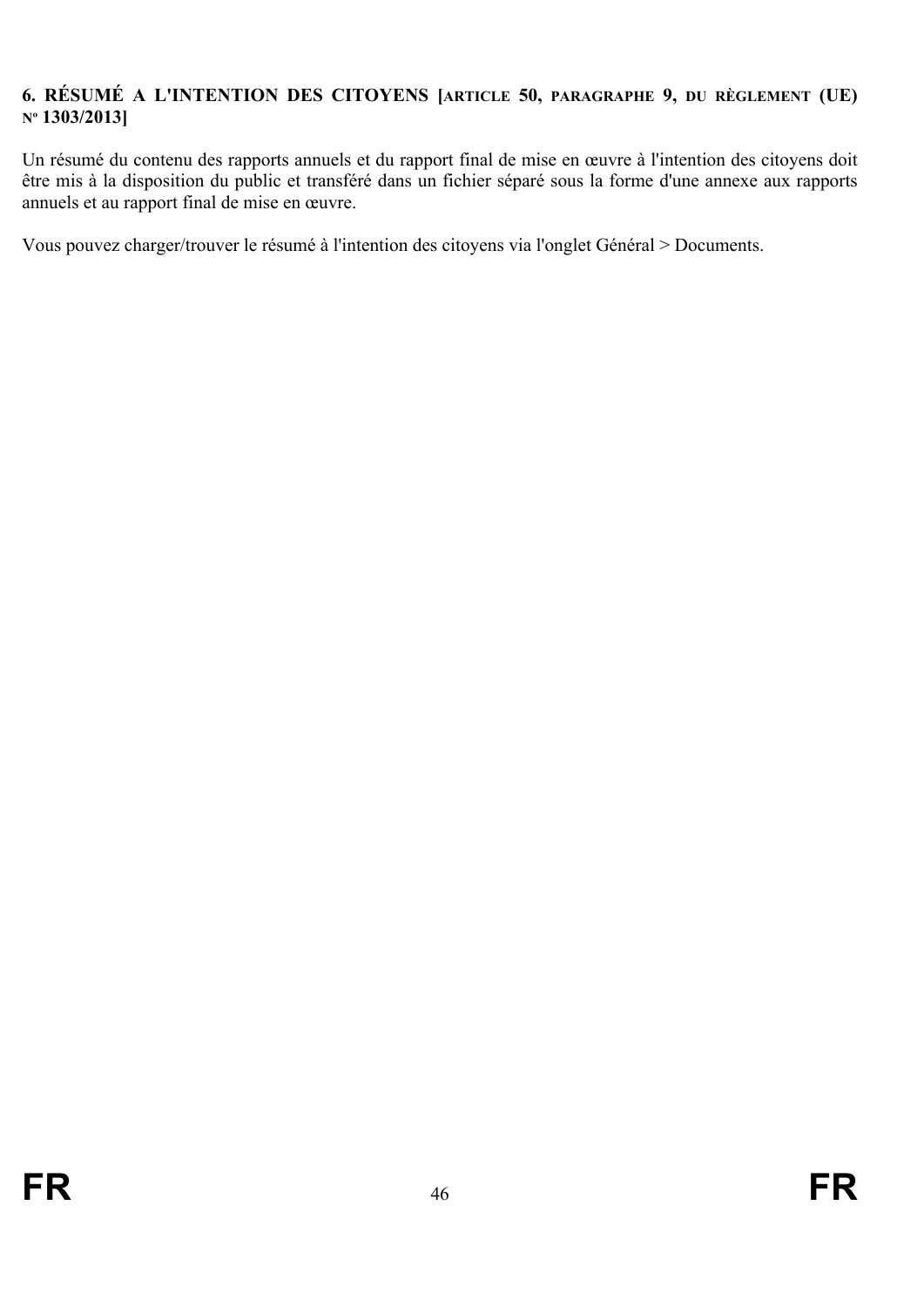<span id="page-46-0"></span>**7. RAPPORT SUR LA MISE EN ŒUVRE DES INSTRUMENTS FINANCIERS [ARTICLE 46 DU RÈGLEMENT (UE) Nº 1303/2013]**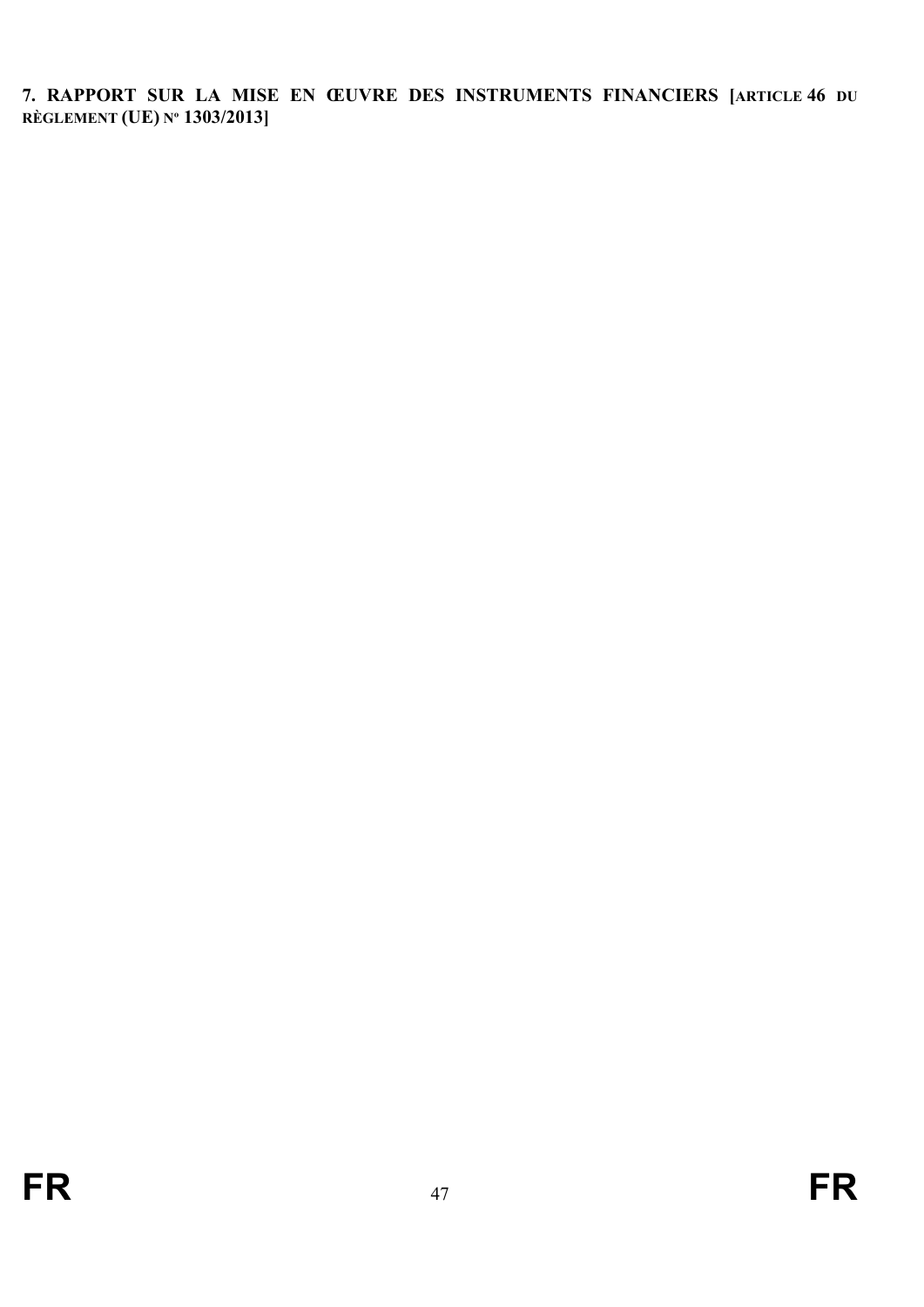## 8. PROGRÈS DANS LA PRÉPARATION ET LA RÉALISATION DES GRANDS PROJETS ET DES PLANS D'ACTION COMMUNS [ARTICLE 101, POINT H), ET ARTICLE 111, PARAGRAPHE 3, DU RÈGLEMENT (UE) Nº 1303/2013 ET ARTICLE 14, PARAGRAPHE 3, POINT B), DU RÈGLEMENT (UE) **Nº 1299/2013]**

#### **8.1. Grands projets**

#### **Tableau 7: Grands projets**

|                                                                                                                 |       | — ⊥nvestissemer* |                       | de   Date d'accord/ar | probation tacite   Date prévue pour le   Date |               | $ $ Axes         | prioritaires/priorités Etat d'avancement actuel - progrès financiers (% des Etat d'avancement actuel - progrès Principales |  |  | Date de signature |           | <b>Observation</b> |
|-----------------------------------------------------------------------------------------------------------------|-------|------------------|-----------------------|-----------------------|-----------------------------------------------|---------------|------------------|----------------------------------------------------------------------------------------------------------------------------|--|--|-------------------|-----------|--------------------|
|                                                                                                                 | du GF | l totau:         | esentati <sup>.</sup> | par la Commission     | de la mise                                    | en d'achèveme | d'investissement | dépenses certifiées auprès de la Commission par rapport physiques - Principale phase de mise en réalisations               |  |  | l premie.         | marché de |                    |
|                                                                                                                 |       |                  |                       |                       | œuvr                                          |               |                  |                                                                                                                            |  |  | travaux(1)        |           |                    |
| the contract of the contract of the contract of the contract of the contract of the contract of the contract of |       |                  |                       |                       |                                               |               |                  |                                                                                                                            |  |  |                   |           |                    |

(1) En cas d'opérations mises en œuvre dans le cadre de structures PPP, la signature du contrat de PPP entre l'organisme public et l'organisme privé [article 102, paragraphe 3, du règlement (UE) nº 1303/2013].

#### **Problèmes importants rencontrés dans la mise en œuvre des grands projets et mesures prises pour y faire face.**

#### <span id="page-47-4"></span><span id="page-47-3"></span><span id="page-47-2"></span><span id="page-47-1"></span><span id="page-47-0"></span>**Toute modification prévue de la liste des grands projets figurant dans le programme de coopération.**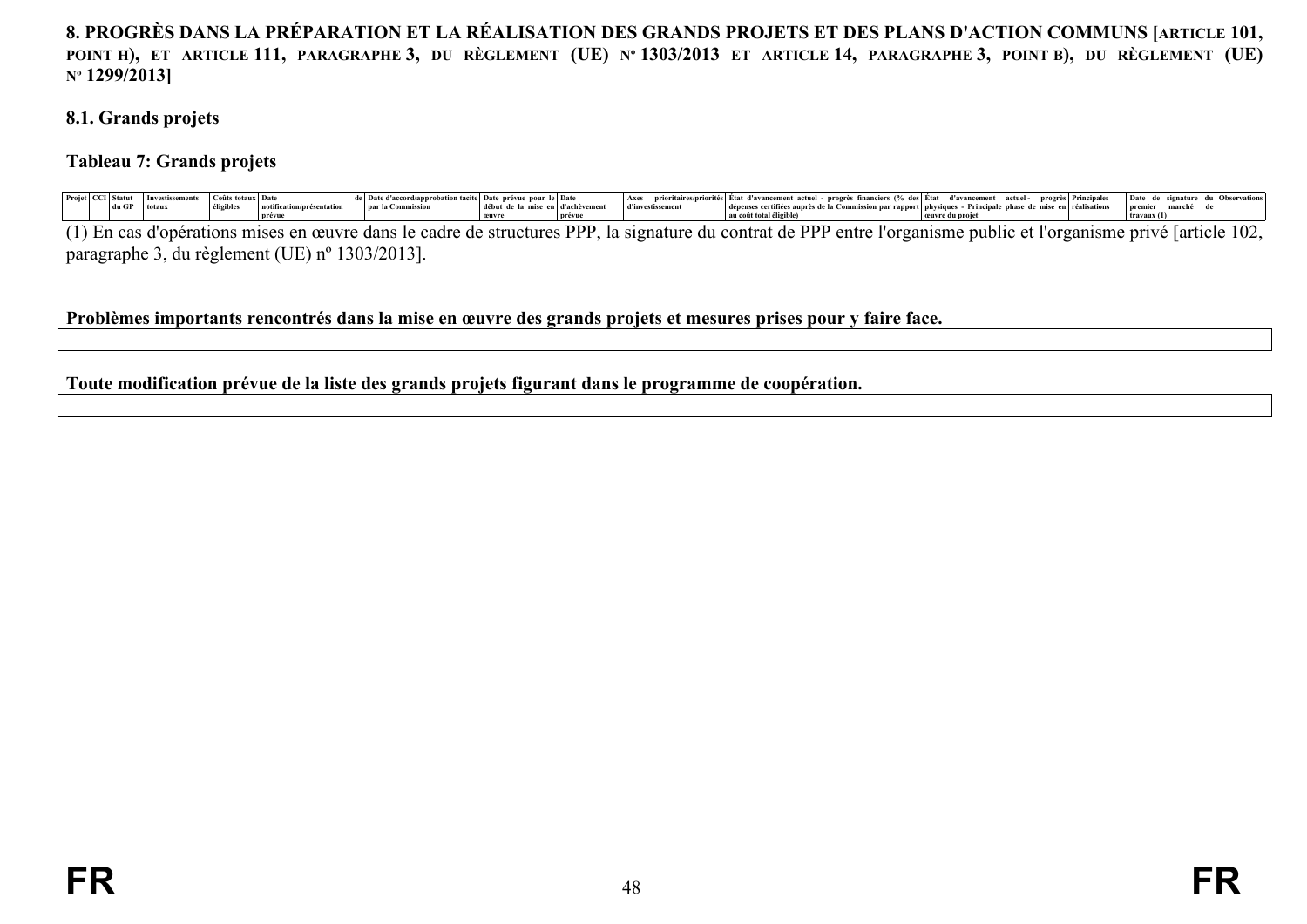# <span id="page-48-0"></span>**8.2. Plans d'action communs**

Progrès dans la réalisation des différentes phases des plans d'action communs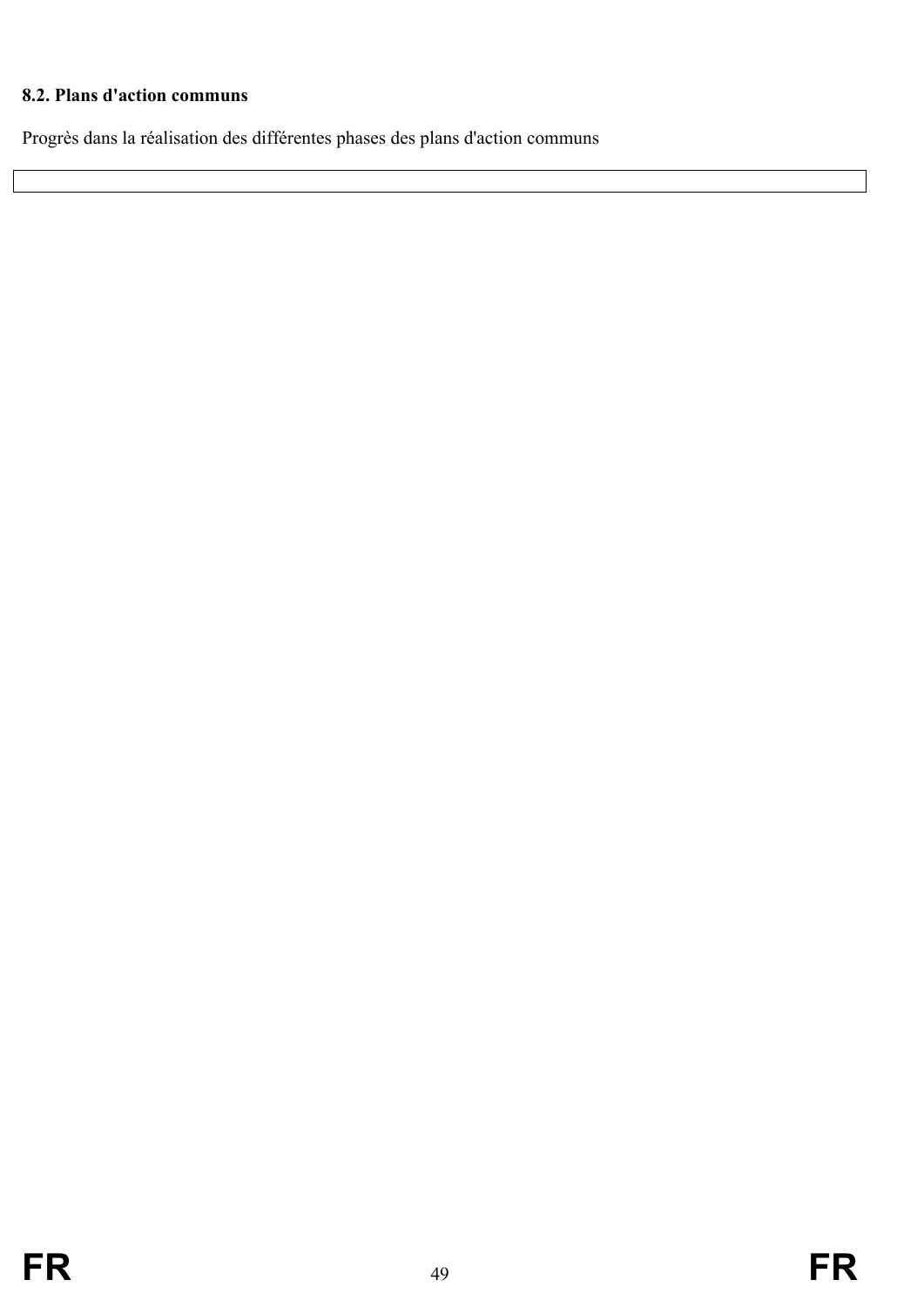# **Tableau 8: Plans d'action communs (PAC)**

<span id="page-49-0"></span>

| Intitulé   | CII Phas<br>mis | ∣ `∩iif | soutienl<br>tany Fotal | <b>PO</b> Axe<br>atribution |        | I vp | .prèvue<br>'I Presei | la la Date (prévuel pour le début de la Fin |         | Princinales<br>. ealisations | -≏t⊟otal des dènens<br>.1èes aunr<br>… certitie^<br>ses en. | èsl ()hse<br>rvations |
|------------|-----------------|---------|------------------------|-----------------------------|--------|------|----------------------|---------------------------------------------|---------|------------------------------|-------------------------------------------------------------|-----------------------|
| <b>PAC</b> | reuvre du PAC   |         | ' public               | ' au PAC                    | orītān | PA   | ' Commission         | mise en œuvre                               | Iprévue | aux re<br>sunat              | l de la Commissio                                           |                       |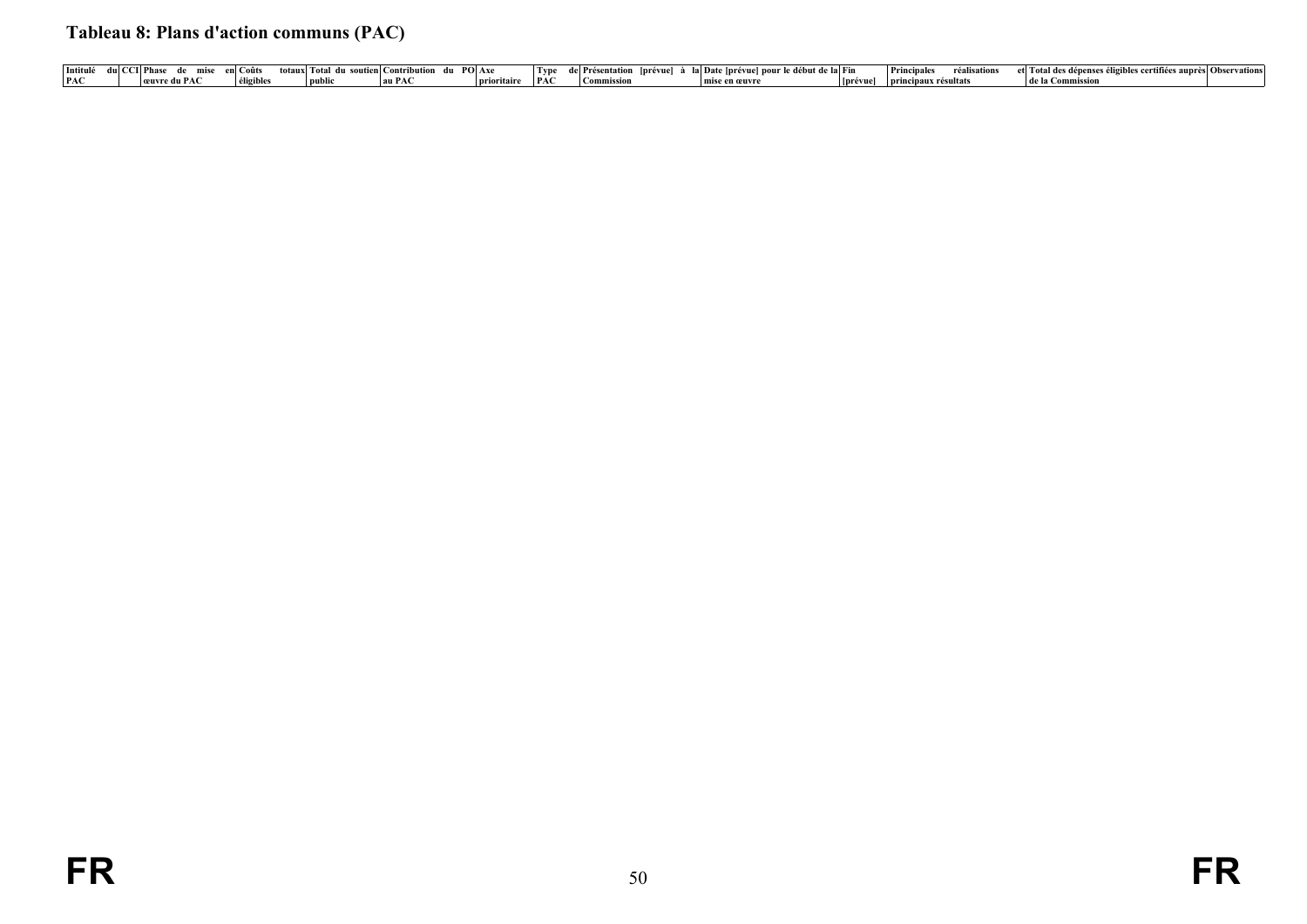# <span id="page-50-0"></span>**Problèmes importants rencontrés et mesures prises pour y faire face**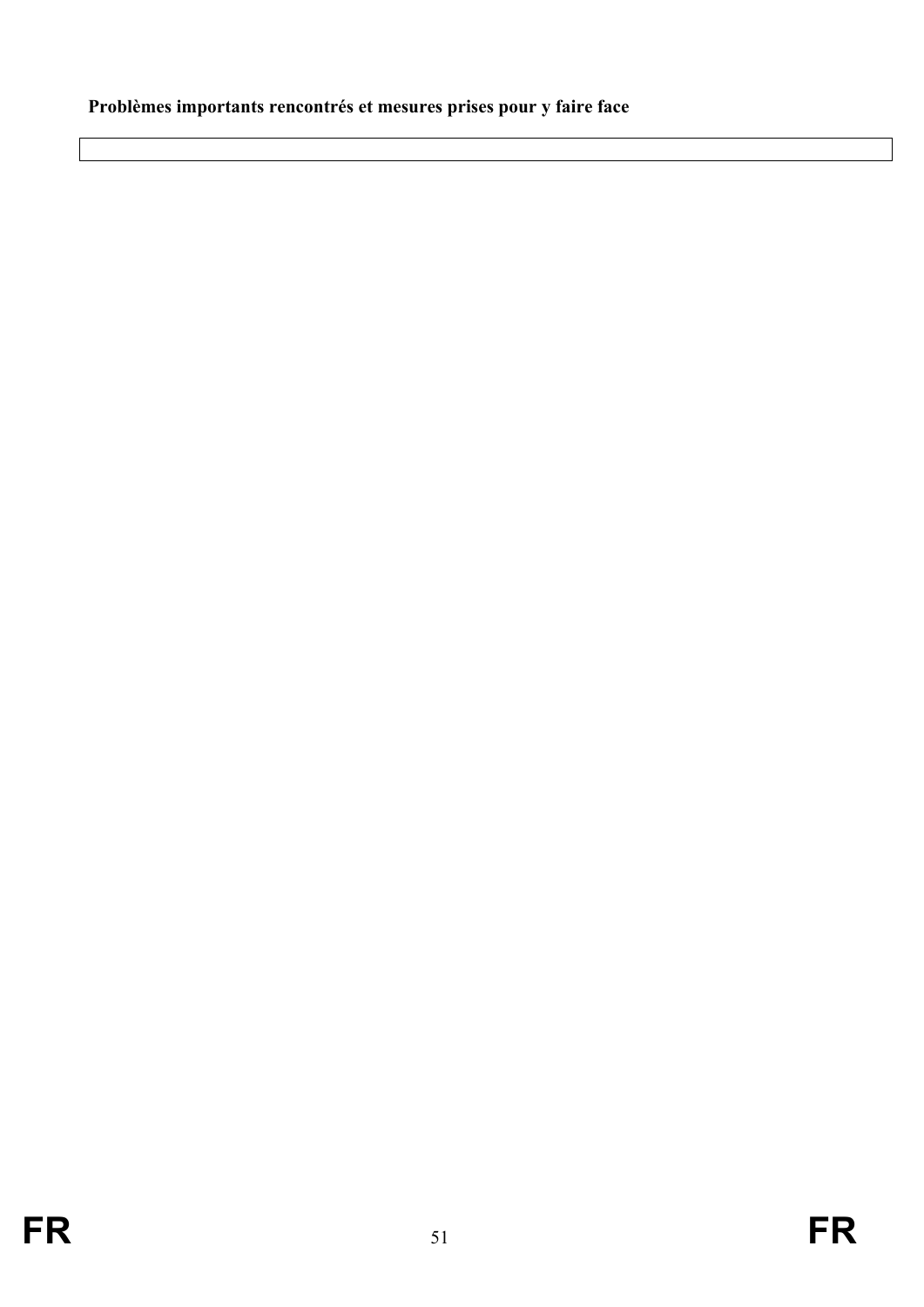#### <span id="page-51-0"></span>**9. ÉVALUATION DE LA RÉALISATION DU PROGRAMME DE COOPÉRATION [ARTICLES 50, PARAGRAPHE 4, DU RÈGLEMENT (UE) Nº 1303/2013 ET ARTICLE 14, PARAGRAPHE 4, DU RÈGLEMENT (UE) Nº 1299/2013]**

#### <span id="page-51-1"></span>**9.1 Informations de la partie A et réalisation des objectifs du programme [article 50, paragraphe 4, du règlement (UE) nº 1303/2013]**

| Axe prioritaire    | 1 - Renforcement de l'offre de transport au sein de l'espace de coopération transfrontalier                                                                                                                                     |
|--------------------|---------------------------------------------------------------------------------------------------------------------------------------------------------------------------------------------------------------------------------|
|                    |                                                                                                                                                                                                                                 |
| Axe prioritaire    | 10 - Axe prioritaire relatif à l'Assistance Technique - volet transnational                                                                                                                                                     |
| Axe prioritaire    | 2 - Renforcement de l'offre de transport au sein de l'espace transnational                                                                                                                                                      |
| Axe                | 3 - Protection et valorisation de la biodiveristé exceptionnelle et du patrimoine naturel et                                                                                                                                    |
| prioritaire        | culturel de l'espace de coopération transfrontalier                                                                                                                                                                             |
|                    |                                                                                                                                                                                                                                 |
| Axe<br>prioritaire | 4 - Protection et valorisation de la biodiversité exceptionnelle et du patrimoine naturel et<br>culturel de l'espace de coopération transnational                                                                               |
|                    |                                                                                                                                                                                                                                 |
| Axe<br>prioritaire | 5 - Développer des solutions communes et adaptées aux problématiques sociales et<br>sanitaires rencontrées par les population de l'espace transfrontalier de coopération,<br>notamment les populations les plus vulnérable      |
|                    |                                                                                                                                                                                                                                 |
| Axe<br>prioritaire | 6 - Développer des solutions communes et adaptées aux problématiques sanitaires<br>rencontrées au sein de l'espace de coopération transnational<br>Développer des solutions communes et adaptées aux problématiques sociales et |

Axe prioritaire 7 - Améliorer la compétitiivité des entreprises de la zone de coopération transfrontalière

Axe prioritaire 8 - Améliorer la compétitivité des entreprises de la zone de coopération transnationale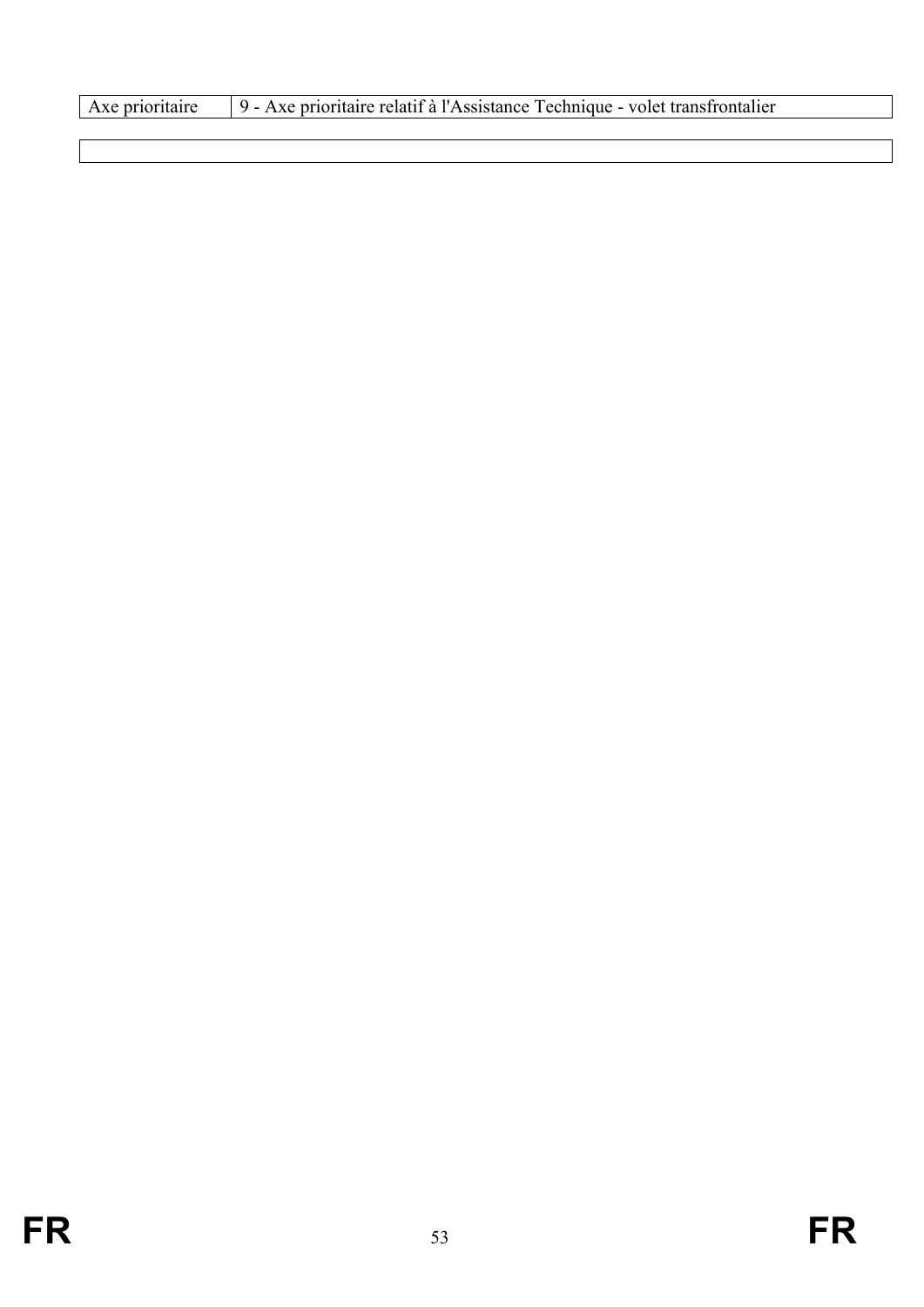<span id="page-53-0"></span>**9.2. Mesures spécifiques prises pour promouvoir l'égalité entre les hommes et les femmes et promouvoir la non-discrimination, en particulier celles concernant l'accessibilité pour les personnes handicapées, et les modalités mises en œuvre pour garantir l'intégration de la dimension «hommesfemmes» dans le programme de coopération et les opérations [article 50, paragraphe 4, du règlement (UE) nº 1303/2013 et article 14, paragraphe 4, deuxième alinéa, point d), du règlement (UE) nº 1299/2013]**

Une évaluation de la mise en œuvre des mesures spécifiques en vue de tenir compte des principes définis à l'article 7 du règlement (UE) nº 1303/2013 relatif à la promotion de l'égalité entre les hommes et les femmes et de la non-discrimination, comprenant, le cas échéant, en fonction du contenu et des objectifs du programme de coopération, une vue d'ensemble des mesures spécifiques prises pour promouvoir l'égalité entre les hommes et les femmes et promouvoir la non-discrimination, en particulier celles concernant l'accessibilité pour les personnes handicapées, et les modalités mises en œuvre pour garantir l'intégration de la dimension du genre dans le programme de coopération et les opérations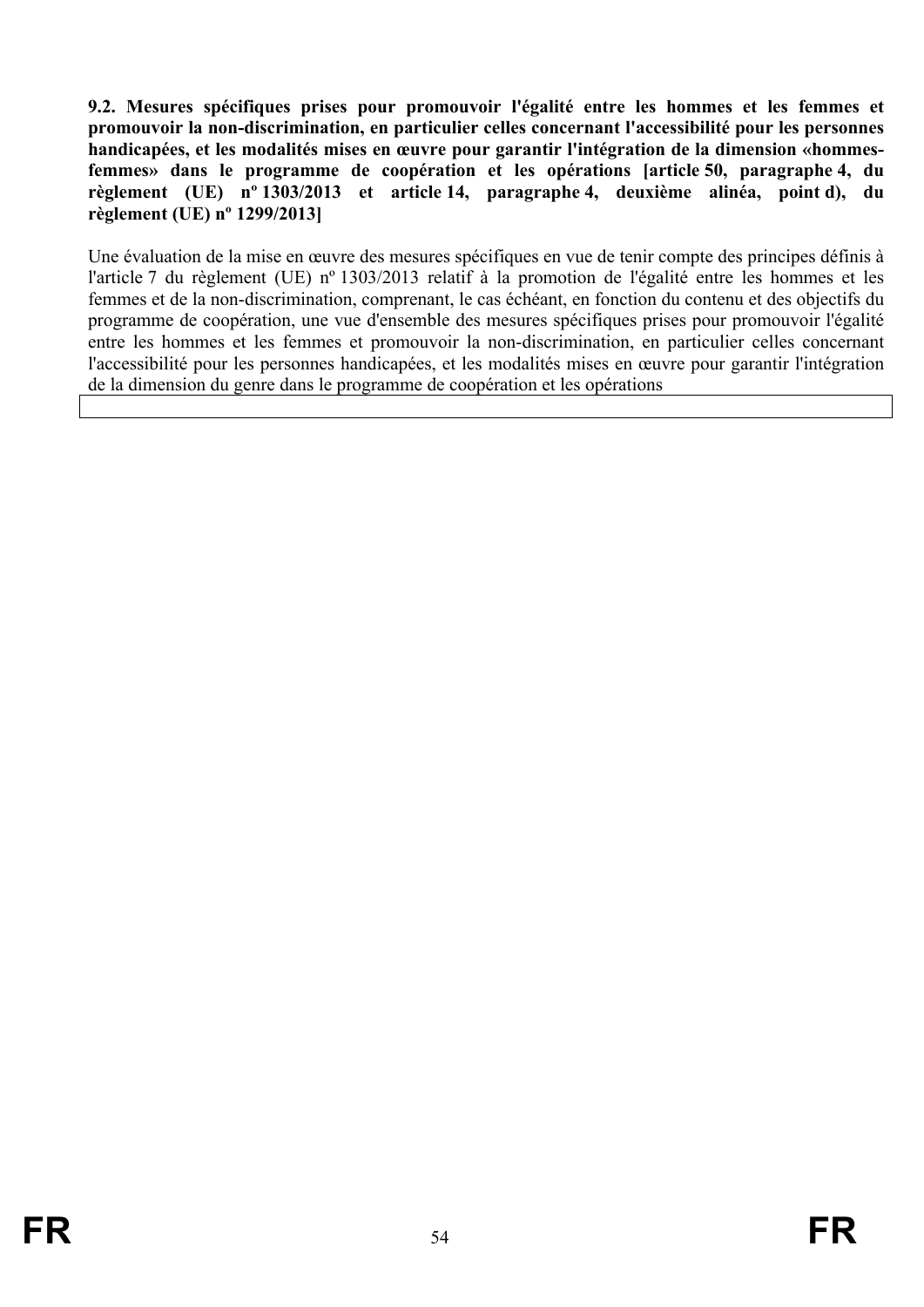## <span id="page-54-0"></span>**9.3 Développement durable [article 50, paragraphe 4, du règlement (UE) nº 1303/2013 et article 14, paragraphe 4, deuxième alinéa, point e), du règlement (UE) nº 1299/2013]**

Une évaluation de la mise en œuvre des mesures en vue de tenir compte des principes définis à l'article 8 du règlement (UE) nº 1303/2013 relatif au développement durable, y compris, le cas échéant, en fonction du contenu et des objectifs du programme de coopération, une vue d'ensemble des mesures spécifiques prises pour promouvoir le développement durable conformément à cet article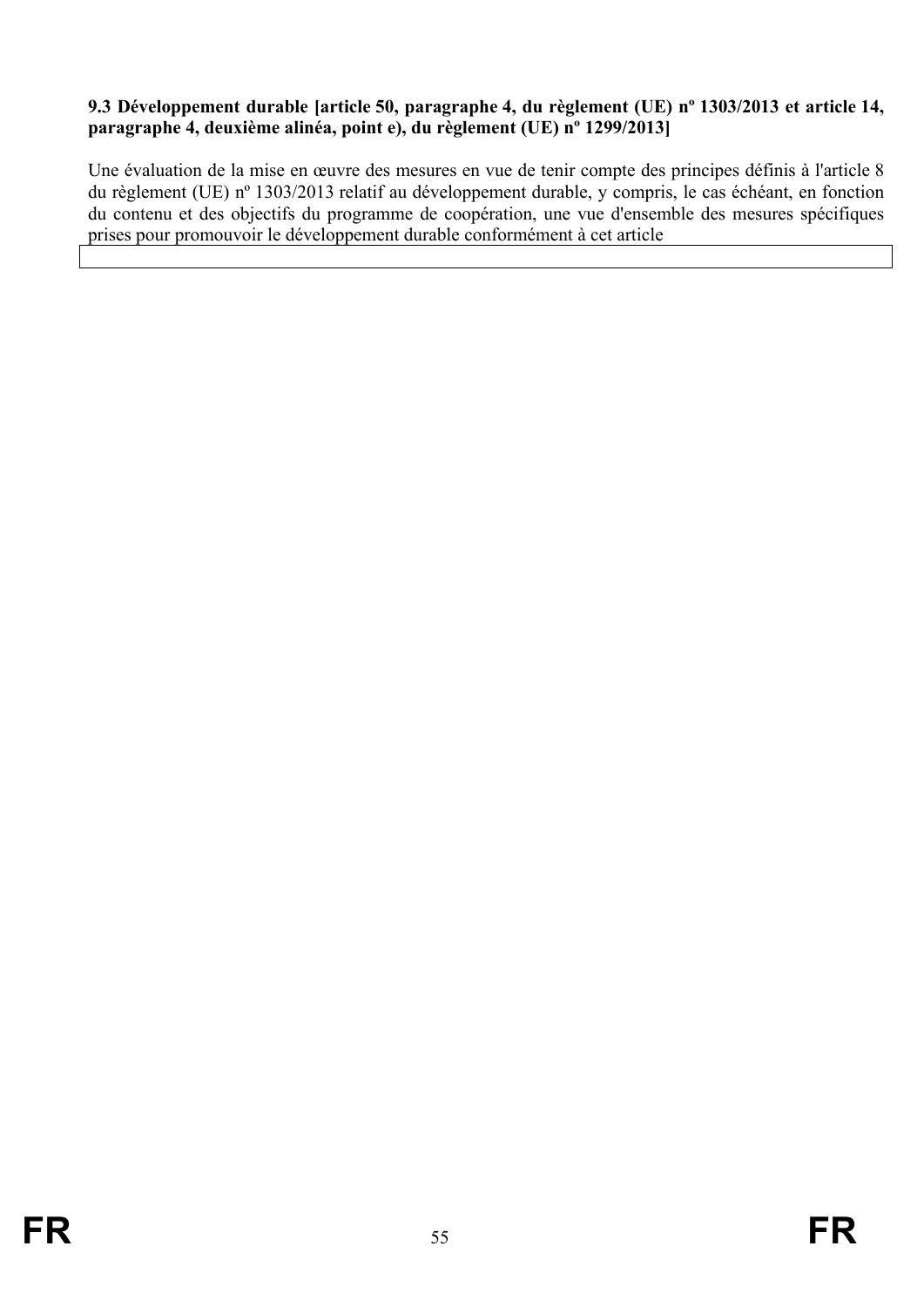#### <span id="page-55-0"></span>**9.4. Communication des données relatives au soutien affecté aux objectifs liés au changement climatique [article 50, paragraphe 4, du règlement (UE) nº 1303/2013]**

Montant calculé du soutien à apporter aux objectifs liés au changement climatique sur la base des données financières cumulées par catégorie d'intervention dans le tableau 7

| Axe            | Montant du soutien affecté aux objectifs liés   Part de la dotation totale pour le |                                |
|----------------|------------------------------------------------------------------------------------|--------------------------------|
| prioritaire    | au changement climatique (en EUR)                                                  | programme opérationnel $(\% )$ |
|                | 2 469 000,00                                                                       | $41,15\%$                      |
| 2              | 148 000,00                                                                         | 50,86%                         |
|                | 842 232,30                                                                         | 25,91%                         |
| $\overline{4}$ | 572 610,30                                                                         | 33,19%                         |
| <b>Total</b>   | 4 031 842,60                                                                       | 21,33%                         |
|                |                                                                                    |                                |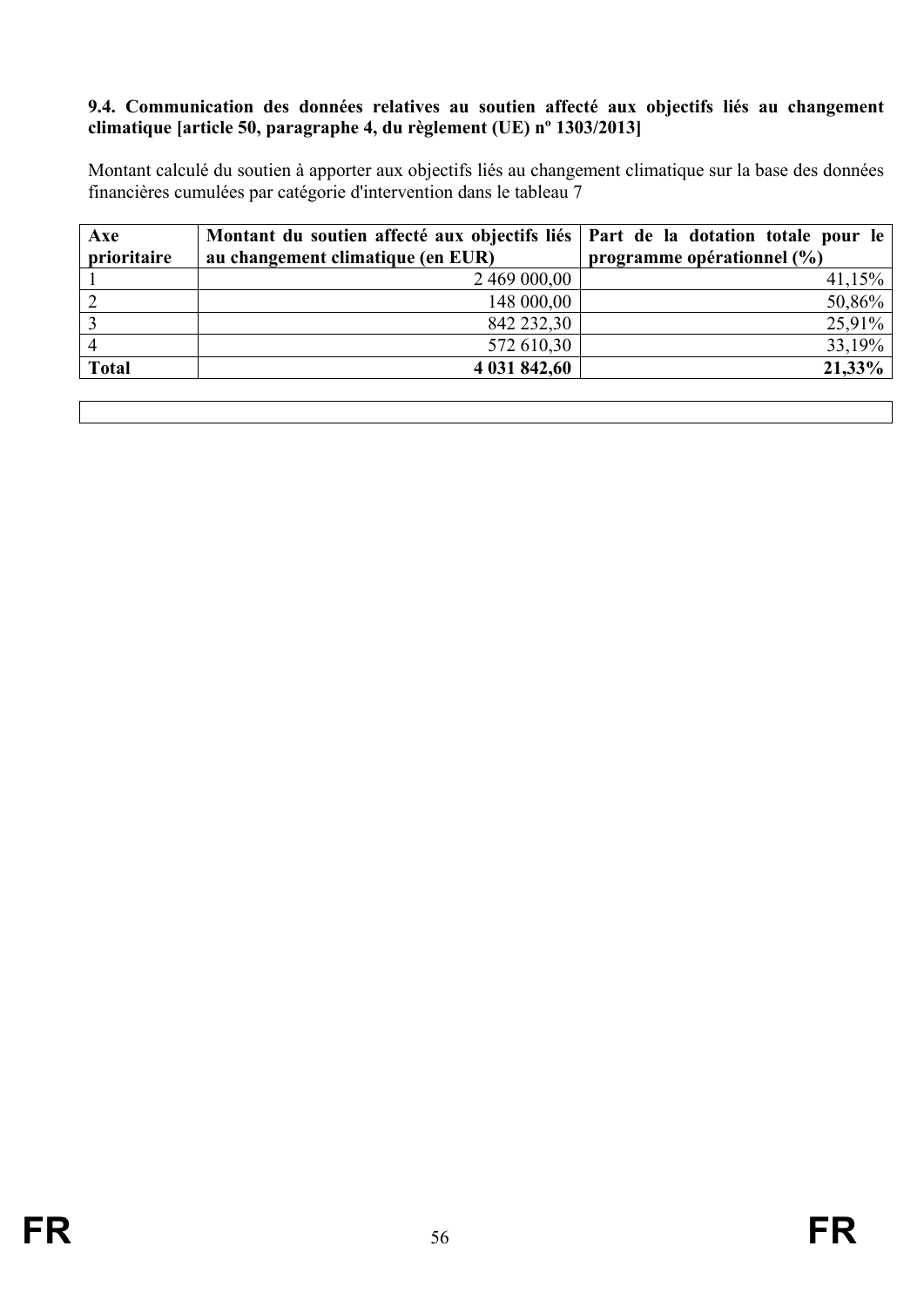#### <span id="page-56-0"></span>**9.5 Rôle des partenaires dans la réalisation du programme de coopération [article 50, paragraphe 4, du règlement (UE) nº1303/2013 et article 14, paragraphe 4, premier alinéa, point c), du règlement (UE) nº 1299/2013]**

Évaluation de la mise en œuvre des mesures en vue de tenir compte du rôle des partenaires visés à l'article 5 du règlement (UE) nº 1303/2013, y compris la participation des partenaires à la réalisation, au suivi et à l'évaluation du programme de coopération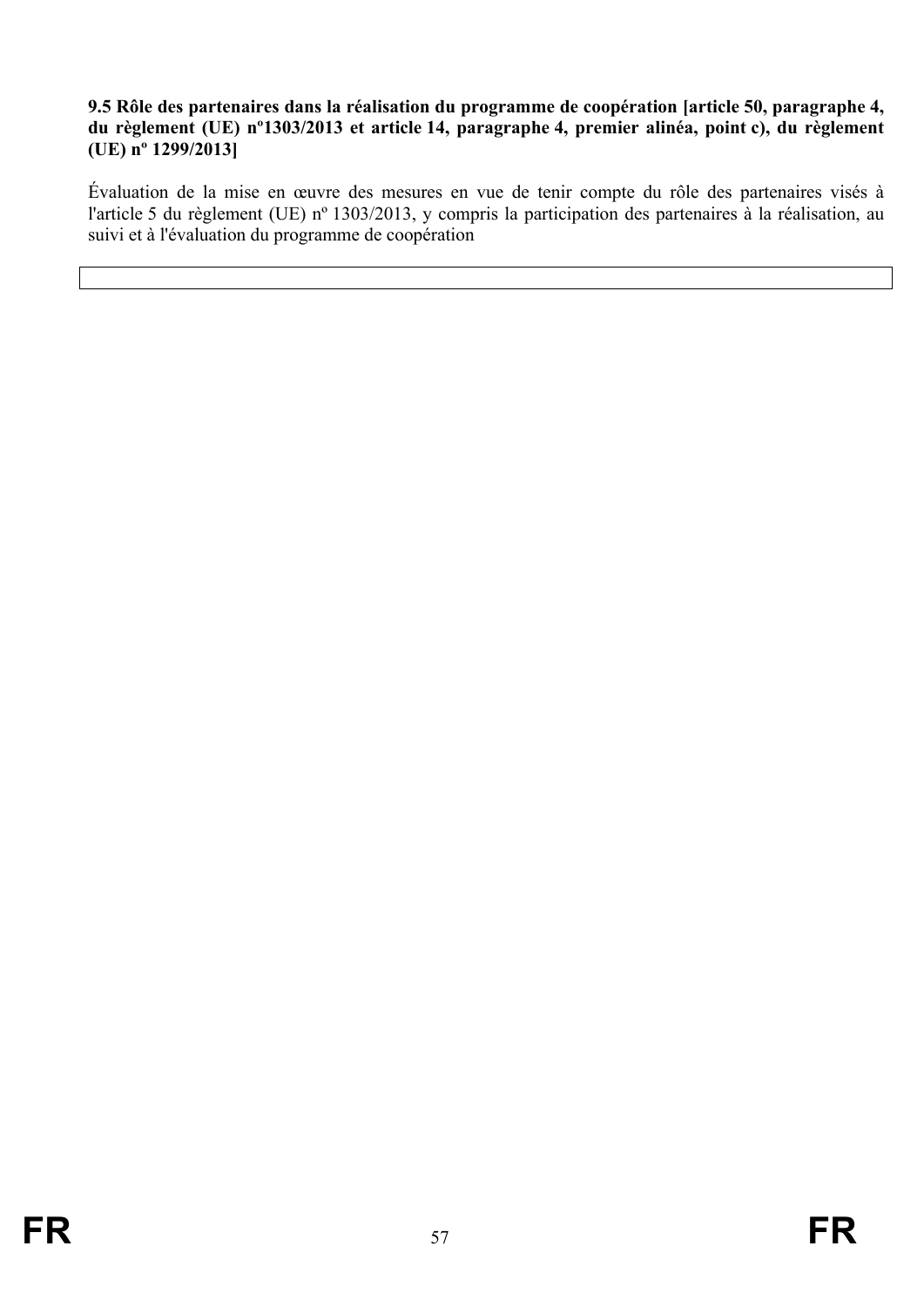#### <span id="page-57-0"></span>**10. INFORMATIONS ET ÉVALUATION OBLIGATOIRES CONFORMÉMENT À L'ARTICLE 14, PARAGRAPHE 4, PREMIER ALINÉA, POINTS A) ET B), DU RÈGLEMENT (UE) NO 1299/2013**

<span id="page-57-1"></span>**10.1 Progrès accomplis dans la mise en œuvre du plan d'évaluation et le suivi donné aux résultats des évaluations;**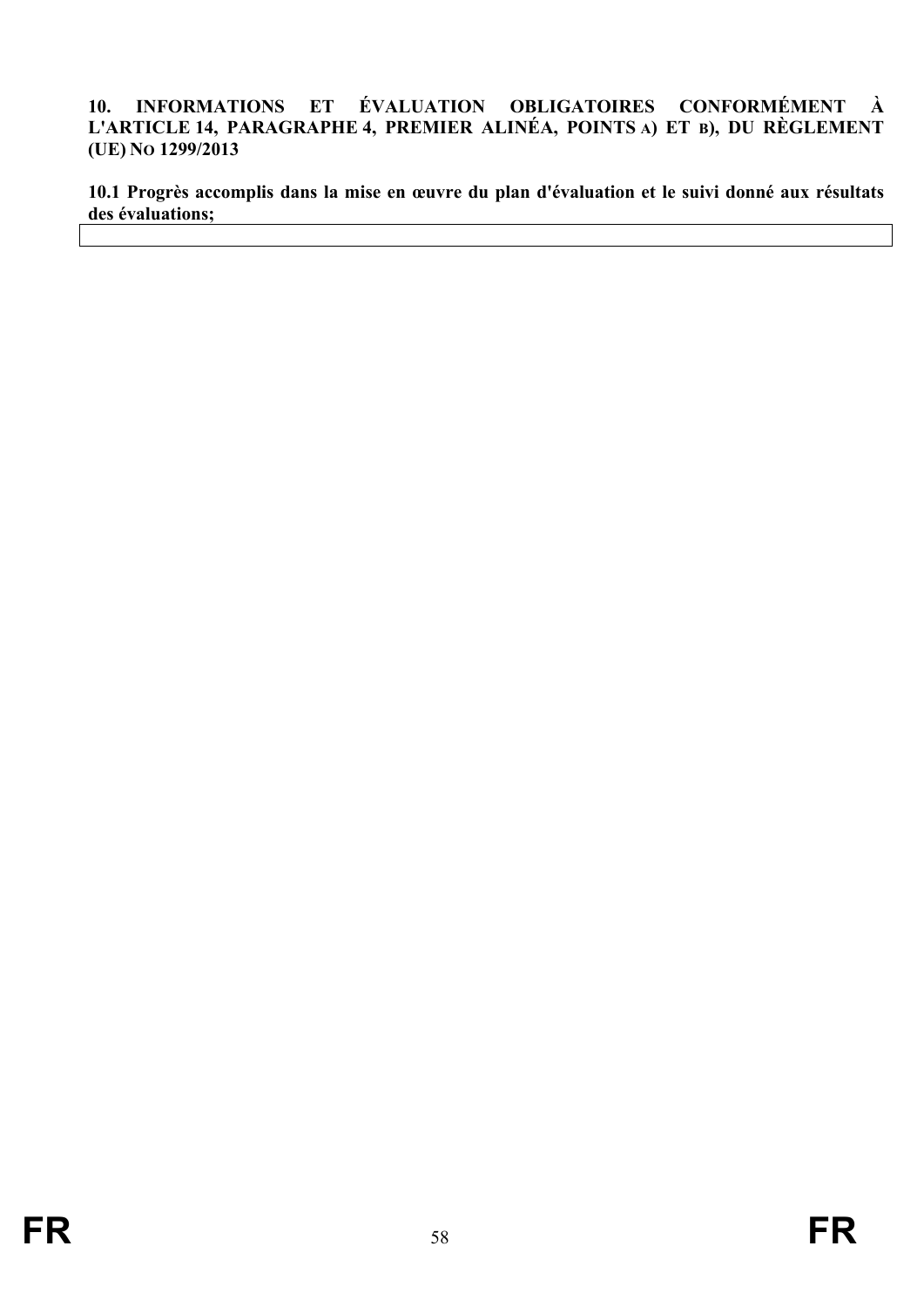| Statut | Non. | ≠onds | <br>uation<br>Ann<br>.<br>ınalısatıoı<br>de | <br>'l vn<br>'évaluatioi | <b>Obiectif thématique</b> | l hèm<br>. | d'exécution)<br>en cas d'<br>tations (4<br>ansta | Suivi<br>ten cas<br>'exécution) |
|--------|------|-------|---------------------------------------------|--------------------------|----------------------------|------------|--------------------------------------------------|---------------------------------|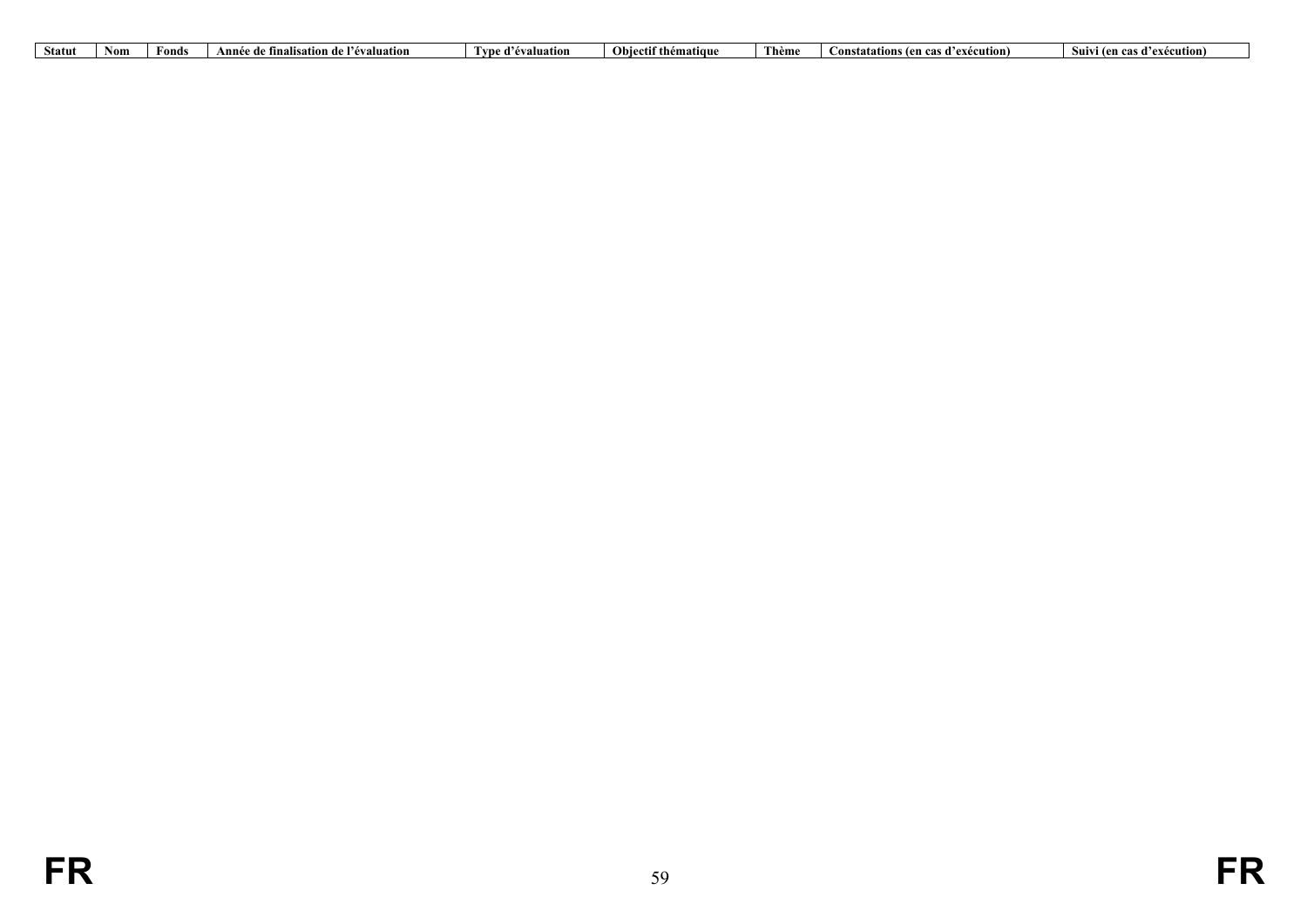<span id="page-59-0"></span>**10.2 Résultats des mesures d'information et de publicité relatives aux Fonds, prises en application de la stratégie de communication**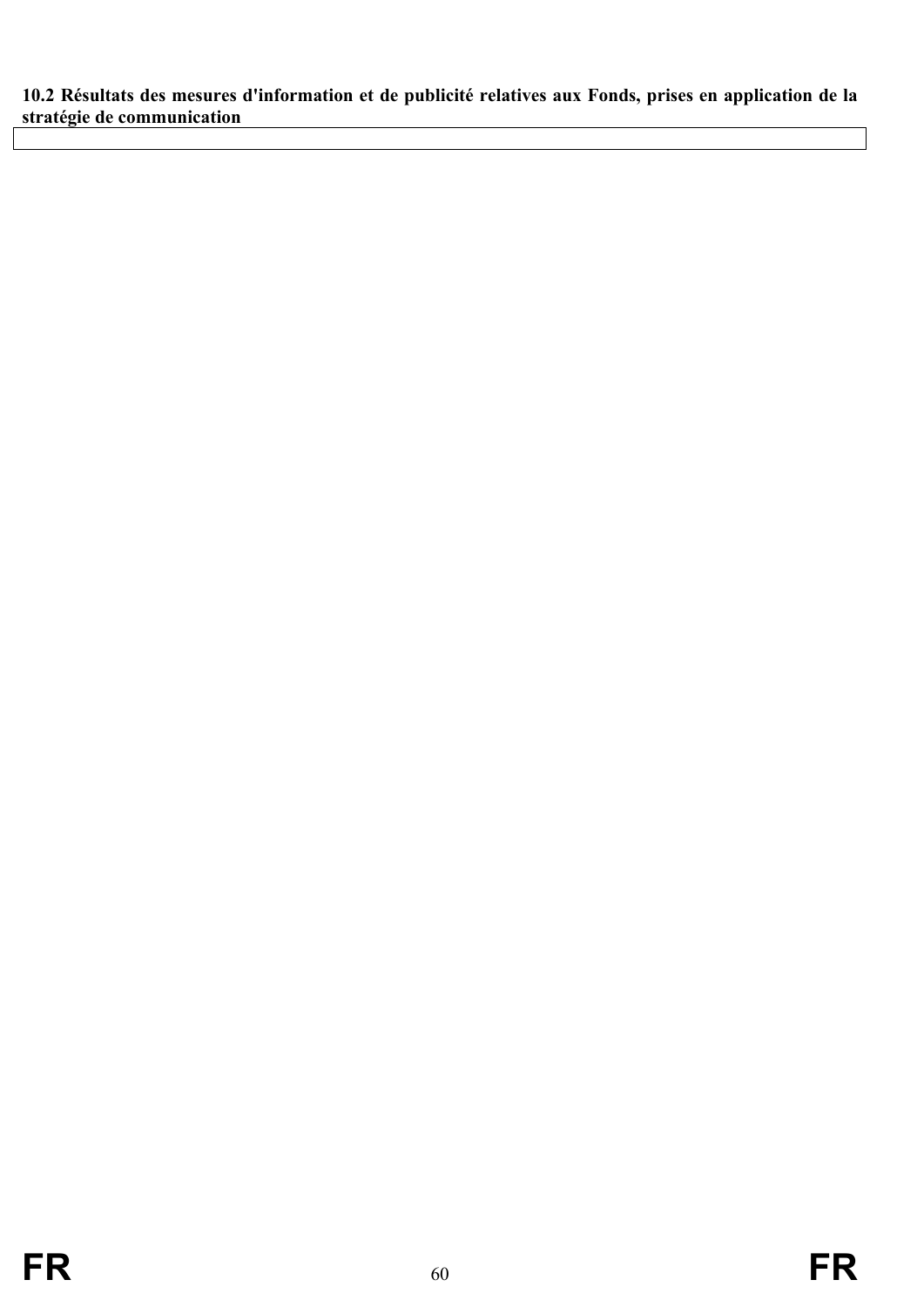#### <span id="page-60-0"></span>**11. INFORMATIONS COMPLÉMENTAIRES SUSCEPTIBLES D'ÊTRE AJOUTÉES EN FONCTION DU CONTENU ET DES OBJECTIFS DU PROGRAMME DE COOPÉRATION [ARTICLE 14, PARAGRAPHE 4, DEUXIÈME ALINÉA, POINTS A), B), C) ET F), DU RÈGLEMENT (UE) NO 1299/2013]**

<span id="page-60-1"></span>**11.1. Progrès dans la mise en œuvre de l'approche intégrée de développement territorial, y compris les investissements territoriaux intégrés, le développement urbain durable et le développement local mené par les acteurs locaux, relevant du programme de coopération**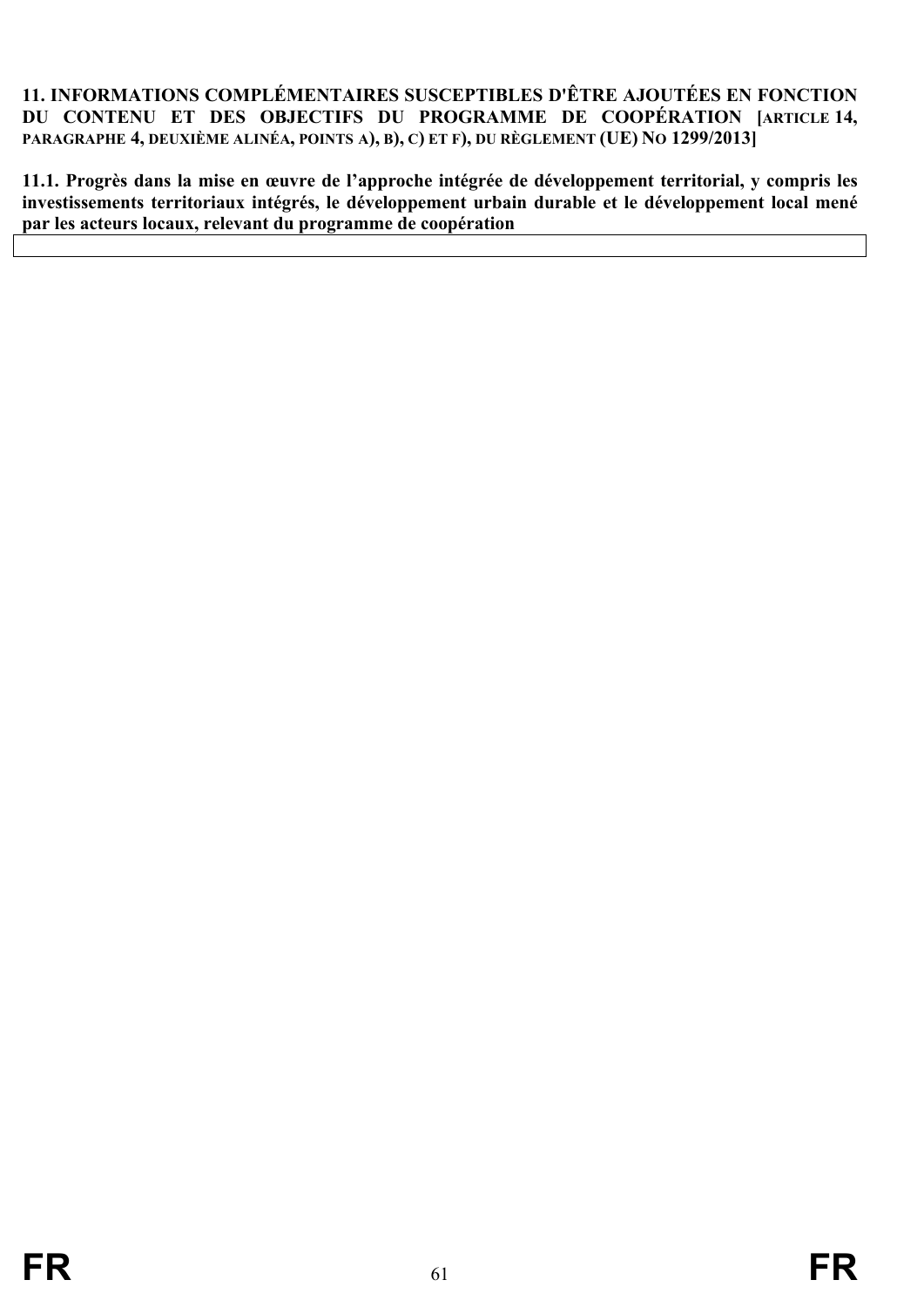<span id="page-61-0"></span>**11.2 Progrès accomplis dans la réalisation d'actions visant à renforcer la capacité des autorités et des bénéficiaires de gérer et d'utiliser le FEDER**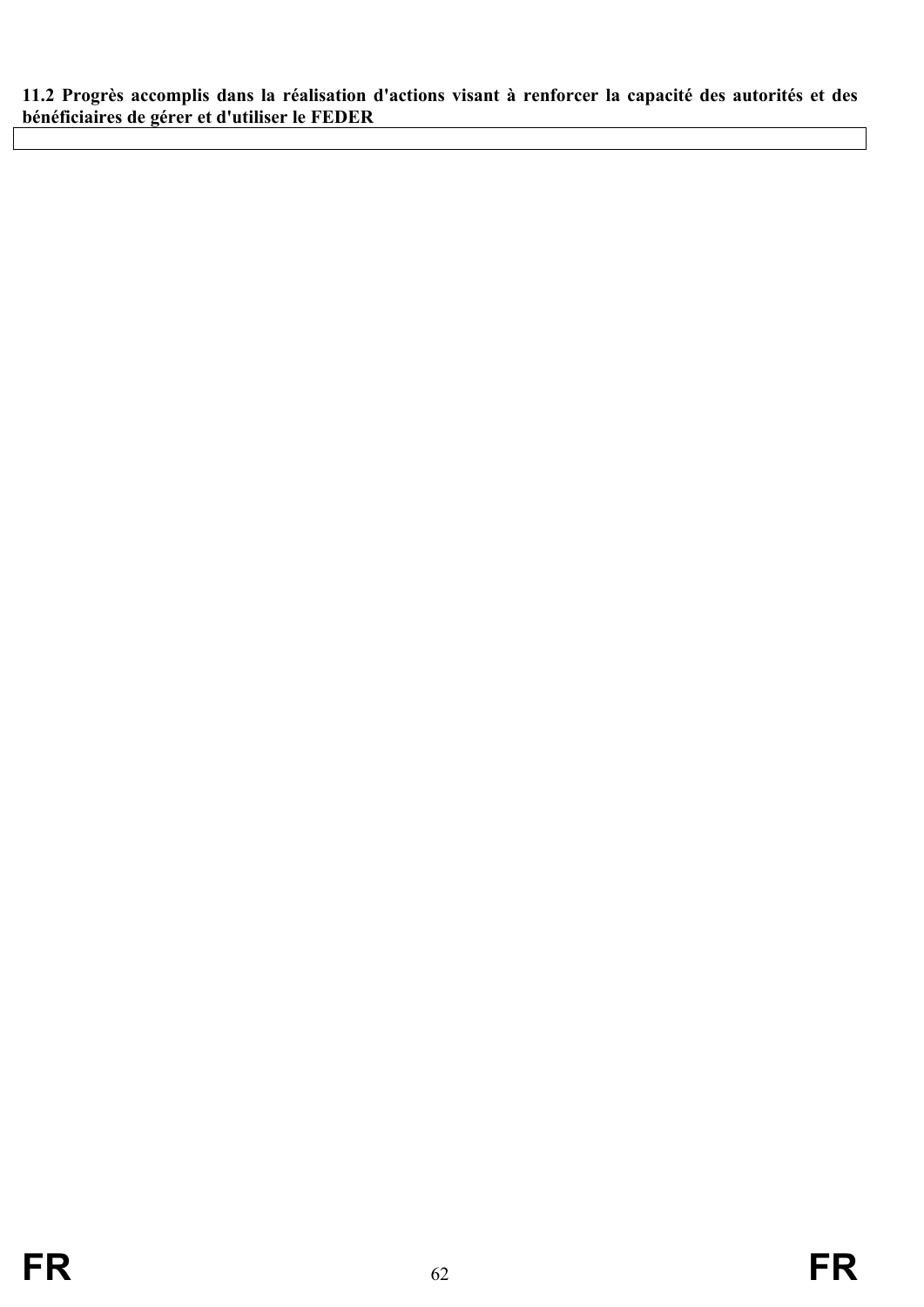#### <span id="page-62-0"></span>**11.3 Contribution aux stratégies macrorégionales et aux stratégies relatives aux bassins maritimes (le cas échéant)**

Comme indiqué dans le règlement (UE) nº 1299/2013, considérant 19, article 8, paragraphe 3, point d) sur le "Contenu, adoption et modification des programmes de coopération" et l'article 14, paragraphe 4), deuxième alinéa, point c) sur les "Rapports de mise en œuvre", ce programme contribue à la / aux stratégie(s) macrorégionale(s) et/ou aux stratégies relatives aux bassins maritimes:

- $\square$  Stratégie de l'UE pour la région de la mer Baltique (EUSBSR)
- $\Box$  Stratégie de l'UE pour la région du Danube (EUSDR)
- $\square$  Stratégie de l'UE pour la région de l'Adriatique et de la mer Ionienne (EUSAIR)
- $\square$  Stratégie de l'UE pour la région alpine (EUSALP)
- $\square$  Stratégie par bassin maritime: plan d'action pour l'Atlantique (ATLSBS)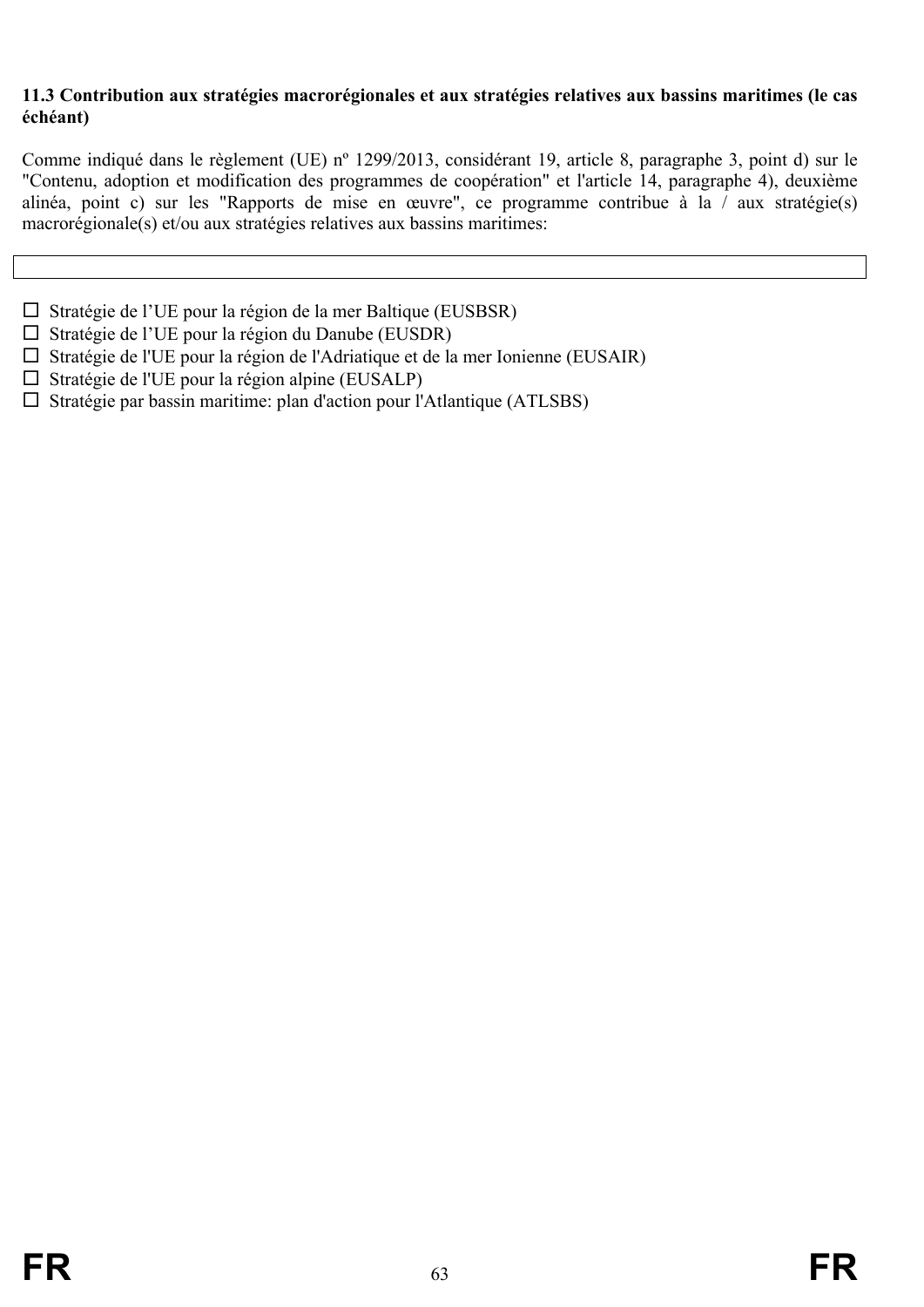# <span id="page-63-0"></span>**11.4 Progrès réalisés dans la mise en œuvre d'actions dans le domaine de l'innovation sociale**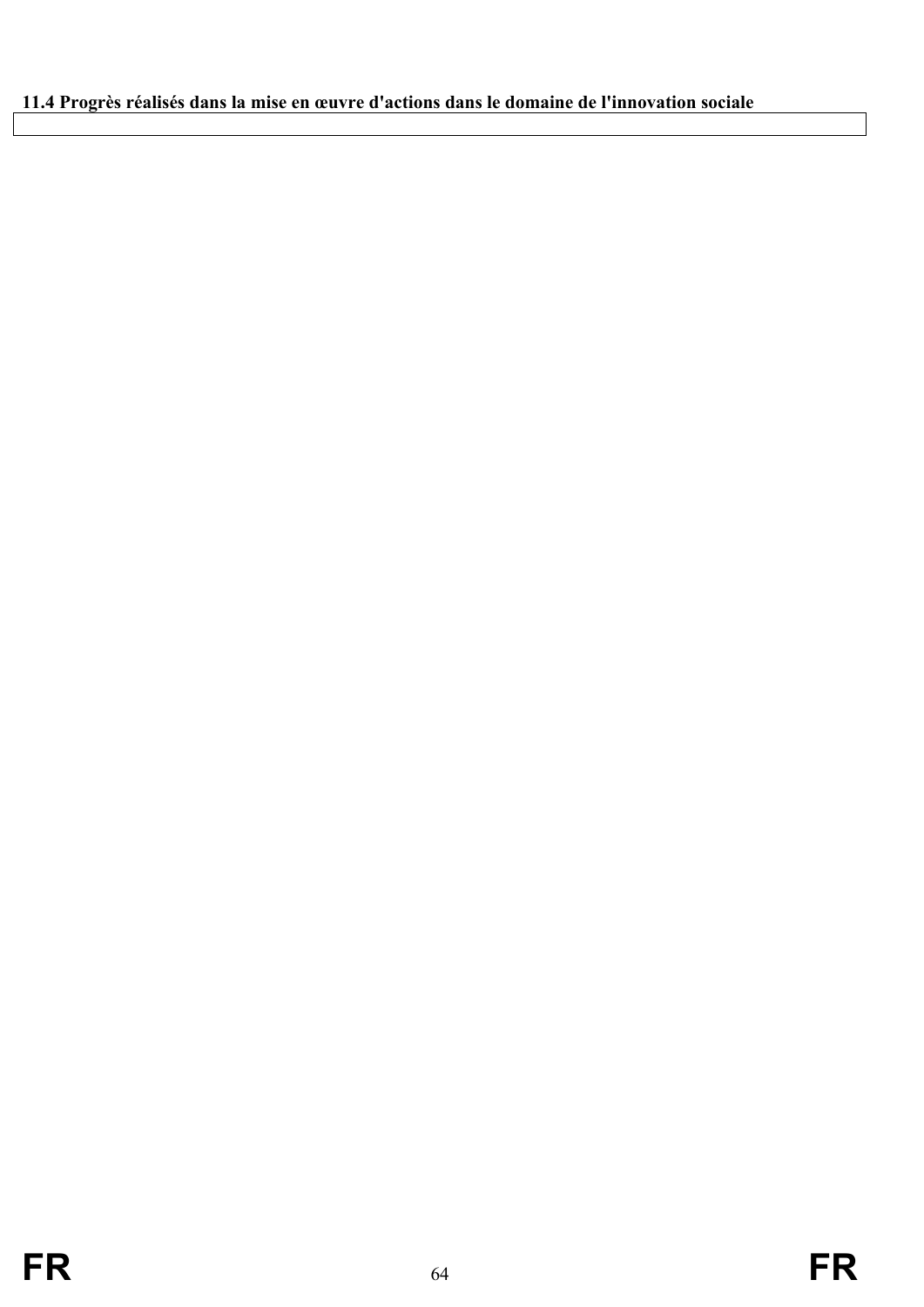# <span id="page-64-0"></span>**13. UNE CROISSANCE INTELLIGENTE, DURABLE ET INCLUSIVE**

Informations et analyses concernant la contribution du programme à l'application de la stratégie de l'Union pour une croissance intelligente, durable et inclusive.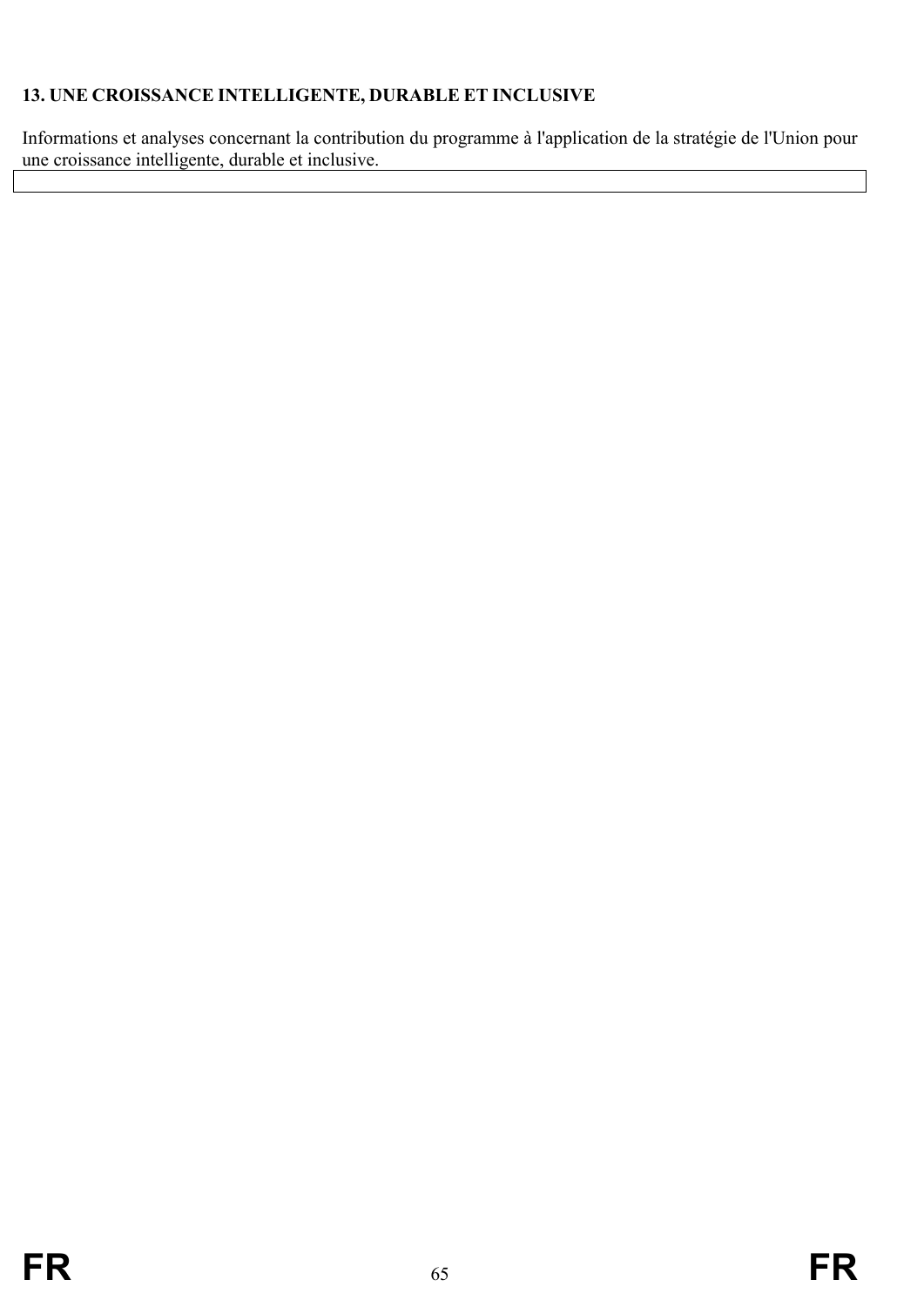## <span id="page-65-0"></span>**14. PROBLÈMES ENTRAVANT LA RÉALISATION DU PROGRAMME ET MESURES PRISES — CADRE DE PERFORMANCE [ARTICLE 50, PARAGRAPHE 2 DU RÈGLEMENT (UE) N° 1303/2013]**

Lorsque l'évaluation des progrès accomplis concernant les valeurs intermédiaires et cibles définies dans le cadre de performance démontre que certaines valeurs intermédiaires et cibles n'ont pas été atteintes, les États membres doivent donner les raisons sous-jacentes de cet échec dans le rapport de 2019 (pour les valeurs intermédiaires) et dans le rapport final de mise en œuvre (pour les valeurs cibles).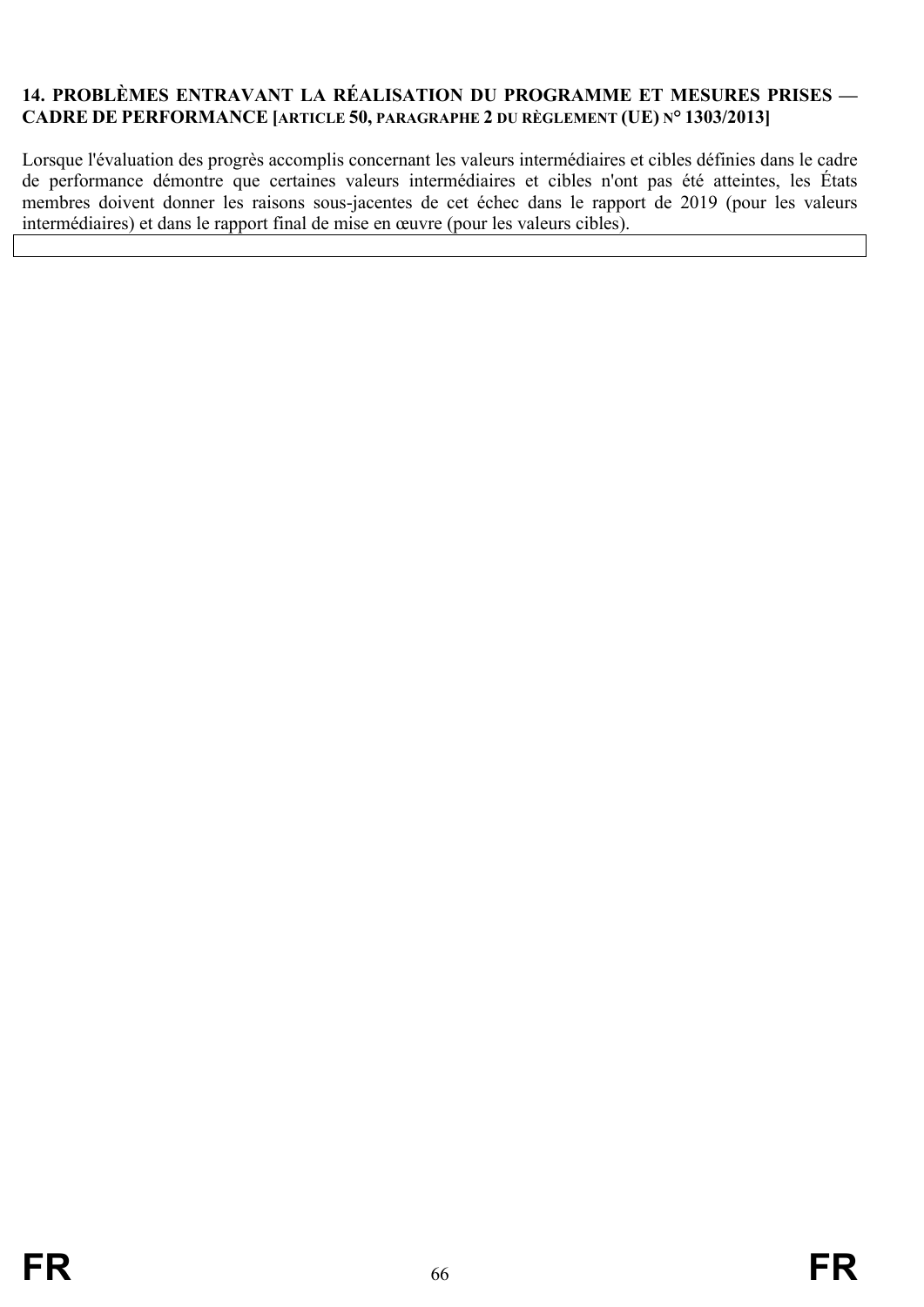#### **DOCUMENTS**

<span id="page-66-0"></span>

| Intitulé du document              | I vpe de document-                | Date du document | Référence locale | Référence de la Commission | <b>Fichiers</b>                                        | Date d'envoi    | Envové par |
|-----------------------------------|-----------------------------------|------------------|------------------|----------------------------|--------------------------------------------------------|-----------------|------------|
| Résumé à l'intention des citovens | Résumé à l'intention des citoyens | 7 juin 2021      |                  | Ares(2021)3797550          | $\Gamma$<br>résumé citoven<br>$\overline{\phantom{a}}$ | $10$ juin $202$ | n002rha7   |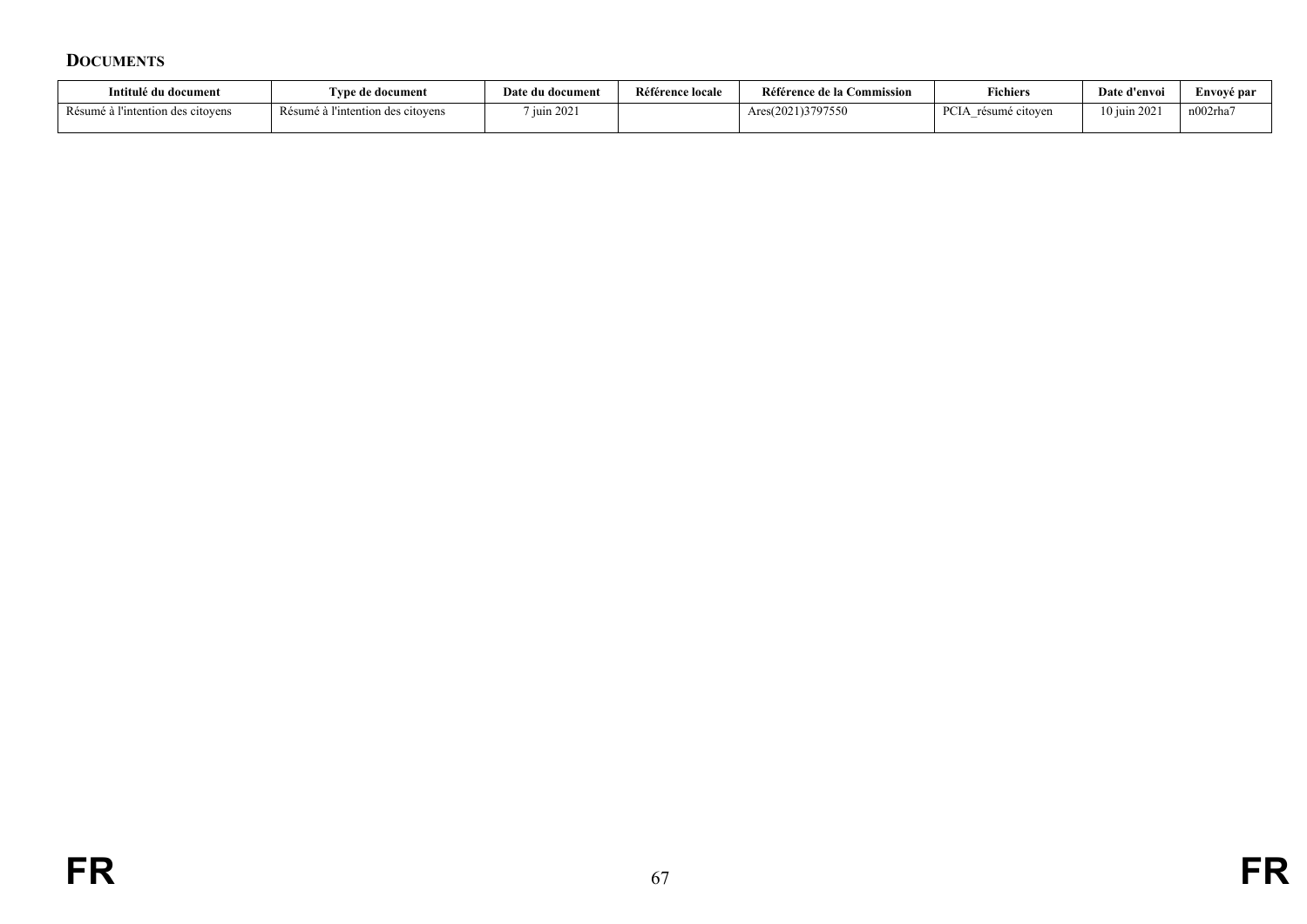# **RÉSULTATS DE LA DERNIÈRE VALIDATION**

<span id="page-67-0"></span>

| Gravité       | Code   | <b>Messages</b>                                                                                                                                                                                                                                                                   |
|---------------|--------|-----------------------------------------------------------------------------------------------------------------------------------------------------------------------------------------------------------------------------------------------------------------------------------|
| Info          |        | La version du rapport de mise en œuvre a été validée.                                                                                                                                                                                                                             |
| Avertissement | 2.48.1 | La valeur annuelle enregistrée dans le tableau 1 est inférieure à la valeur de référence et s'éloigne de la cible pour l'axe prioritaire: 1, priorité d'investissement: 7c, objectif spécifique: 1, indicateur: OS1-1, année:<br>$(7059.00 \le 11700.00)$ . Veuillez vérifier.    |
| Avertissement | 2.48.  | La valeur annuelle enregistrée dans le tableau 1 est inférieure à la valeur de référence et s'éloigne de la cible pour l'axe prioritaire: 1, priorité d'investissement: 7c, objectif spécifique: 1, indicateur: OS1-1, année:<br>(7 059,00 < 11 700,00). Veuillez vérifier.       |
| Avertissement | 2.48.  | La valeur annuelle enregistrée dans le tableau 1 est inférieure à la valeur de référence et s'éloigne de la cible pour l'axe prioritaire: 1, priorité d'investissement: 7c, objectif spécifique: 1, indicateur: OS1-1, année:<br>$(7059,00 < 11700,00)$ . Veuillez vérifier.      |
| Avertissement | 2.48.1 | La valeur annuelle enregistrée dans le tableau 1 est inférieure à la valeur de référence et s'éloigne de la cible pour l'axe prioritaire: 3, priorité d'investissement: 6d, objectif spécifique: 3, indicateur: OS2A1, année:<br>2019 (4,00 < 100,00). Veuillez vérifier.         |
| Avertissement | 2.48.1 | La valeur annuelle enregistrée dans le tableau 1 est inférieure à la valeur de référence et s'éloigne de la cible pour l'axe prioritaire: 3, priorité d'investissement: 6d, objectif spécifique: 3, indicateur: OS2A1, année:<br>2020 (4,00 < 100,00). Veuillez vérifier.         |
| Avertissement | 2.48.  | La valeur annuelle enregistrée dans le tableau 1 est inférieure à la valeur de référence et s'éloigne de la cible pour l'axe prioritaire: 7, priorité d'investissement: 3b, objectif spécifique: 9, indicateur: OS5A1, année:<br>2017 (7,80 < 9,10). Veuillez vérifier.           |
| Avertissement | 2.48.1 | La valeur annuelle enregistrée dans le tableau 1 est inférieure à la valeur de référence et s'éloigne de la cible pour l'axe prioritaire: 7, priorité d'investissement: 3b, objectif spécifique: 9, indicateur: OS5A1, année:<br>2018 (7,80 < 9,10). Veuillez vérifier.           |
| Avertissement | 2.48.1 | La valeur annuelle enregistrée dans le tableau 1 est inférieure à la valeur de référence et s'éloigne de la cible pour l'axe prioritaire: 7, priorité d'investissement: 3b, objectif spécifique: 9, indicateur: OS5A1, année:<br>2019 (7,80 < 9,10). Veuillez vérifier.           |
| Avertissement | 2.48.1 | La valeur annuelle enregistrée dans le tableau 1 est inférieure à la valeur de référence et s'éloigne de la cible pour l'axe prioritaire: 7, priorité d'investissement: 3b, objectif spécifique: 9, indicateur: OS5A1, année:<br>2020 (7,80 < 9,10). Veuillez vérifier.           |
| Avertissement | 2.48.1 | La valeur annuelle enregistrée dans le tableau 1 est inférieure à la valeur de référence et s'éloigne de la cible pour l'axe prioritaire: 8, priorité d'investissement: 3b, objectif spécifique: 10, indicateur: OS5B2, année:<br>2017 (9 594,00 < 36 200,00). Veuillez vérifier. |
| Avertissement | 2.48.1 | La valeur annuelle enregistrée dans le tableau 1 est inférieure à la valeur de référence et s'éloigne de la cible pour l'axe prioritaire: 8, priorité d'investissement: 3b, objectif spécifique: 10, indicateur: OS5B2, année:<br>2018 (9 594,00 < 36 200,00). Veuillez vérifier. |
| Avertissement | 2.48.1 | La valeur annuelle enregistrée dans le tableau 1 est inférieure à la valeur de référence et s'éloigne de la cible pour l'axe prioritaire: 8, priorité d'investissement: 3b, objectif spécifique: 10, indicateur: OS5B2, année:<br>2019 (9 594,00 < 36 200,00). Veuillez vérifier. |
| Avertissement | 2.48.1 | La valeur annuelle enregistrée dans le tableau 1 est inférieure à la valeur de référence et s'éloigne de la cible pour l'axe prioritaire: 8, priorité d'investissement: 3b, objectif spécifique: 10, indicateur: OS5B2, année:<br>2020 (9 594,00 < 36 200,00). Veuillez vérifier. |
| Avertissement | 2.49.  | La valeur annuelle enregistrée dans le tableau 1 excède la valeur cible pour l'axe prioritaire: 4, priorité d'investissement: 6c, objectif spécifique: 6, indicateur: OS3A1, année: 2020 (9,00 > 3,00). Veuillez vérifier.                                                        |
| Avertissement | 2.49.  | La valeur annuelle enregistrée dans le tableau 1 excède la valeur cible pour l'axe prioritaire: 6, priorité d'investissement: 9a, objectif spécifique: 8, indicateur: OS4B1, année: 2019 (3,00 > 2,00). Veuillez vérifier.                                                        |
| Avertissement | 2.49.  | La valeur annuelle enregistrée dans le tableau 1 excède la valeur cible pour l'axe prioritaire: 6, priorité d'investissement: 9a, objectif spécifique: 8, indicateur: OS4B1, année: 2020 (3,00 > 2,00). Veuillez vérifier.                                                        |
| Avertissement | 2.49.1 | La valeur annuelle enregistrée dans le tableau 1 excède la valeur cible pour l'axe prioritaire: 7, priorité d'investissement: 3b, objectif spécifique: 9, indicateur: OS5A2, année: 2017 (8,70 > 1,48). Veuillez vérifier.                                                        |
| Avertissement | 2.49.  | La valeur annuelle enregistrée dans le tableau 1 excède la valeur cible pour l'axe prioritaire: 7, priorité d'investissement: 3b, objectif spécifique: 9, indicateur: OS5A2, année: 2018 (8,70 > 1,48). Veuillez vérifier.                                                        |
| Avertissement | 2.49.  | La valeur annuelle enregistrée dans le tableau 1 excède la valeur cible pour l'axe prioritaire: 7, priorité d'investissement: 3b, objectif spécifique: 9, indicateur: OS5A2, année: 2019 (8,70 > 1,48). Veuillez vérifier.                                                        |
| Avertissement | 2.49.  | La valeur annuelle enregistrée dans le tableau 1 excède la valeur cible pour l'axe prioritaire: 7, priorité d'investissement: 3b, objectif spécifique: 9, indicateur: OS5A2, année: 2020 (8,70 > 1,48). Veuillez vérifier.                                                        |
| Avertissement | 2.49.1 | La valeur annuelle enregistrée dans le tableau 1 excède la valeur cible pour l'axe prioritaire: 8, priorité d'investissement: 3b, objectif spécifique: 10, indicateur: OS5B1, année: 2017 (119 968,00 > 100 000,00).<br>Veuillez vérifier.                                        |
| Avertissement | 2.49.  | La valeur annuelle enregistrée dans le tableau 1 excède la valeur cible pour l'axe prioritaire: 8, priorité d'investissement: 3b, objectif spécifique: 10, indicateur: OS5B1, année: 2018 (119 968,00 > 100 000,00).<br>Veuillez vérifier.                                        |
| Avertissement | 2.49.1 | La valeur annuelle enregistrée dans le tableau 1 excède la valeur cible pour l'axe prioritaire: 8, priorité d'investissement: 3b, objectif spécifique: 10, indicateur: OS5B1, année: 2019 (119 968,00 > 100 000,00).<br>Veuillez vérifier.                                        |
| Avertissement | 2.49.1 | La valeur annuelle enregistrée dans le tableau 1 excède la valeur cible pour l'axe prioritaire: 8, priorité d'investissement: 3b, objectif spécifique: 10, indicateur: OS5B1, année: 2020 (119 968,00 > 100 000,00).<br>Veuillez vérifier.                                        |
| Avertissement | 2.52.1 | Dans le tableau 2, le total annuel enregistré représente 133,33 % de la valeur cible totale pour «S», axe prioritaire: 5, priorité d'investissement: 9a, indicateur: OS4-2, année: 2018. Veuillez vérifier.                                                                       |
| Avertissement | 2.52.  | Dans le tableau 2, le total annuel enregistré représente 133,33 % de la valeur cible totale pour «S», axe prioritaire: 5, priorité d'investissement: 9a, indicateur: OS4-2, année: 2019. Veuillez vérifier.                                                                       |
| Avertissement | 2.52.1 | Dans le tableau 2, le total annuel enregistré représente 150,00 % de la valeur cible totale pour «S», axe prioritaire: 4, priorité d'investissement: 6c, indicateur: OS3A2, année: 2019. Veuillez vérifier.                                                                       |
| Avertissement | 2.52.1 | Dans le tableau 2, le total annuel enregistré représente 150,00 % de la valeur cible totale pour «S», axe prioritaire: 4, priorité d'investissement: 6c, indicateur: OS3A2, année: 2020. Veuillez vérifier.                                                                       |